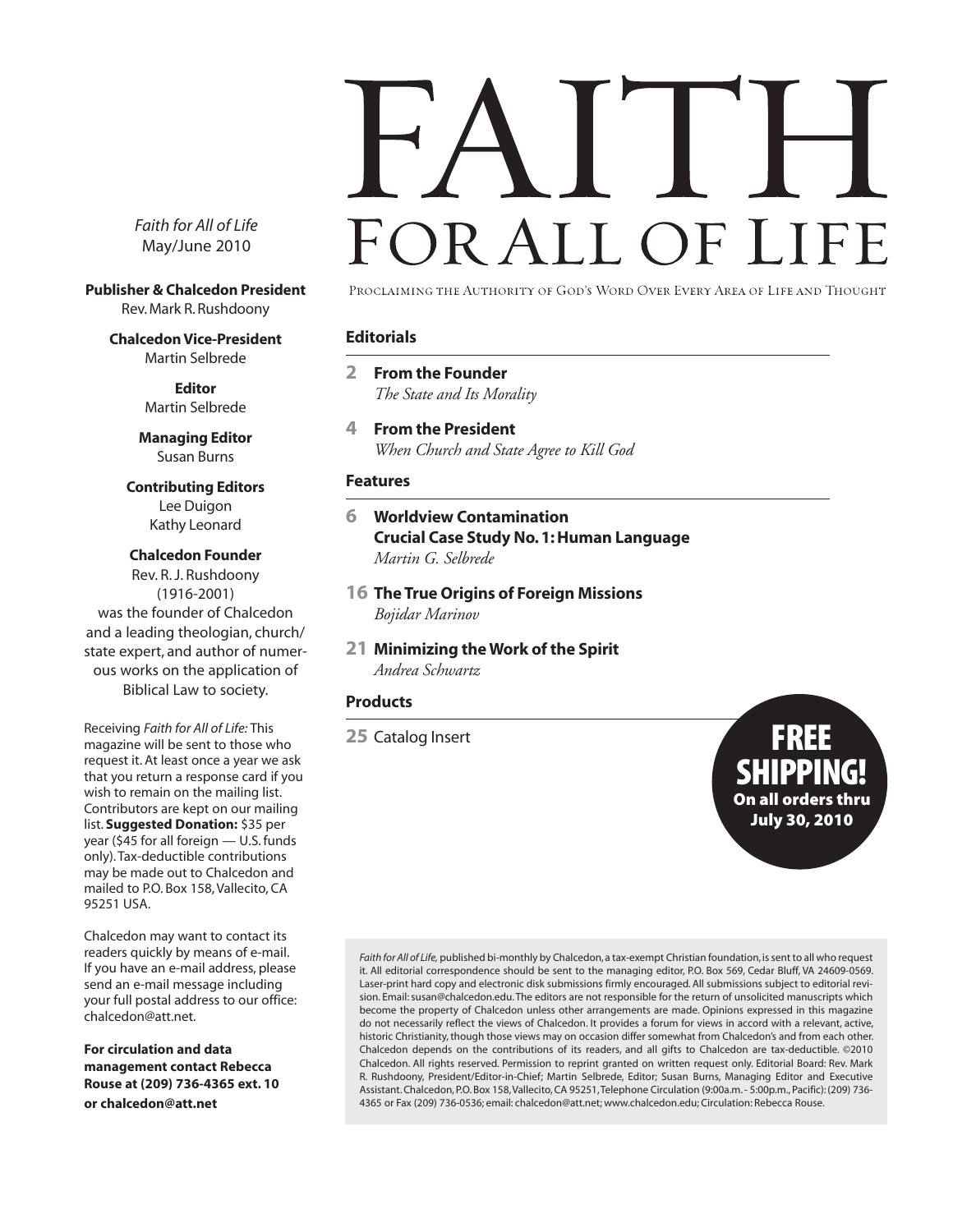### **The State and Its Morality**

[Reprinted from *The Institutes of Biblical Law, Vol. 3* (Vallecito, CA: Ross House Books, 1999), 181-183.]

R. J. Rushdoony



## **The State and Its Morality**

[Reprinted from *The Institutes of Biblical Law, Vol. 3* (Vallecito, CA: Ross House Books, 1999), 181-183.]

#### R. J. Rushdoony

Hegel did not create the idea of the state as the source of morality and moral order. It was the faith of ancient paganism, revived by the medieval monarchs, stressed by the Enlightenment, and then formulated by modern philosophy. Jacob Burckhardt traces the independence of morality from religion back to the Renaissance.<sup>1</sup> Certainly the Catholic monarchs since the Council of Constance saw the church as under them rather than vice versa. The English Church was separate from Rome after Henry VIII, but not unlike the major Catholic states in ruling the church. Queen Elizabeth saw herself as head of the church, and it was unwise to question this. As W. P. M. Kennedy writes, "She was in a very real sense what Lord North described her, 'Our God on earth.'"2 Such language was not unusual. Much earlier, the Borgia pope, Alexander VI, was hailed in Rome on his elevation to the papacy with the banner, "Rome was great under Caesar. Now she is even greater. Caesar was a man. Alexander is a God!"<sup>3</sup>

The state as a moral agent, as the ministry of justice in the civil order, is a

Biblical doctrine, very clearly set forth in Romans 13:1ff. What was alien to Christianity was the growing detachment of the state from Christianity and its pagan claim to be itself the source of moral order.

As Richard Weaver makes clear, ideas have consequences, and the moral autonomy of the state led steadily to the paganization of society and the rise of the state to the ostensible rank of both god and church.

Previously, the church had been the source of health care, education, and charity. These areas of concern went back to God's law, the law given through Moses to Israel. The early church carried on these duties as God's new Israel. The Christian community had an unavoidable duty under God to meet the many urgent needs of society. The state was a ministry of justice. The church was a ministry of grace. The Christian community had a duty: "[W]e are members one of another" (Eph. 4:25), says Paul, and God requires faithfulness to this by His people, by persons essentially and primarily. Morality is first and last a personal fact and duty.

Because ideas do have consequences, the state as the moral agent has moved into health, education, and welfare, in fact into all spheres of life, as man's hope and savior.

Thus, the state now seeks to educate children and youth about the danger of drugs. As the moral agent, it seeks to enlist family, school, and church in its great crusade. It complains that parents are not sufficiently interested, and it acts as the primary agent of moral reform.

Similarly, "family" education in the schools, state mandated, is sex education on premises which are alien to Christianity but are basic to the state's premise of man's moral autonomy from God.

Adolf Hitler and National Socialism led this movement into open moral autonomy from God. Abortion, sexual license, euthanasia, and more were approved, and National Socialism was clearly a homosexual movement. Today only its anti-Jewish actions are condemned as its other practices are adopted.

In the process of this enthronement of the state as the moral agent, the part of the church and the Christian community has been altered. Antinomianism is now well nigh universal, and statist law prevails. The church's role has been dramatically altered. Instead of being the teacher of morality, of the moral order required by God's law, the church has become more the morale builder than the moral teacher. This shift is especially visible during wartime, when the church invokes God's help for often evil causes.

At one time, the church's mission meant a worldwide effort to create God's order. Today, world order is left to all the United Nations, and the church has reduced its scope. In the modernist churches, there are commonly study groups concerned with political economic agendas derived from humanism. In Arminian and so called Reformed churches, there are prayer meetings given to small causes, not Christ's world mandate in the Great Commission (Matt. 28:18–20).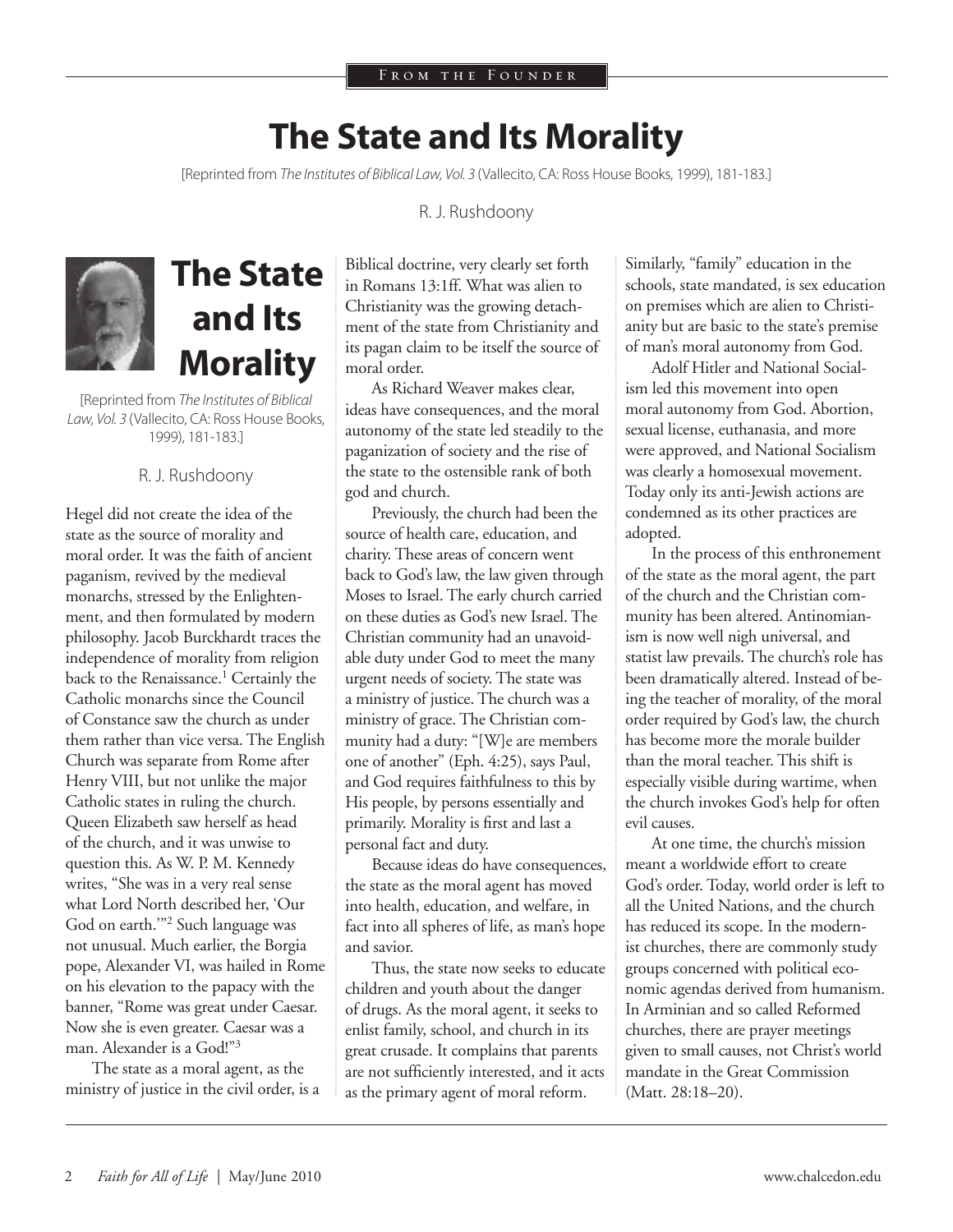The state's moral agenda is dying of cynicism and corruption. Being internally corrupt because of its separation from God, it cannot create a moral order anywhere. As the remnants of its Christianity recede, so too does its shrinking morality.

The church becomes more and more like an ancient mystery religion, trying to give some kind of hope for the afterlife while irrelevant steadily to this life. The authority of both church and state is eroding.

F. W. Bussell rightly holds that true authority is not coercive. Today law and authority are alike *compulsory* and *coercive* because they are seen as *arbitrary* and even *unjust*. Because both law and authority have a modern meaning, they have become nonmoral force. "*Force* has now become the most striking characteristic of the conception of *Law*." Both

"State utility" and the "common good" are inadequate replacements for religious sanctions.<sup>4</sup>

The modern state is morally bankrupt, but so too is the largely antinomian church. The people are well taught in their moral anarchism. Bussell calls attention to Pringle Pattison's *Mind*, with its "libertarian, pelagian, arminian views" and dislike of "regimentation" by God or man. An American writer says of Pringle Pattison, "God is warned not to tread on the holy ground of the individual unless He first put off his shoes … He betrays a jealousy *of* God rather than *for* God. He is jealous of his individuality, not for human personality as *personalized by God* which is really Hegel's conception."5 Modern man normally wants only the god he himself imagines as good and none other. His

stance is, "Thou shalt have none other gods before me than the god of my imagination." Insistent on his own ultimate, man today is turning on church and state alike when they contradict his moral autonomy. Many in church and state are dedicated to satisfying this warped view of fallen man, and as a result they accelerate the decay.

What must take place is a restoration of morality to the triune God, together with placing church and state, man and society, and all of man's agencies, institutions, arts and science, under God's law and authority. He alone is God.

1. Jacob Burckhardt, *Reflections on History* (Indianapolis, IN: Liberty Classics, 1943 reprint), 206.

2. W. P. M. Kennedy, *Studies in Tudor His-*

# Get 24 Years worth of Rushdoony's research and writing on numerous topics for only \$20!



The Roots of Reconstruction by R.J. Rushdoony is one of the most  $\perp$  important reference works you'll ever purchase. If you are committed to the comprehensive worldview espoused by Rushdoony then this volume is a must for your personal, church, or school library.

This giant book of 1124 pages contains all of Rushdoony's *Chalcedon Report* articles from the ministry's beginning in 1965 to the middle of 1989. You'll discover world-changing insights on a number of topics such as:

t,

**Theology The State Philosophy Wealth Prayer The Family Eschatology Taxation Politics**

**False Religions Revolution God's Law World History American History Education Ethical Philosophy Culture Dominion**

**Work The Church Heresies Humanism Secularism Abortion Covenant Reformed Faith Much more**



Shipping added to all orders

**Save on the price of this book. Add this book to a larger order and pay less! See the catalog insert in the back of this issue.**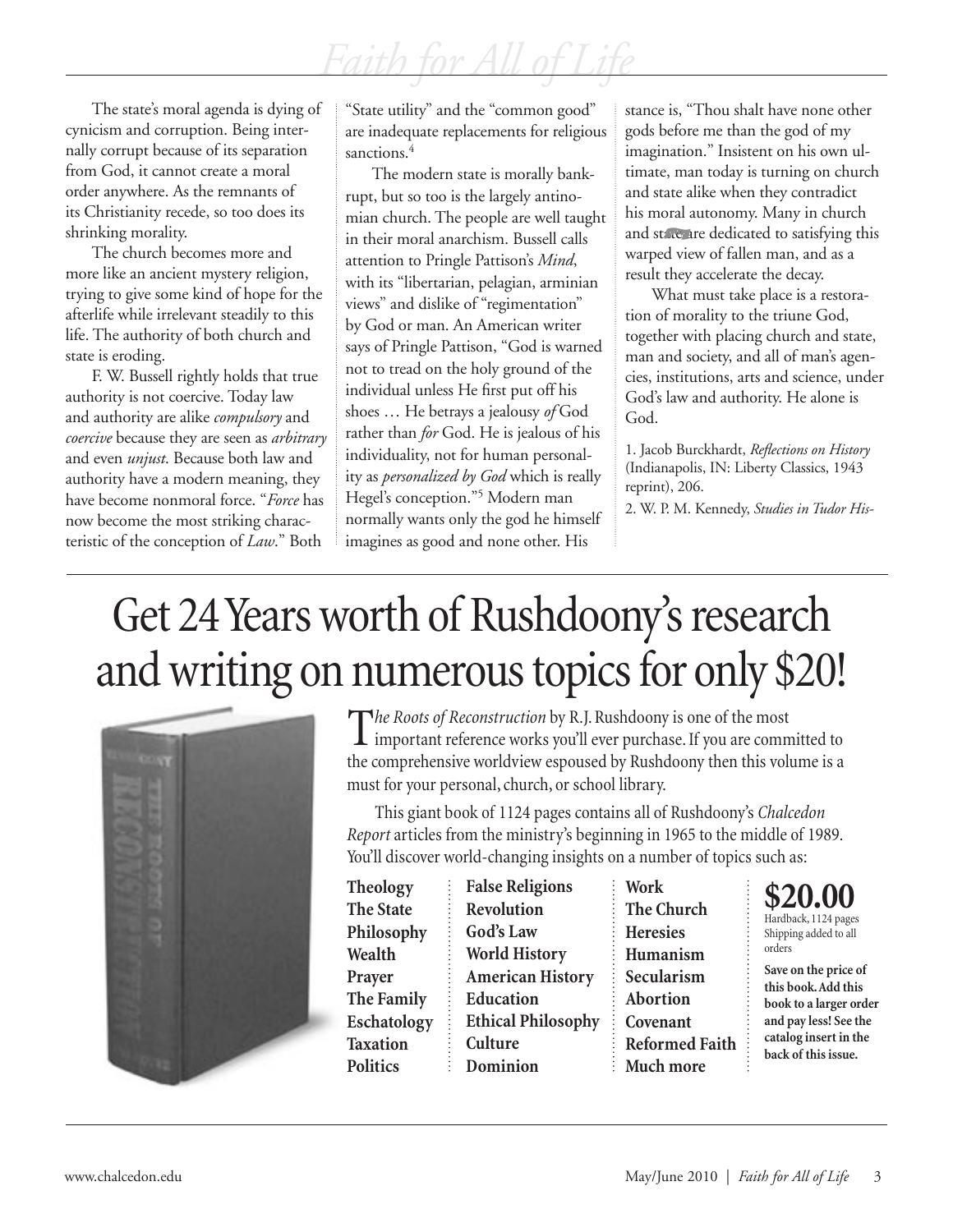### **When Church and State Agree to Kill God**

Mark R. Rushdoony

Then the band and the captain and officers of the Jews took Jesus, and bound him. (John 18:12)



## **When Church and State Agree to Kill God**

Mark R. Rushdoony

Then the band and the captain and officers of the Jews took Jesus, and bound him. (John 18:12)

When the modern Christian looks at the story of Jesus' betrayal, arrest, and trial, it is too often seen in terms of Jesus as a victim and the entire scene as one of dark pathos. Jesus, however, declared on several occasions that He went to Jerusalem in order to die (Matt. 16:21, 20:18; Luke 9:31, 18:32–33) and that no man took His life from Him but that He gave it up Himself (John 10:18). This, too, was Peter's understanding when he said Jesus was "delivered by the determinate counsel and foreknowledge of God" (Acts 2:23).

John gives us a picture of the conflict between Satan and Christ in Revelation 12, where Satan was utterly defeated in heaven and was forced to limit his evil influence to making war with the believers in Jesus Christ. The conflict of Scripture, then, is not one of good versus evil, which are too often seen as abstract terms defined by man. The conflict is one of Christ versus

Satan; and thus the death, to which Christ voluntarily submitted, as much as it disturbs us, represents not a tragedy of history but the "determinate counsel" of God.

Christ was not the victim, but the victor by means of His willful submission to the cross. Those religious leaders who opposed Jesus throughout His ministry were, in fact, more than evil men; they were the surrogates of Satan, which accounts for Jesus' prayer from the cross that God not hold this to their account for they did not fully know the meaning of what they were doing.

At the betrayal, a new force enters the Gospel accounts. The opposition of the Jewish religious leaders had been ongoing. Now Rome entered the conflict. The apostate leaders of the covenant asked the Roman state for its help in destroying Christ.

The leaders of the Jewish priestly classes and various other prominent Jews made up the Sanhedrin, a council that governed the religious and civil life of the Jews in many areas where tolerated by Rome. Until as recently as A.D. 30, this council had been allowed to enforce the death penalty, at which time that privilege was revoked by Rome. The "determinate counsel" of God had thus forced Rome to take part in the condemnation of Jesus. This is why the Jewish leaders had accused Jesus of blasphemy and declared that by their laws He ought to die (John 19:7), while also complaining that "[i]t is not lawful for us to put any man to death" (18:31). The charge of sedition against Rome

was brought up only because it was a charge a Roman official would have to take seriously.

Stepping back a few hours to the arrest of Jesus, John says that Judas "received a band of men and officers from the chief priests and Pharisees" (18:3). The Sanhedrin had its own security/enforcement officers, but it appears they were supplemented with Roman soldiers (v. 12). The force was not a small one. The terms in this passage have been variously interpreted as describing a group of soldiers of anywhere between 200 and 1,000 men; even the smaller number would have been a sizable force to arrest a single man. Perhaps they felt the need for numbers was because Jesus was well-known as a miracle worker.

The Jewish religion was, we must remember, a legally recognized religion, and the priests were so powerful that Roman officials periodically removed the high priest from office lest he become too rich and powerful. Those priests, we know, feared Jesus' influence. They began desiring His death after His first miracle in Jerusalem, had openly threatened any who confessed Him as the Messiah with excommunication, and had, after the raising of Lazarus, openly declared that He must die. Then these religious leaders had supplemented their officers with a detail of Roman soldiers in order to arrest Jesus.

We often overlook John's reference that Judas "received" this force from the chief priests and Pharisees. The arresting force was placed under his com-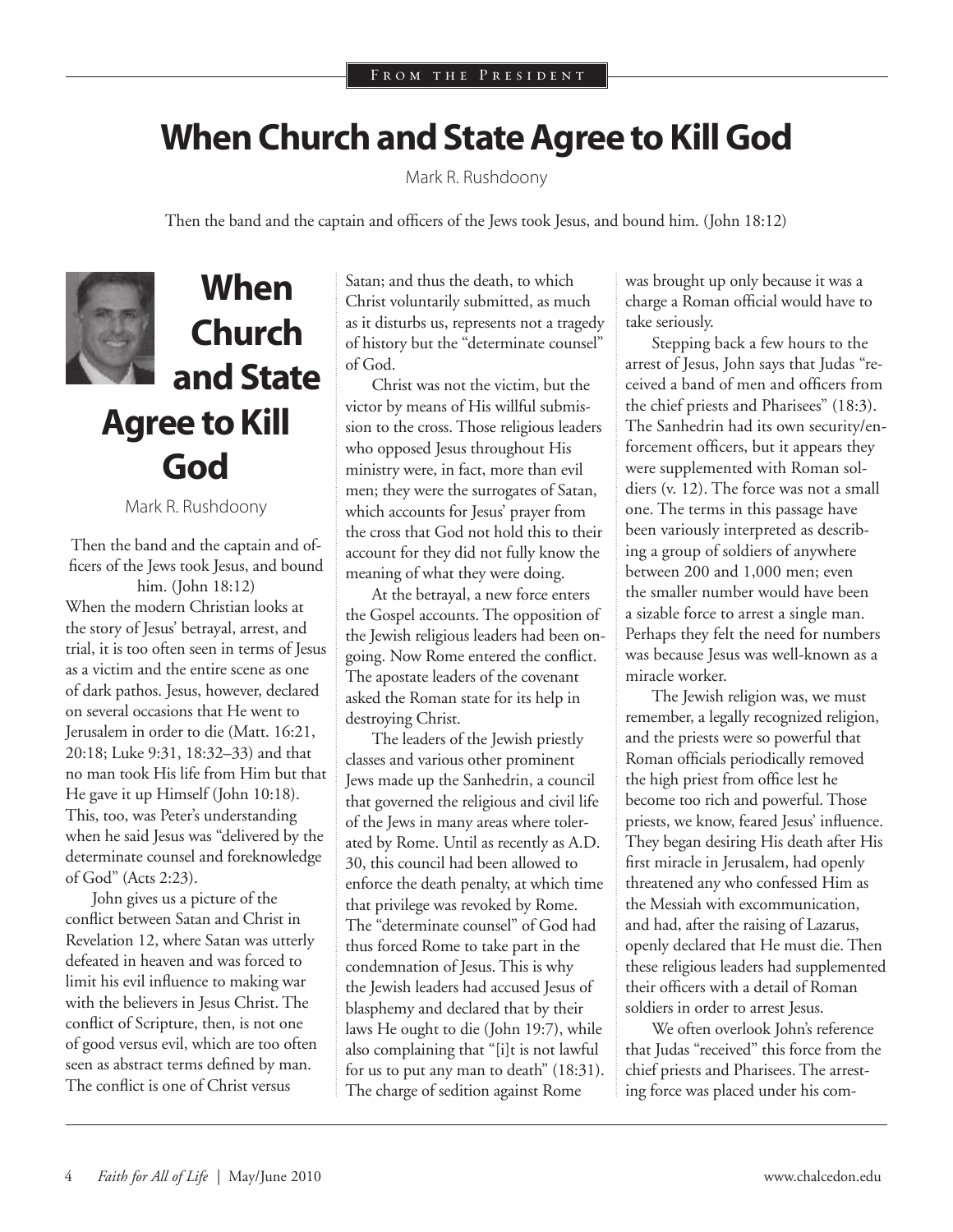mand; he was more than just a man in the shadows who identified Jesus. The chief priests (largely Sadducees) and the Pharisees had long conspired against Jesus. Now, with the help of a military contingent, they had their opportunity. Judas was commissioned to lead this show of force, which represented religious leaders, the Roman state, and one apostate disciple. The religious leaders of God's covenant people had consummated their apostasy by asking the state to help them destroy Jesus.

Because He was executed on Roman orders, some still say it is unfair to blame "the Jews" for Christ's death. The term "Jews," as used by John, however, meant the Jewish religious leaders who were very clearly the schemers. Obviously, this does involve a strong sense of condemnation, but the judgment is toward their *apostasy*, not their race or culture. My father often pointed out that the point of Scripture in condemning the Jews was not because they were the *worst* of peoples, but because they were the very *best*. They had the revelation of God's Word and a providential history like no other. As compared with any other nation or culture of the ancient world, they were unquestionably superior in any number of ways. The point of Scripture is that no people can rest in self-confident pride because they feel secure in God's habit of blessing them. Racialist views always miss the point.

The number of men who came to arrest Jesus shows that there was a concern about a riot. Minimally, Jesus was a benign teacher to the people; many knew He was a miracle worker, including Herod. The arrest at night would have made a public reaction difficult. When 200 or more Roman soldiers marched through the streets of Jerusalem at night, no one was likely to resist or interfere in any way.

It is not likely that this force marched up to Jesus in neat ranks. They were likely surrounding the garden. John says they had weapons, torches, and lanterns. For hours the disciples had been alone with Jesus, even napping in the garden. Then they were surrounded by dozens, perhaps hundreds of lights in the darkness.

In contrast to the shock of the disciples, John says Jesus knew everything that was going to happen and that He went forward to speak to Judas' force. He asked, "Whom seek ye?" The answer was "Jesus of Nazareth." This may have been the name on their warrant, though Jesus had repeatedly called Himself the Son of God and One with the Father. Jesus' answer was the point of who He really was. His literal response was "I am." Jesus was quoting God's own identification of Himself to Moses in Exodus 3:14. They asked for a man from Galilee, and Jesus responded with what meant "I am God."

John makes a point of noting that as Jesus said this, Judas stood with the arresting force, and at Jesus' response "they went backward and fell to the ground."

There are two ways to understand this. *First*, they were so shocked by Jesus' bold assertion they jumped back and fell over those behind them. They did know Jesus to be a miracle worker and perhaps feared His power. Then He had stepped forward, confronted them by demanding to know their business, and said "I am God." A *second* possibility is that Jesus' authority miraculously spoke them to the ground. Either way, Jesus did not react to them as a victim, but as a confident proclamation of all He had said before.

Do not see this as a scene of pathos or tragedy. Imagine this as a YouTube clip—these soldiers and Judas, who had come to overpower Jesus, were sitting

on their behinds. There must have been some inappropriate language spoken, as each man blamed the others for falling on him. Jesus, in fact, had to refocus their attention by again asking, "Whom seek ye?"

God's "determinate counsel" had taken the right of execution away from the Sanhedrin not long before these events. This forced Rome into the situation because only the state could order Christ's execution. The fact that the Jewish religious leaders rejected Christ's claim and themselves claimed the religious loyalties of the people, as well as Christ's denunciation of their non-scriptural traditions forced on the people, are clearly laid out in the Gospel accounts of Christ's ministry. Rome's involvement was less sinister in design but just as evil in its practice.

Pilate was not interested in what he recognized was a religious question (John 18:31). The Jewish leaders chose to play political hardball and force Pilate into doing what they wanted. They chose Pilate's greatest vulnerability, his loyalty to Caesar. Pilate was, at that point, without a patron close to the emperor, his having been executed not long before. If there were any questions about Pilate's having Caesar's best interest at heart, there would be no one in Rome to stand up for his dependability. When the Jews threatened to air just such a rumor, Pilate caved and agreed to execute Jesus for questioning Roman power by claiming to be a king. Jesus had nothing to offer Pilate, so Pilate chose to kill Jesus as an expression of loyalty to the emperor. Whereas the issue of the Jewish leaders was their apostate rejection of Jesus as both God and the Christ, the issue before the state was Christ as king or Caesar as emperor. Pilate went along with the Jewish religious leaders who cried, "We have no king but Caesar

*Continued on page 24*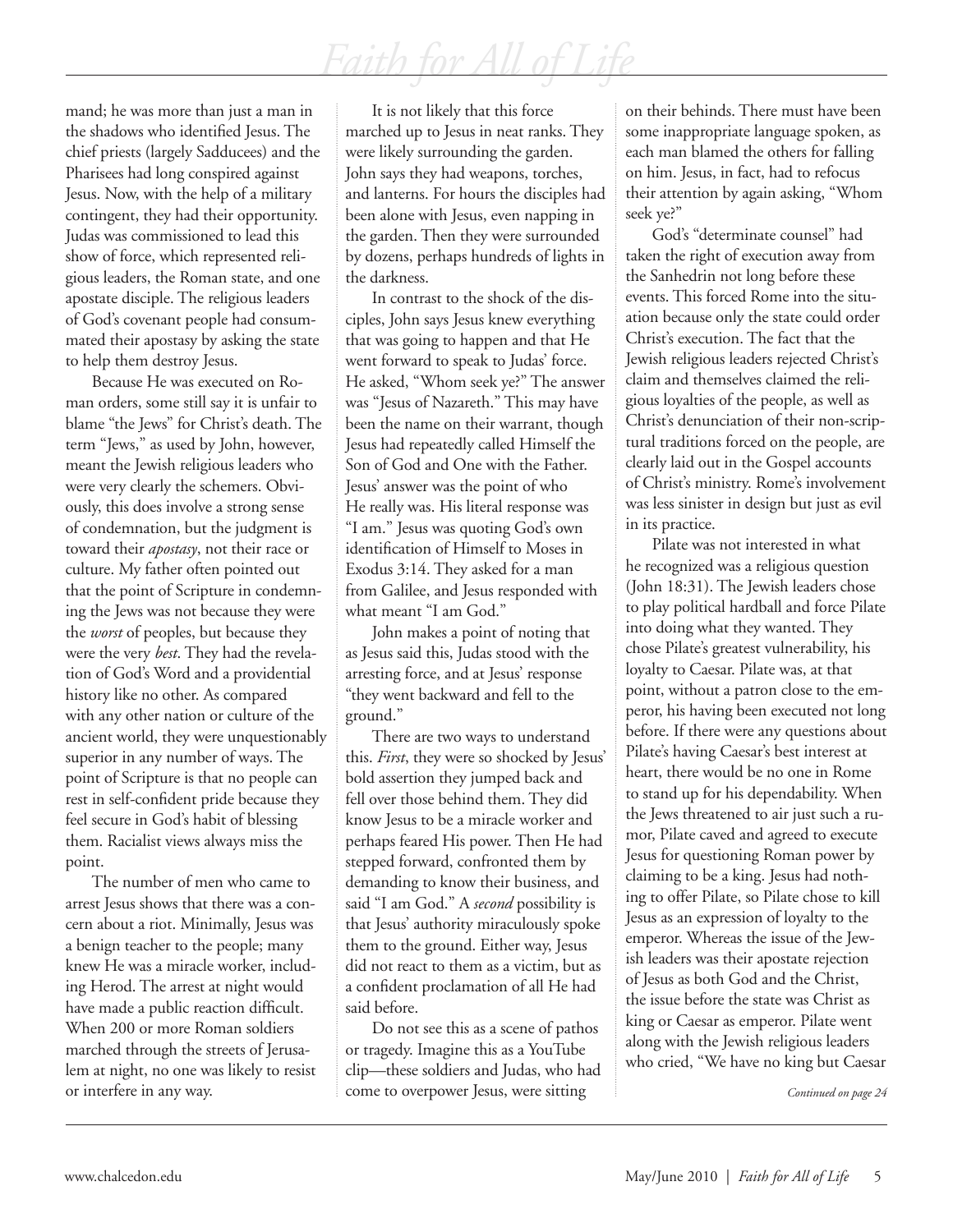## **Worldview Contamination Crucial Case Study No. 1: Human Language**

Martin G. Selbrede



## **Worldview Contamination Crucial Case Study No. 1: Human Language**

Martin G. Selbrede

Most people think it's *the other guy's profession* that needs reconstructing, not their own field or discipline.<sup>1</sup> But Proverbs 21:4 teaches that not even the act of plowing is neutral. "An high look, and a proud heart, and the plowing of the wicked, is sin." If plowing isn't neutral, *nothing* is neutral.

All fields suffer from worldview contamination—especially human language. Linguistics is infected by humanism. The very tool we use (human language) to promote God's Kingdom is built from parts designed to yield humanistic results.

#### **Linguistics: The Case Study**

After sixty years of English language studies, humanism has failed to secure a consensus, splitting instead into three schools of thought: purism, populism, and contextualism.

*Purists* allow no deviations from

the formal rules of grammar. *Populists* embrace deviations as emblematic of linguistic growth and enhanced expressivity, while *contextualists* allow purpose and audience considerations to determine the admissibility of nonstandard English. The first two schools argue for meaning at the expense of expressivity, and vice versa. Contextualists don't resolve that conflict: they merely arbitrate on a case-by-case basis. All three approaches hide their worldview commitments behind lofty, heated rhetoric.

A Biblical worldview provides a *fourth* position free of false disjunctions, maximizing meaning *and* expressive range, and allowing for linguistic deviations to enhance expressivity while preserving uniformity. By setting *clarity* as the *summum bonum* (greatest good) for language, the place for language anomalies is determined by expressive value. A Biblical worldview (1) preserves meaning, (2) enhances expressive range, (3) accommodates linguistic evolution, (4) limits linguistic decay, and (5) avoids humanistic pitfalls and dead ends.

We encounter a "semantic haze"<sup>2</sup> discussing language because "language is the only way to get around the obstacle of language."3 Despite poisonous exchanges between experts against a backdrop of advancing national illiteracy, we must shun the *crisis mentality*. A crisis (real or imagined) becomes the pretext for government intervention. English is no stranger to open linguistic warfare. "For the past fifteen hundred years, give or take, the English language has been under attack … it appears that a

language crisis has been in effect for the English-speaking world in every decade since the sixteenth century."4 Yet, "it is often difficult to tell when a language crisis is or is not occurring."5 Alleged crises may simply reflect the truism, "People talk. Language drifts."6 Power brokers cry wolf out of self-interest.

Elitists blame the *people* for the crisis: the people need the critics to save them from themselves! "The greatest threats to the survival of our language [allegedly come] from the speakers and writers of English themselves."7 The government will step in if the critics fail.

#### **Language and the Policy Continuum**

Mainstream critics take up positions along a policy continuum between the poles of doctrinaire *prescriptivism* and laissez-faire *descriptivism*. The two poles hurl abuse at their neighbors across the divide, whose idiotic policies ignited the language crisis in the first place. Each claims to be right and to have the only workable solution. The worst sin in their eyes is for their opponents to make these same claims. Consequently, "the critics of language are not a happy lot."8

Descriptivists prefer a passive, noninterventionist approach to language. They believe that prescriptivists are a major source of the language crisis, because prescriptivist whining about a crisis may become self-fulfilling if interventions ensue. Descriptivists see prescriptivists as doomsayers who "do not doubt for a moment that our English is in a bad way, that the next sentence that begins with *hopefully* is likely to be its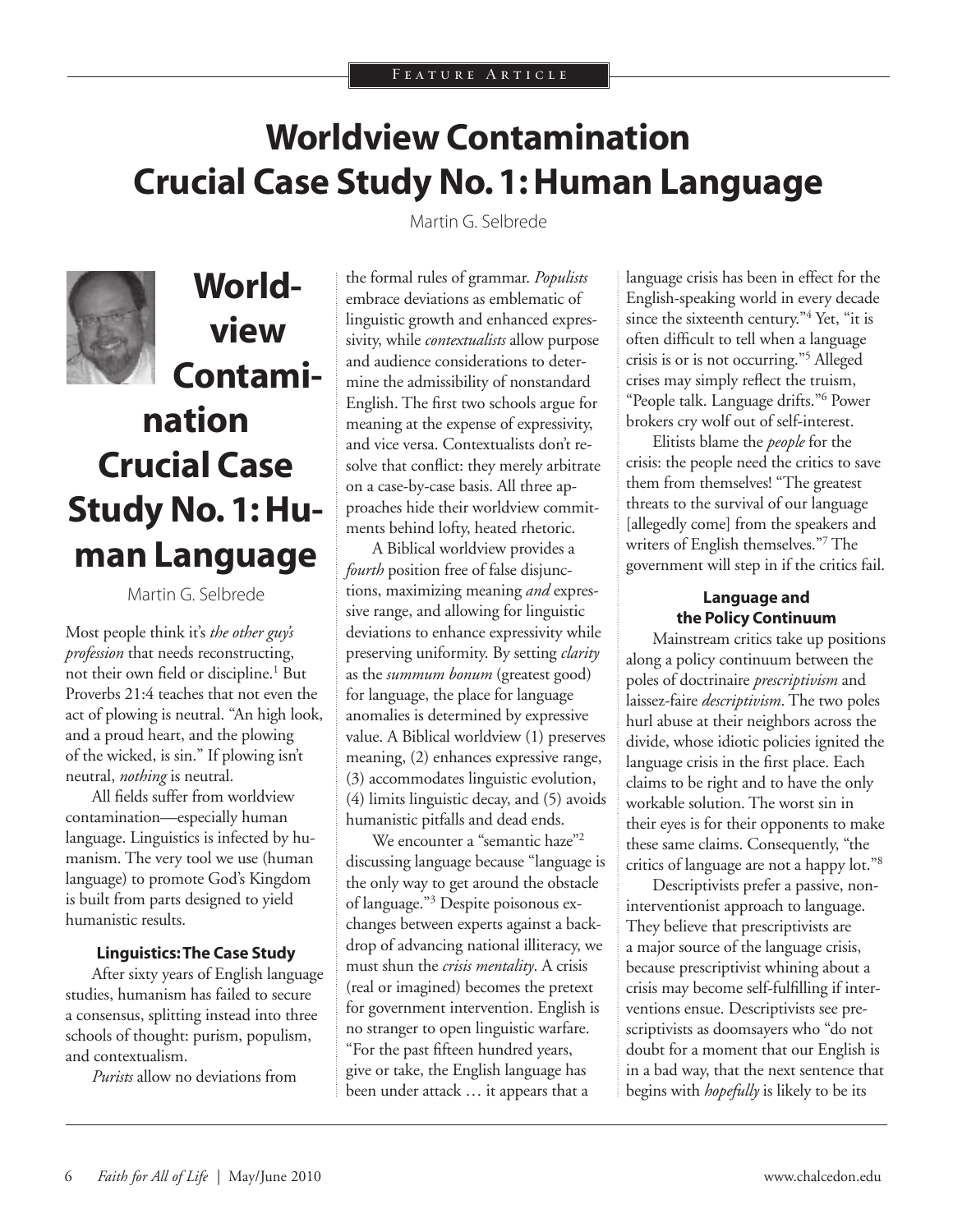last."9

Critics in the middle of the continuum (the *contextualists*) heap contempt on descriptivists *and* prescriptivists, being "self-appointed critics who flaunt their concern for good English while openly flouting the serious study of linguistics."<sup>10</sup>

Linguistic scientists align with the descriptivist side of the continuum, which is the *wrong* side so far as prescriptivists are concerned. "Edwin Newman and Thomas Middleton had long claimed that linguistics was destroying an otherwise perfectly good language."11 Prescriptivists don't just ignore professional linguists, "they actively disdain them."12 Frank Anshen singles out "John Simon's slanders of 'descriptivist linguists,'"13 while Karl D. Uitti cites Jakobson's warnings against "bigoted linguists."14 Prescriptivists "declaim the sorry state of the English language and the even sorrier state of its users."15 Prescriptivists in turn have been derided as "bunker intellectuals [seeking] a fortified position on an isolated promontory where they could hold off verbal laxity … They took pride in leaving excess baggage and abandoning the ordinary linguistic countryside, scorching what they could as they withdrew."16

#### **An Absolute Standard?**

For prescriptivists, "the availability in principle of a right way to say the right thing in some absolute sense was seldom doubted."17 But their belief in absolutes conflicts with their practice, because prescriptivists differ on countless issues of usage. "The murky realms of correct usage" are encountered even within a single camp.<sup>18</sup> As John Frame affirms, "Human language is not an instrument of absolute precision. Only God knows, and can state precisely, all the facts in the universe."19

Critics decry "the shameless circularity of the prescriptivist's creed: good usage is the language of persons who speak and write well."20 Lacking an external reference standard, prescriptivists have no standard but themselves to offer. This leads to raw authoritarianism against perceived *internal* enemies, insofar as "there are relatively few calls to drive the foreign devils from our lips and pens."21

Just because prescriptivists uphold a standard does *not* mean their opponents function without one. Jim Quinn, who derides prescriptivists, "especially that vitriolic, sophomoric poseur, John Simon," capitalizes Black and not white throughout his book, obviously upholding a standard "more humane, perhaps, than John Simon's, but no less arbitrary."22 The reviewer who wrote that runs afoul of *his* own criticism, since *his* standard ("more humane …") reveals a bias contaminating his "objectivity."

Prescriptivism's influence on college-level English instruction was unexpected:

Each teacher of freshman composition receives a duplicated sheet beginning, "Many elements contribute to a good theme. The following list of suggested deductions for grammatical and mechanical errors is not intended to suggest that the instructor's sole consideration in grading be grammar and mechanics." Despite the disclaimer, the sheet specifies nothing about other attributes … but instead offers … "a firm guideline for grading that will encourage a uniform standard of excellence in [students'] writing."

The implicit philosophy may be less evident to teachers than to their gradeobsessed students, who are often handed copies of the same list. Here is what they infer: it's not what you accomplish that counts; it's what you manage to avoid. Students learn to play it safe by developing a sort of literate baby-talk: simple words, minimal sentences … risking only ideas (if any) that can be

thus packaged. Logic, substance, clarity, conciseness, and liveliness are worth next to nothing compared to avoiding run-together sentences.23

The ideal English paper, says Charles Doyle, would be a blank piece of paper: nothing ventured, nothing lost.

Prescriptivism discourages the very thing it seeks to achieve. Absence of errors becomes more important than expressivity because the grading system speaks louder than the instructor's words. Unless the grading system treats form and expressivity as equally ultimate, nothing will change. A reconstructed linguistics can deliver expressivity without dismantling standards.<sup>24</sup>

#### **Worldview Contamination of Dictionaries**

Lexicographers are entrusted with enormous cultural authority, so much so that theorists refer to "the claim of the dictionary on the language."25 But public faith in dictionaries is misplaced! John Willinsky's survey of five dictionary publishing houses did "little to support the concept of a single lexicographical standard"26—a rude awakening that emerges from a "displacement of authority."<sup>27</sup>

A dictionary can be comprehensive, unabridged, and easy to use, but if it isn't *authoritative*, it won't sell. Prescriptivist dictionaries smell more authoritative than descriptivist ones. Publisher awareness of public tastes has shifted focus toward prescriptivism.<sup>28</sup> As a result, the war between prescriptivists and descriptivists has spilled over into dictionaries. Thus, one reviewer condemned the *Oxford American Dictionary's* "cheerful attitude of infallibility" as utterly irresponsible, $29$  declaring its disguising of prescriptive entries as descriptive ones without a usage note as "just bad dictionary making."<sup>30</sup>

The public prefers infallibility from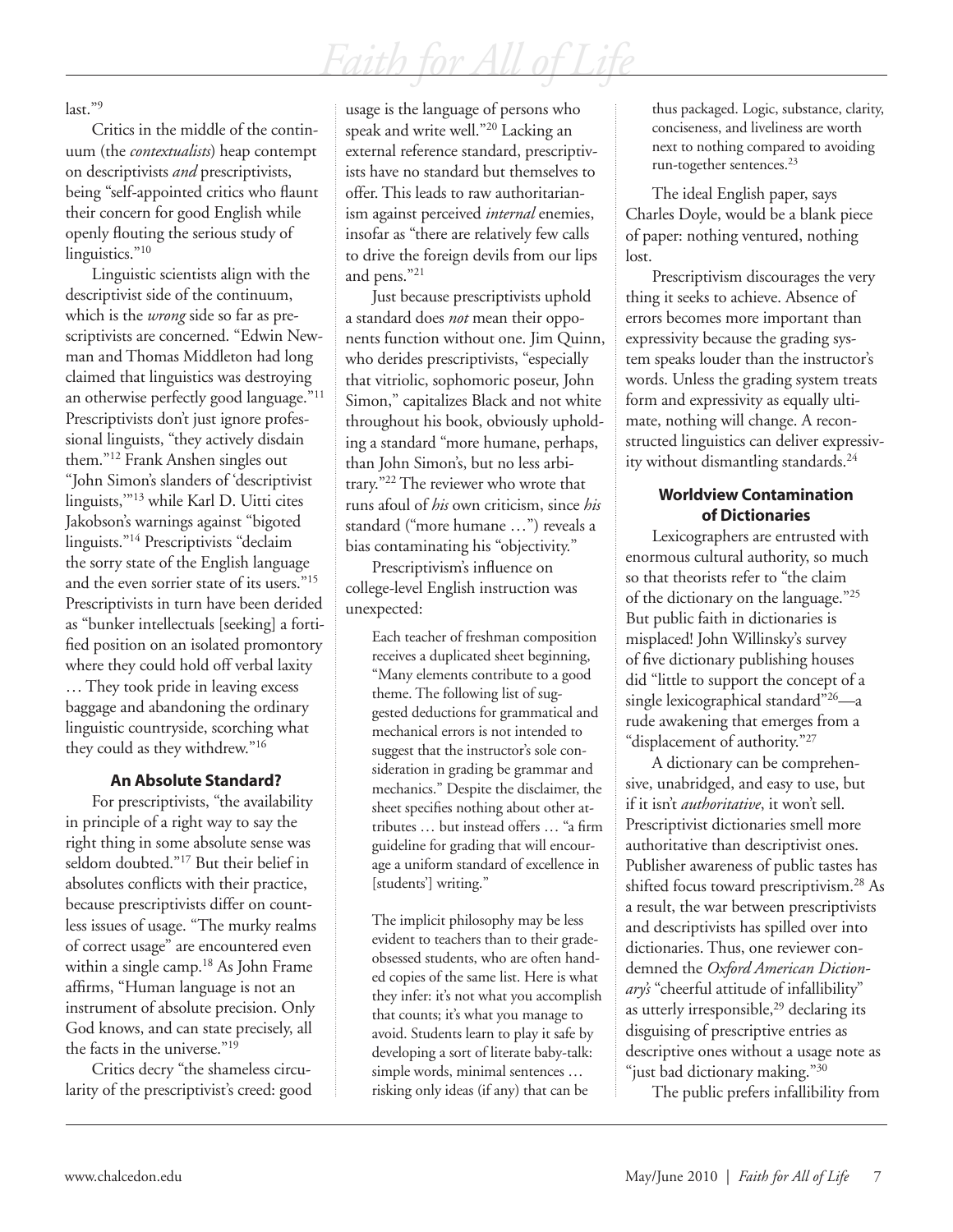its dictionaries, which is why prescriptivist dictionaries are promoted as ex cathedra tomes (note the *Oxford English Dictionary's* claim to being "the last word from the ultimate arbiter").<sup>31</sup> This canonizing trend is reckless and deceiving. As Noam Chomsky puts it, "[T]he most elaborate dictionaries provide no more than bare hints about the meanings of words."32

Across the aisle, descriptivist dictionaries (e.g., *Webster's Dictionary of English Usage*) drop all moral imperatives. There are no "oughts," merely a rehearsal of prevailing patterns. Such lexicons avoid becoming ersatz bibles by recasting themselves as "depositories of words already legitimated by usage."33

The shimmering surface of language is the testing-place of innovation: survival of any usage, old or new, is subject to the suffrage of the mass of people … All is flux, the rules are always being made and remade.34

Linguistic change is driven by many forces (language drift, evolving structures, interference with other languages, pidginization, even language death). These forces give birth to *the word of flux*.

#### **Language Death**

Linguists adopt a Darwinian outlook in discussing language death: less efficient languages should die out to make way for more efficient ones. Nineteenth-century linguist August Schleicher, "heavily influenced by Hegel's philosophy of history," used efficiency as the canon for classifying languages.<sup>35</sup> "All parts of grammar and language in general are subject to decay during language death."36 A language cannot decay forever without ultimately dying: "[T]here is a limit to decay."37

Linguists regard Chinese as an example of language decay in its final stages: "Chinese characters are the horrible results if the writing system is allowed to diverge from phonetic reality, and Chinese uninflected monosyllables are what happen to your language if you don't pay attention to your inflections."<sup>38</sup>

Linguists claim that the most decisive factor responsible for killing a language39 is the prevalence of *prescriptivism*! Apparently, prescriptivists are digging a hole to China for the English language. The diagnosis of language death "seems to depend upon the degree of codification … and upon how irremediably its most influential speakers dug its grave by attempts at once-for-all prescriptive standardization."40

This is the logic: prescriptivists codify and standardize languages. An exhaustively codified language can no longer grow. If it can't grow, it's dead. Therefore, prescriptivism leads to language death.

That logic has been challenged. Norman Denison questions whether "a language must be regarded as dead as soon as it stops developing (that is, changing; in other words as soon as its performance can be generated on the strength of its codified rules alone) … Hebrew would have been judged at least to have been feigning death before it was restored to life in Israel."<sup>41</sup>

#### **The Power of the Populace**

Dictionaries don't create new words. The engine of linguistic innovation is the general populace itself. Willinsky makes reference to the "creative lexical force of the street and the spoken word."42 New terms and structures are tried in the court of public opinion; incorporation in a dictionary is trivial in comparison with achieving wide cultural acceptance. The general public holds the reins of language in its collective hands. *This fact has met with resistance from elitists in both government and education*.

New terms generally don't earn overnight acceptance. Willinsky refers to a "rare instance" of a "cultural shortcutting of the normal channels of lexicographical legitimation"—the term "wilding" applied to the brutal beating of a female jogger in New York's Central Park. "Wilding" was a term borne by the mass media, which accelerated its linguistic acceptance. $43$ 

Innovation within the massed crowds implies innovation on the part of individuals. The populace either acclaims or rejects the products of individual creativity. But individual innovators are the ultimate source of the new in a language.<sup>44</sup>

#### **Philosophy and Linguistic Creativity**

Scholars believe there is an indeterminate "something" beneath the surface wording of a proposition. Direct ontological links between words and the ideas they represent are the stuff of mysticism. Cabala scholars adopted such a view, taking a legitimate idea to a heretical extreme. "Hebrew scholars … were faced with the old problem still plaguing philosophers as to how mind can act upon matter. The Jews concluded that there was some intermediate link making this interaction possible, and this step was the spoken word."45 This intermediate link was termed the *logos*, which plays a significant role in epistemological linguistics.

Orthodox theologians noted "the way in which names of things are inseparably bound up with the nature of the things so named."46 Adam's naming of every living creature led scholars to focus on this innate creative capacity in man. They credited God as the source of Adam's linguistic creativity. "In other words, right at the very beginning of human history, man was equipped with a power of discernment which expressed itself in the ability to identify the nature of things and sum up that nature in a word—its name."47

"That there could be so close a tie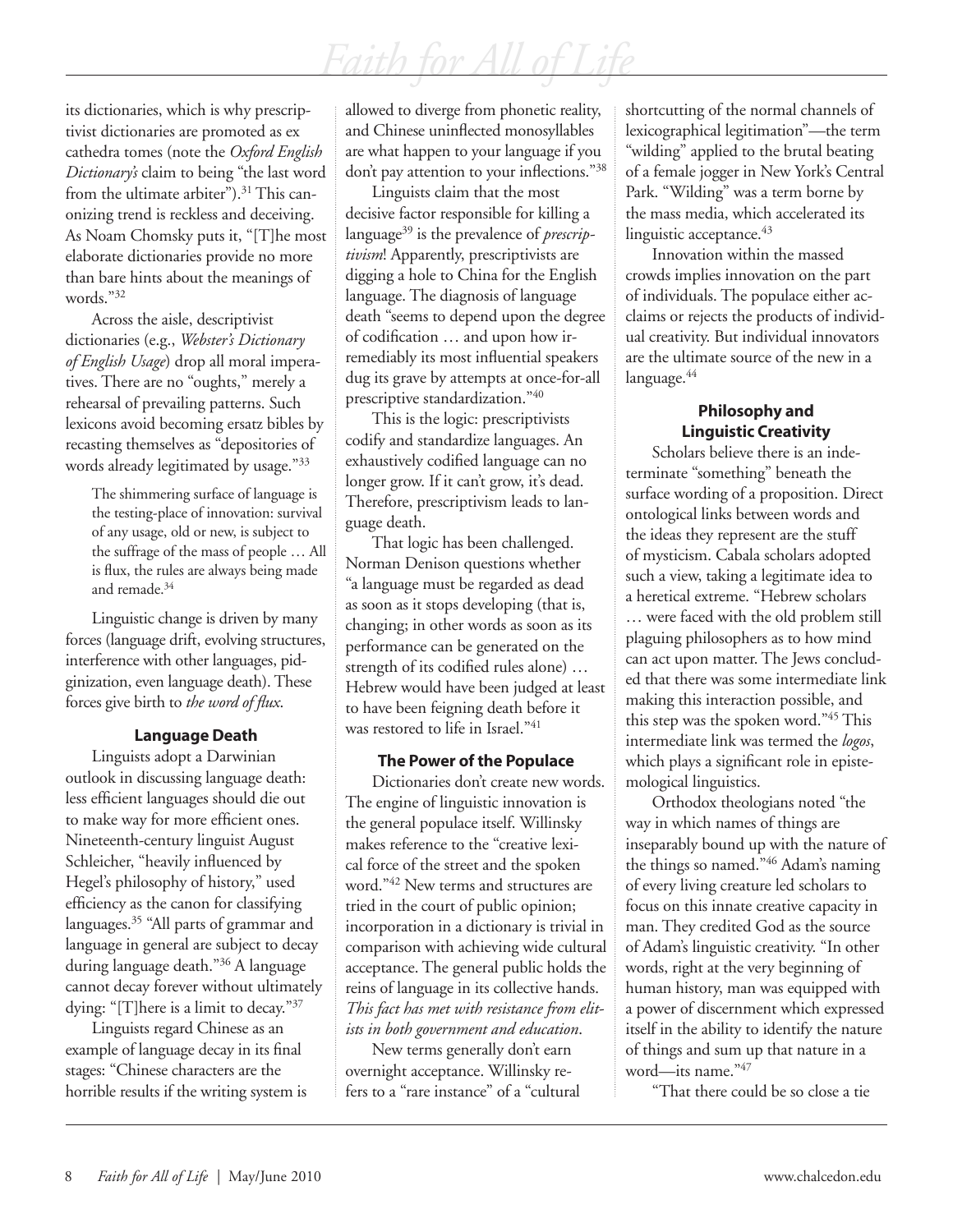between a word and a thing is strange in a way. Nevertheless, the language of Scripture reveals that the concept is indeed ancient, for in Hebrew we find but one term for both 'word' and 'thing.' This is the Hebrew *dabar*."48 Scripture grounds man's creativity in the creative power of the triune God without appeal to the mysticism of the cabala.

#### **Your Worldview Is Showing**

Philosophers, in seeking to explain why linguistic deviations are so expressive, have resorted to (1) dialectical analysis, (2) mathematical reductionisms, and (3) other dead-end theories to account for a phenomenon that's easy to document, but hard to explain. Linguists are continually confronted with the fact that *where a standard prevails, its presence can be felt whether it is observed or violated*. Well-crafted deviations from the standard language don't degrade communication, they enhance its power and expressive range.

Dialectic analyses can describe but cannot predict. They cannot provide a mechanism for the paradoxes they purport to explain, nor a usable praxis.<sup>49</sup>

Mathematical reductionism has been applied to language, care of the information theorists, but the mystery surrounding semantics has only deepened:

> [O]rdinary language contains greater than 50% redundancy in the form of sounds or letters that are not strictly necessary to conveying a message … The famous advertisement for shorthand training—**if u cn rd** this msg …—illustrated the point … Part of the redundancy in ordinary language lies in its meaning, and that part is hard to quantify, depending as it does on people's shared knowledge of their language and their world. This is the part that allows people to solve crossword puzzles or fill in the missing word at the end of a.50

In contrast to *quantitative* approaches, scholars opted for *qualitative* analyses where certain parameters (e.g., relevance or informational content) are maximized. Those holding to a "maximum relevance" principle "assumed that the human central cognitive system works in such a way as to maximize Relevance with respect to communication."51 They omit to explain how the central nervous system functions as an arbiter of Relevance!

Behind every door that linguists open, there lies yet another door. To avoid an infinite regress, they cling to "innate principles" (biological or neurological) as their starting point. They avoid an infinite regress by leaping into metaphysics, bestowing *a priori* status on their pet "innate principles." Karl Uitti doesn't flinch from this sleight-ofhand, observing that "evidence contradicting the innate principle, as stated, merely leads to the formulation of a better innate principle."52

From afar, linguistics looks like a neutral, impartial science, but its own experts admit that linguistics is determined more by ideology than by a neutral scientific method:

It would be naïve to believe that we are dealing with a "pure" area of study. Such a view would amount to a "scientific" cover-up of results in our area of study, results extensively determined by ideologies.<sup>53</sup>

Such cover-ups inhabit the majority of academic journals, as Art Bochner states:

[E]ssays inspiring intense disagreement between and among referees should be published, because they often strike at paradigm conflicts. Whole areas of study and methods of research have been and are being suppressed, because work could not satisfy two editors …54

Paul L. Garvin likewise reveals the worldview contamination behind the

scenes:

[T]he process of analysis consists of a series of consecutive decisions on the part of the analyst each of which is based on certain covert assumptions about the nature of the object of study … [T]he underlying reasoning is often unconscious and the grounds on which decisions are made are covert.<sup>55</sup>

### **A Time for Presuppositional Profiling**

Ken Hale declares that a linguist's work coheres only "by virtue of a deep seated set of beliefs, however tacit, about the fundamental nature of language."56 Philip C. Wander documents the existence of "a politically active system for advancing a certain brand of [linguistic] scholarship."<sup>57</sup> These "tacit," "covert" presuppositions that are "extensively determined by ideologies" and propagated by a "politically active system" *completely govern all linguistic research*.

Pronouncements of certainty may reflect nothing more than a researcher's personal philosophical bias. "Both [Dante and Rousseau] illustrate the Western tendency to associate a theory of language with broad intellectual constructs—a world-view, a 'philosophy,' a coherent sense of reality."58 The modern innovation is its openly *deductive* approach: humanism *is read back into the data*.

This humanistic bias is pervasive because the intellectual elite steers research into politically correct channels. "Social scientists attempt to change the language game that is the academic system."59

To work within a paradigm means to have a set of premises about how the work should be done and what the problems are. That is, a paradigm is a frame … and these premises are selfvalidating because counter-evidence doesn't mean that the premises are wrong but that there is something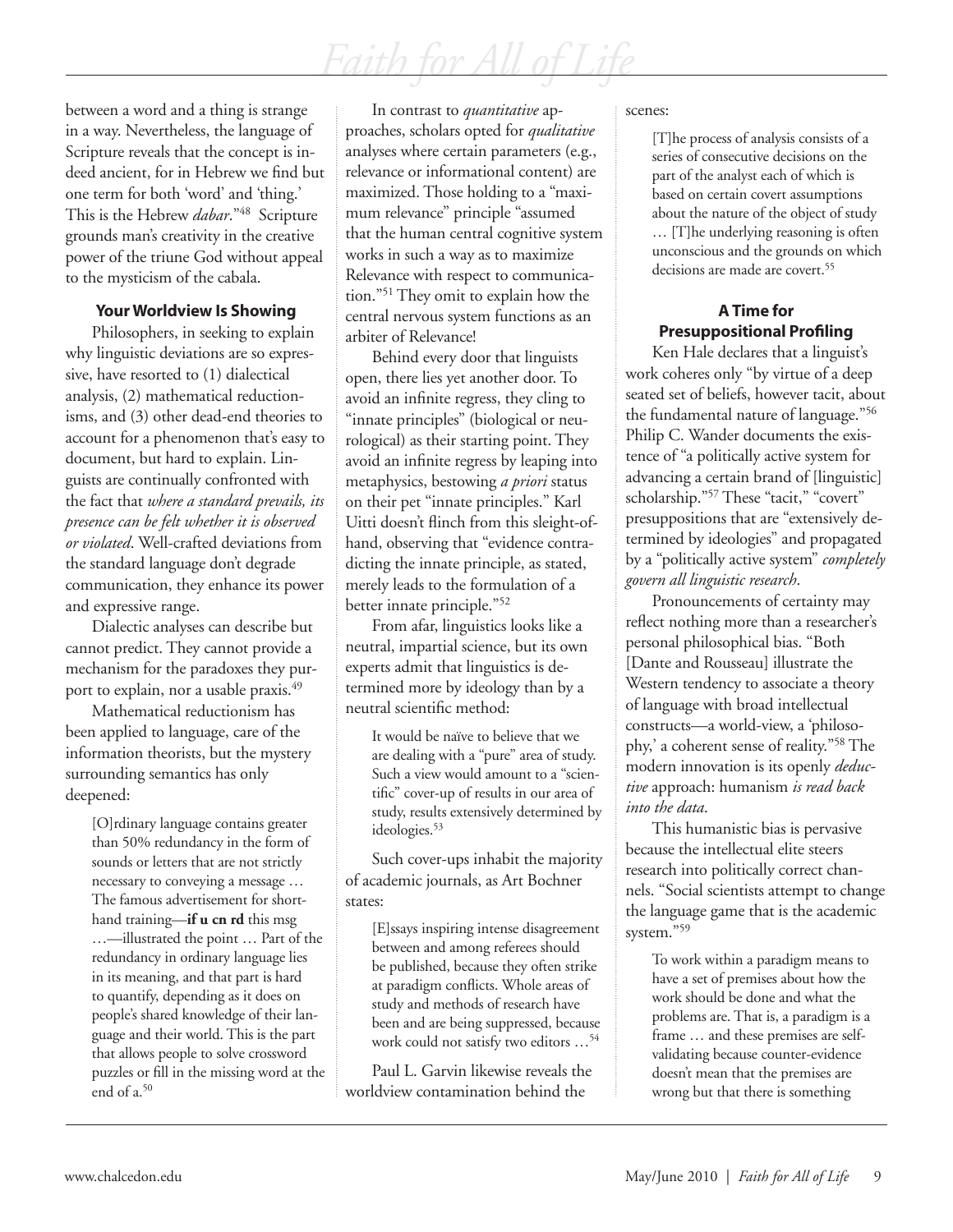wrong with the evidence.<sup>60</sup>

Such paradigms represent *a priori* starting points. Linguist David Lightfoot is representative of such an approach:

> Lightfoot's presentation is an extremely a priori and reasoned one … [He] makes a strong case for the need to have a tight and rigorous theory before beginning any serious scientific work … Theory-driven investigations certainly have advantages but, of course, one has to buy the theory first!<sup>61</sup>

Noam Chomsky repudiates materialistic rationalism as a basis for linguistic theory: "There are two ways of looking at eliminative materialism as far as I can see. One is that it's total gibberish until somebody tells us what matter is."62 Dislodging eliminative materialism from linguistics creates a vacuum, so Chomsky substitutes "eliminative mentalism" for it. The only reality remaining is the mental one.

Do worldviews affect the content of dictionaries? "We have Robert Ramsey's calculation that 'nearly all college dictionaries agree close to 90% of the time upon choice of words' … This rough estimate suggests that we might expect up to 10% of the dictionary to arise from differences in the practices of the publishing houses."63 *Philosophy influences linguistics on more than just the theoretical level*.

Expanding on the "recent work on presupposition" propounded by "linguists, philosophers, psychologists, and others," Roger Shuy suggests that "to understand the meaning of a word or an utterance, we must understand what it supposes. A presupposition is some set of propositions that we believe is appropriate background for an utterance … [They] constitute our belief about what is the case."<sup>64</sup> Shuy acknowledges that presuppositions undergird linguistics, that a theorist's claims are only as

good as his presuppositions, and that *human utterance is linked to an underlying worldview*.

"When persons infer something from a statement, they are often realizing the presuppositions that undergird the statement."65 Sentences aren't just ontologically loaded, they're also worldview-loaded! Ideological presuppositions and biases control the reasoning process of theorists from beginning to end. "That our own ideological perspectives become transparent in a critique of such works is a given."<sup>66</sup>

The very conception of "objective" communication scholarship, and especially objective rhetorical criticism, eventually proved unsatisfying because by its very nature the act of criticism cannot comfortably be considered neutral and objective even in its most modernist incarnations. The critical act is inherently evaluative.<sup>67</sup>

Hollihan observes, "Social scientists are now becoming increasingly aware of the moral choices that both consciously and subconsciously shape their investigations … As often as we (scholars) hail diversity, multiple voices, etc., we legitimate only certain ideas (e.g., power and domination) … [Farrell] suggests that critics must 'give up on the pretence of being able to step outside of language ensembles sufficiently to encompass them.'"68

Analyzing language is like analyzing a mirror: the image of the researcher dominates the picture. "Our society, our language, and our selves are reflexive."<sup>69</sup>

#### **Brute Facts and Reductionism**

Within humanism, brute facts are "raw facts that just happen to exist." Chomsky writes that "we could not have acquired any language unless its fundamental properties were already in place, in advance of experience, as argued in the epistemic naturalism of early rationalist psychology."70 Such "fundamental

properties" are brute facts. Language, too, is a brute fact: "Richard Scholes in effect scorns to marvel or despair naïvely at the brute existence of the process of encoding, decoding, and recoding."71

Theorists who build these systems have no right to expect order given their starting point. They forfeit order up front. George Farre designed a "universe of discourse" that lacks any intrinsic ordering principle.72 Farre sneaks order back into his system by an ad hoc appeal to (of all things) the doctrine of the *logos*:

By *logos*, we mean an ordering and unifying principle which is susceptible of expression through a relational structure. In the case of an object language, the *logos* is the source of intelligibility from which meaningful states of affairs are definable and by means of which their descriptions may be correlated and ordered.73

Rational thought is rescued from the pit of brute factuality only by abandoning consistency, empiricism, and inductive methodology!

Man instinctively desires a unifying principle. He either submits to a revealed, theological *Logos*, or constructs an artificial *logos* to render language intelligible. Farre's abstract *logos* is so important he coined the term *logostical* to describe how words tie to things. Why so important? "In the long run humans do not bear up well without meaning, and meaning passes through language."74

Humanistic models resort to reductionism to account for the phenomenon of language, but Chomsky rejects reductionism: "Language is far too interesting and important to be left to the old-line philologist or contemporary reductionist."75 Says he, "[T]here's no reason to expect that a reductionist account is the true one."76 In fact, "we may not have sufficient mental capacity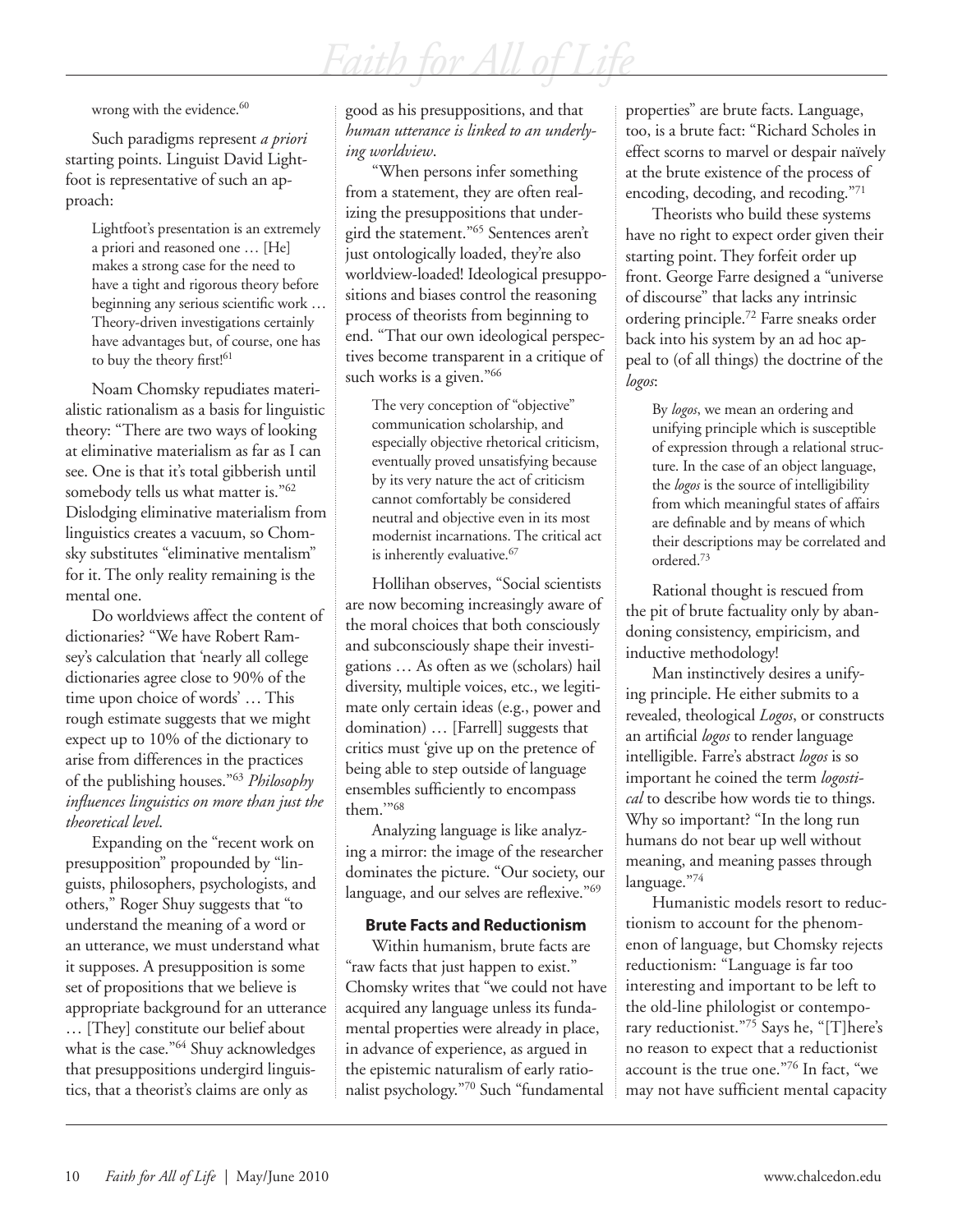*Faith for All of Life*

to achieve a reductionistic account of the mind."77

Chomsky savages all biological doubletalk. "When people say the mental is the neurophysiological at a higher level, they're being radically unscientific."78 He regards such pseudoscience with disdain: "The belief that neurophysiology is implicated in [human thought] *could* be true, but we have very little evidence of it. So, it's just a kind of hope; look around and you see neurons; maybe they're implicated."79 Despite Chomsky's denunciations, this irrational faith among scientific linguists persists.

Chomsky is consistent: he writes "mind/brain" *without reducing it*. "We have, by now, fairly substantial evidence that one of the components of the mind/brain is a language faculty, dedicated to language and its use."80 Chomsky derides any finer splitting of hairs:

> [Cartesian dogma] is commonly derided today as the belief that there is "a ghost in the machine." But that conclusion mistakes what happened. It was the Cartesian theory of body that collapsed; the theory of mind, such as it was, remained unaffected. Newton … had nothing to say about the ghost in the machine; he exorcised the machine, not the ghost.<sup>81</sup>

#### **What's Hiding Under the Hood?**

Linguistic researchers promote theories of language erected on reductionist, biological, neurophysical, or rationalistic grounds because *these scholars are totally committed to humanism*. Humanistic presuppositions completely dominate academic inquiry in linguistics.

R. J. Rushdoony notes that the *Humanistic Education Sourcebook*, an anthology "used in training teachers," contains an essay "entitled 'Humanism: Capstone of an Educated Person.' This title is revealing. For our statist educators, a truly educated person is a humanist."82 Linguist Karl D. Uitti

#### confirms this:

What is the purpose of humanistic scholarship? What, in fact, does the humanist scholar do? The job of the humanist scholar is to organize our huge inheritance of culture … to clear away the obstacles to our understanding of the past, to make our whole cultural heritage ... accessible to us.<sup>83</sup>

Linguistics was targeted for humanistic codification: "In planning the Princeton Studies of Humanistic Scholarship, we determined from the outset to have a volume on linguistics."84

#### **Rationalism on Parade**

A rationalistic worldview permeates linguistics. Lightfoot commends "a defense of and apology for rationalism."85 Mechanistic explanations alone have academic legitimacy. Leonard Bloomfield was concerned "to put linguistics on a firm scientific foundation and he considered a mechanistic exposition to be fundamental to scientific discourse."86

The net result? Worldview implosion. "For perhaps the first time in history … large numbers of intellectuals cannot construct a picture of the world."87 Mechanical reductionism is actually a threat to language: "Another way of devaluing language was to shift faith to apparatus."88 Human language isn't precise enough to build the desired intellectual structure. As Chomsky notes, "[T]he problem is not one of vagueness; rather, of hopeless underspecification."89

#### **Existentialism Up at Bat**

There presently exists "a major failing of existentialism: it does not provide praxis for an existential rhetoric."90 Existentialists borrow intellectual capital to make their case. Communication requires *human community* and *history*, while existentialism promotes *individualism* and *living for* 

*the moment*. Consistent application of existentialist tenets destroys communication, yet existentialist writers are eloquent communicators. How? *Inconsistency!*

Existentialists don't deny that autonomy is erosive. They "are rightly sensitive to the charge that their subjective approach can invite irresponsible action."<sup>91</sup> The "relationship between language and culture … relates directly to the issue of autonomy in linguistics and, therefore, to the question of the fundamental nature of language … The question of autonomy is at the very center of current debate and controversy in linguistics."92

#### **Deconstructivist Anti-Rationalism**

Jacques Derrida holds that a "text is not a text unless it hides from the first comer, from the first glance, the law of its composition and the rules of its game. A text remains, moreover, forever imperceptible … Nontruth is the truth."93 This approach denies to humanistic linguistics even the neutered, abstract *logos* concocted to tie words and referents together via an abstract epistemological ligament: "Derrida's *differance* plays havoc with logocentrism."94

#### **Gestalt Psychology: A Holistic View**

Harry Helson writes that "[t]he assumption that parts constitute wholes … must be rejected, if we are to remain true to the facts of observation. For wholes are the first data given in perception."95 Holistic-minded Gestalt psychologists reject mechanistic models that fragment language into pieces.

Although anti-reductionist, Gestaltism was attacked from another antireductionist camp: Chomsky counters that the "basic assumption that there is a common store of thoughts surely can be denied."96 Gestaltism's primary competition comes from its polar opposite,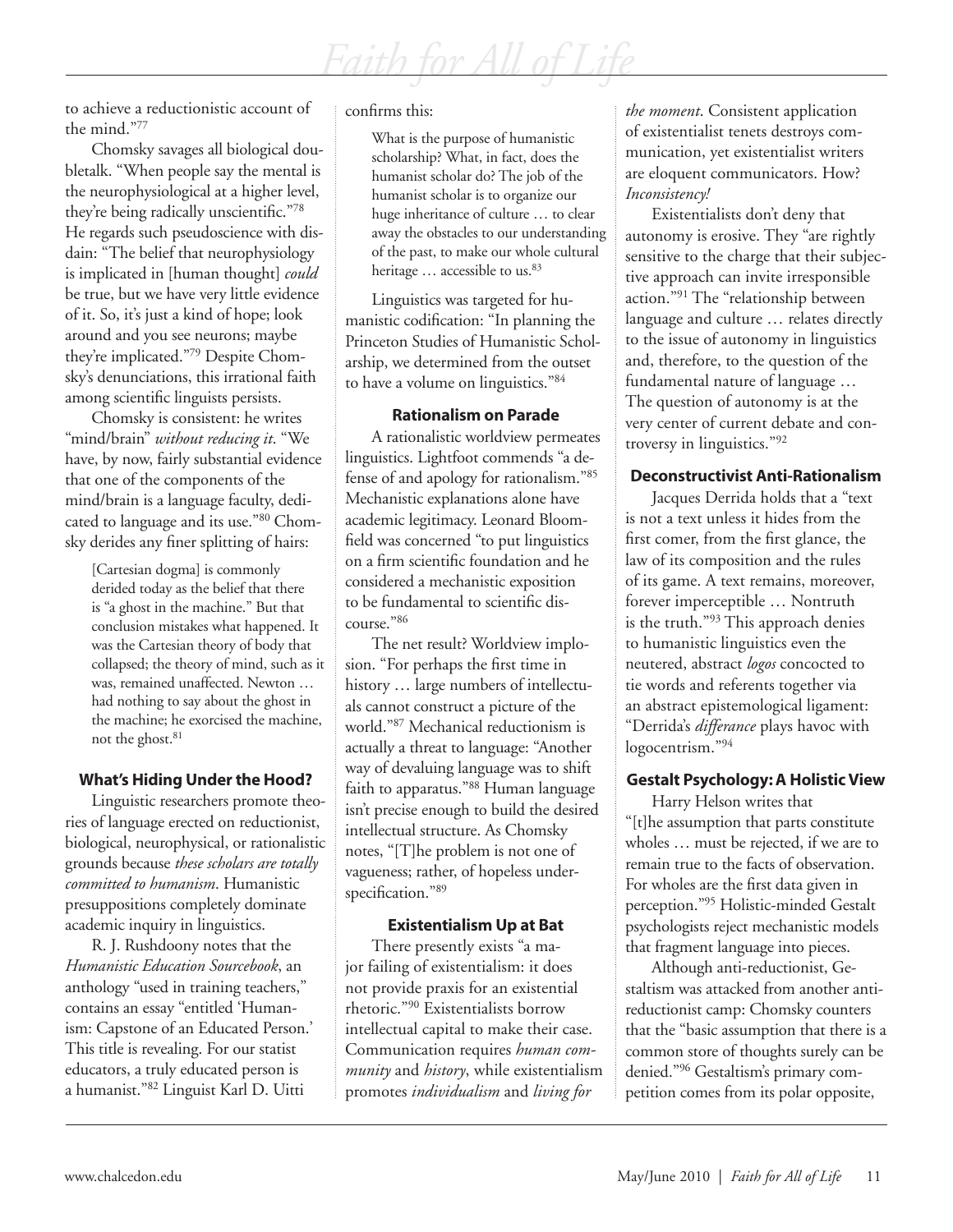behaviorism.

#### **Behaviorism Takes the Field**

Gestaltism is "holistic and dynamic," while behaviorism is "atomistic, analytic, and static … Both branches of psychology were attempts to account for behavior."97

Behaviorism adopts the mechanistic notions orphaned by Gestaltism. "The underlying assumption of the behaviorists is that behavior is made up of objectively observable and measurable elements … built up into a mechanical whole of behavior."98

### **What Unites These Five Approaches?**

The preceding five humanistic approaches to language are contaminated by ideological bias under the pretense of neutral objectivity. Ideology—worldview—governs academic inquiry. Some scholars retain neutrality as a front, while others reject all pretensions to objectivity. Consistent scholars hold that humanistic premises forbid claims to objectivity: ideology *must* govern. "Thus there is no 'objective' truth, only 'class' truth."99

### **The Dimensions of Worldview Contamination**

Dictionary makers are governed by ideological considerations. Ideological pressure is the reason that "the lexicographical quest is still marked by zones of exclusion."100 Protests of neutrality and objectivity peal across academia, but these claims merit the gravest suspicion.

Worldviews reorder the facts of experience. Nietzsche developed "grand theories designed to seize control of explanation itself."101 Language theory is a manifestation of "ideology as praxis the conversion of ideas into social levers. This is also the language of ideology."102

Ideology, however, has cultural power. "Ideology was dangerous because it stirred the public passions, and the

public's passions were not to be trusted."103 Anti-ideology has become quite acceptable. Ironically, opposing ideology is *not* considered ideological! Therefore, humanistic attacks on Christianity are accorded protected status: *the critic is immune from charges of ideological bias!*

Ideology forces linguistics into a reductionist corner. Neil Postman warns that:

If a number can be given to the quality of thought, then a number can be given to the qualities of mercy, love, hate, beauty, creativity, even sanity itself. [But] our psychologists, sociologists and educators find it quite impossible to do work without numbers. They believe that without numbers they cannot acquire or express authentic knowledge.104

Linguistic science fell out of grace as educational ideologues embraced a more analytic approach to language. "Linguistics became trapped by its directionality toward holism at the same time that education began to embrace reductionism."105 Those charting American educational policy rejected the linguists' research, which conflicted with the educators' commitment to analytic reductionism.

### **Language and Education**

Educators have started to attack policies and ideologies that are intellectually harmful to students. Charles J. Sykes has indicted his fellow professors in stinging terms:

They are overpaid, grotesquely underworked … They have distorted university curriculums to accommodate their own narrow and selfish interests … They have cloaked their scholarship in stupefying, inscrutable jargon. This conceals the fact that much of what passes for research is trivial and inane … Bad teaching goes unnoticed and unsanctioned, and good teaching is penalized … [T]he professors' relentless drive for advancement … has turned

the American universities into vast factories of junkthink. Mediocrity persists because of the elitist conspiracy between students and professors. The latter agree to certify the former; in return the students agree not to blow the whistle on the faculty.106

As Samuel Blumenfeld notes, "[P]rofessors of education are probably the most useless, parasitic group in American society."107 Blumenfeld's contempt for ideologically based linguistics is equally blunt: "[C]urrent methods of reading instruction in American schools are based on psycholinguistics, which is, in my view, the chief cause of our learning disability explosion."108

### **Enter Statist Central Planning**

Statism and linguistics are brought together because of statism's impetus to regulate and control the people's physical and mental resources. Language is an *object* of control and a *tool* of control. This triggers a commitment to language planning:

Language planning is … concerned with official policy formulation by authorities in political control … the point to emphasize is that language planning is a state activity … micro level language planning … is sometimes given the name of language engineering … Language planning is a state concern.109

"As late as the 1960s and 1970s, many public policy decision making experts were continuing to argue that the elite domination of public decision making was not only inevitable, it was desirable."110 But the state wasn't always a benign despot! "The great masters of social manipulation … know … that the establishment of a flexible and subtle language for the ruling classes is only half of what's needed. The other half is the perpetuation of an ineffective and minimal language among the subjects."111 We *are* being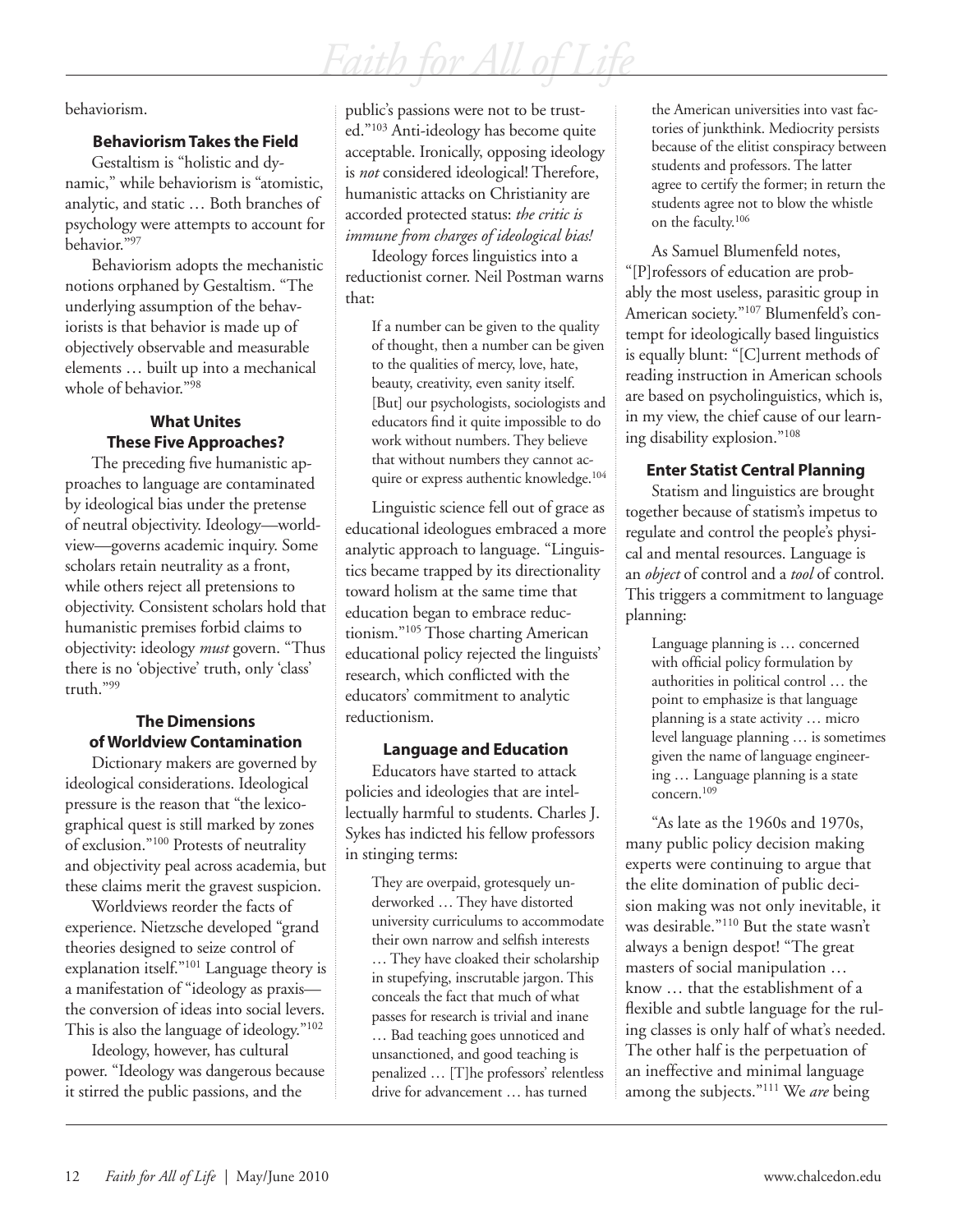dumbed down intentionally! Bertrand Russell "broadened his concerns to include the point that science could be subordinated by the state as easily as language."112

#### **Marxists Are the Purists Here …**

Marxists do what Christians won't: they learn and apply their worldview. Georg Klaus's "dialectical materialism" and "materialistic epistemology" culminates thus:

"[E]pistemology cannot survive without linguistics, nor linguistics without epistemology. Behind the different usages of words very often stand different or opposing social forces."<sup>113</sup> "When Marx says of theory that it can become a material force, then this is true only when mediated by language."114 "Marx branded 'proper' language as a government informer."115 The interplay between Marxism and linguistics is not limited to Marxist regimes: Blumenfeld has found aggressively Marxist rhetoric in "the prestigious *Journal of Education*," which "provides Marxists with the means to conduct the class struggle in its pages."116

#### **Contamination Documented**

Linguistics is in total disarray. Why? Researchers work from contradictory premises to inflict mutual damage upon each other's work. The goal of a unified codification has become hopeless. Descriptivists applaud this because they think codification kills languages. Worldview flaws will splinter linguistic theory.

Linguists are immersed within the moral domain by the very act of building their theories. They recognize the existence of a "highest good" or *summum bonum*. Humanism has transmuted the *summum bonum* into an easily controlled goal, as Rushdoony notes:

> There was a time when the *Summum Bonum*, the supreme good, was not

only the highest and ultimate goal of human conduct but also the major concern of ethical theory by philosophers. The formal consideration of the *Summum Bonum* has disappeared; the practical concern is more intense than ever, except that it is now a political and sociological rather than a philosophical concern.<sup>117</sup>

Modern worldviews hijack the *summum bonum* to redefine it. Since disarray in sociology and politics prevails, no organizing link between words and actions can stand.

#### **Avoiding the Christian Ghetto**

Linguistics requires reconstruction, *not* merely populating the world of linguistics with Christians. There *are* Christian linguists,<sup>118</sup> but they occupy specialized niches. Most Christians drawn to linguistics have limited their work to Bible translation, leaving the humanistic disarray unchallenged.

Adopting the Van Til/Rushdoony perspective means rejecting brute factuality while explaining the ontological link between words and their referents. Van Til sees this as a consequence of the nature of God:

God is completely self-comprehensive … He was and is the only self-contained whole, the system of absolute truth. God's knowledge is, therefore, exclusively analytic, that is, selfdependent. There never were any facts existing independent of God which He had to investigate. God is the one and only ultimate Fact. In Him, i.e, with respect to His own Being, apart from the world, fact and interpretation are coterminous.

[Man] sees that there is a great variety of facts. The question … is whether there is any unity in this variety, whether there is one principle in accordance with which all these many things appear and occur. All non-Christian thought, if it has utilized the idea of a supramundane existence at all, has used this

supra-mundane existence as furnishing only the unity or the *a priori* aspect of knowledge, while it has maintained that the *a posteriori* aspect of knowledge is something that is furnished by the universe.<sup>119</sup>

Linguists propose a multitude of *a priori* organizing principles, often aping Christian conceptions (the logostical principle of Farre, the logocentrism defended by Rushing, etc.) while devolving into idealism:

> With all its insistence on the fact that there must be an ultimate *a priori* aspect of knowledge, idealism at the same time insists that there is an equally ultimate a *posteriori* aspect to knowledge. This means that for idealist logic … the Christian concept of God is virtually discarded at the outset. It is taken for granted that the universe is just as ultimate as God is.<sup>120</sup>

Idealism always reduces to unity OR diversity, but never both: *"A proper conception of organism has nowhere appeared in non-Christian ethical theory."*<sup>121</sup>

Most conflicts among linguists stem from false disjunctions. A Biblical worldview sets linguistics on a foundation free of false disjunctions, with the following benefits:

*Optimization: reconstructed!* By treating meaning and expressivity as co-ultimate, and setting clarity as the *summum bonum* of language, neither meaning nor expressivity is diminished at the expense of the other, providing a theory of linguistic optimization consistent with the facts.

*Language decay: reconstructed!* Van Til's "conception of organism" explains language decay and death. This isn't biological reductionism, it is a Christian revamping of the principle that language change must be necessary.122 Christian ethics undergirds the notion of a *standard* based on maximized clarity, introducing a conservative principle lim-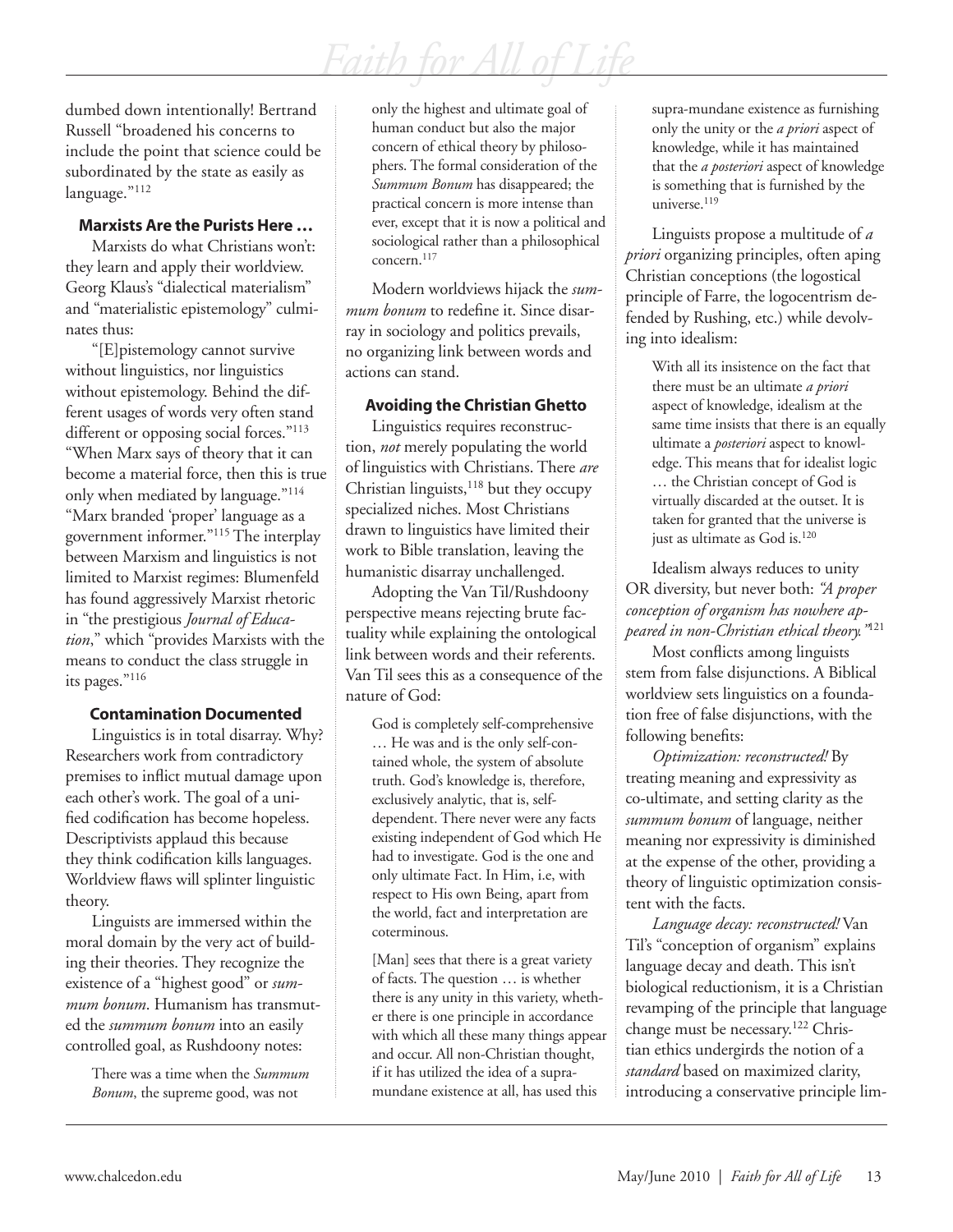*Faith for All of Life*

iting *unnecessary* change (from language erosion among students due to dereliction by educators, etc.).

*Unlike purism*, a Reconstructed Christian Linguistics (RCL) does not regard formal syntax as ultimate in itself. A nongrammatical utterance could be completely clear to the hearer!

*Unlike populism*, RCL denies the ultimacy of human autonomy in the very nature of the case. Populism offers no safeguards against linguistic anarchy.

*Unlike contextualism*, RCL is not a compromise tied to the audience confronting the speaker. Contextualism offers no solution if the audience for standardized English disappears, deteriorating into pure populism indifferent to language standards.

RCL denies the *independent* ultimacy of expressivity and formal standards arising from the contaminated worldviews shaping purism, populism, and contextualism. There *is* no descriptivism-prescriptivism continuum if its organizing principle is a myth. That continuum perpetuates a false disjunction that Christian theorists must dislodge.

#### **Drawing the Battle Lines**

The breakdown of humanistic linguistic scholarship has been documented from its own literature. Will Christ tians develop a sound linguistic model before the statists coercively impose *their* model on us? The statist educational apparatus is in place and elitist policy makers are groping for the reins.

The worldview gap between humanistic public policy and an intellectually revitalized Christianity guarantees ideological war. Humanism has reigned over linguistics since Noah Webster's Christian lexicon was displaced by today's secularized dictionaries. Humanists won't give up conquered territory without a fight.

The time for that fight is now.

1. James Jordan once opined that of all the arts, music was the least affected by humanistic influence. Astronomer Dr. Gerardus Bouw wrote that astronomy is in less need of remediation than other sciences. Mathematician Dr. David Rodabaugh used to think mathematics was a neutral domain, but later came to recognize the need to take even that field captive to the obedience of Christ.

2. Robert Erwin, *The Great Language Panic and Other Essays in Cultural History* (Athens: University of Georgia Press, 1990), 82.

3. Ibid., 80.

4. Dennis E. Baron, "Criticizing the Language Critics." Review of *Famous Last Words: The American Language Crisis Reconsidered*, by Harvey A. Daniels. *American Speech* 59.3 (1984), 226, 229.

5. Ibid., 228.

- 6. Erwin, 93.
- 7. Baron, 226.
- 8. Baron, 230.
- 9. Baron, 226.
- 10. Baron, 229–230.

11. Roger W. Shuy, "Practice into Theory versus Theory into Practice." *The Relation of Theoretical and Applied Linguistics*, eds. Olga Miseska Tomic and Roger W. Shuy (New York: Plenum Press, 1987), 100.

12. Frank Anshen, "Amazing Nuggets of Information." Review of *Grammar and Good Taste: Reforming the American Language*, by Dennis E. Baron. *American Speech* 61.1 (1986), 92.

13. Ibid.

14. Karl D. Uitti, *Linguistics and Literary Theory* (Englewood Cliffs, NJ: Prentice-Hall, 1969), 235.

15. Thomas L. Clark, "Praise for *Webster's Ninth*." Review of Webster's *Ninth Collegiate Dictionary*, ed. Frederick C. Mish. *American Speech* 59.1 (1984), 71.

16. Erwin, 70.

17. Erwin, 67.

18. Connie Eble, "Disappointment with *American Heritage 2*." Review of *The American Heritage Dictionary*. *American Speech* 59.1 (1984), 73.

19. John Frame, *The Doctrine of the Knowl-*

*edge of God* (Phillipsburg, NJ: Presbyterian and Reformed, 1987), 216.

20. Charles Clay Doyle, "American Language Attitudes." Review of *Attitudes Toward English Usage: The History of a War of the Words*, ed. Edward Finegan. *American Speech* 58.1 (1983), 46.

21. Anshen, 92.

22. Anonymous reviewer, *American Speech* 58.4 (1983), 371.

23. Doyle, 46–47.

24. "It is a vulgar error to think of a standard language as being somehow less rich and colorful, less warm and supportive, less individualistic, less analytic, less almost anything than any other dialect. The very use of language, that custom on which alone language thrives, creates for the standard language an increase in range, in subtlety, and in value." Alan Davies, "How Language Planning Theory Can Assist First-Language Teaching," *The Relation of Theoretical and Applied Linguistics* (see note 11), 157.

25. John Willinsky, "Cutting English on the Bias: Five Lexicographers in Pursuit of the New." *American Speech* 63.1 (1984), 44. 26. Ibid., 47.

27. Ibid., 45.

28. "A generation ago, American dictionaries claimed forthrightly to be descriptive. But since the appearance of *Webster's Third International Dictionary* in 1961, the pendulum has swung steadily toward dictionaries that are more and more prescriptive. Now with the entrance of the *Oxford American Dictionary* onto the standard dictionary market, that pendulum has swung as far as it can go." Michael Montgomery, "Prescriptivism in Dictionary Making." Review of *Oxford American Dictionary*, comp. Eugene Ehrlich, Stuart Berg Flexner, Gorton Carruth, and Joyce M. Hawkins. *American Speech* 58.1 (1983), 55.

29. Ibid., 57.

30. Ibid., 59.

31. Willinsky, 48.

32. Noam Chomsky, *Language and Thought* (Wakefield, RI: Moyer Bell, 1993), 23.

33. Frederic G. Cassidy, "A Grand New Usage Book." Review of *Webster's Dictionary of English Usage*, ed. E. Ward Gilman.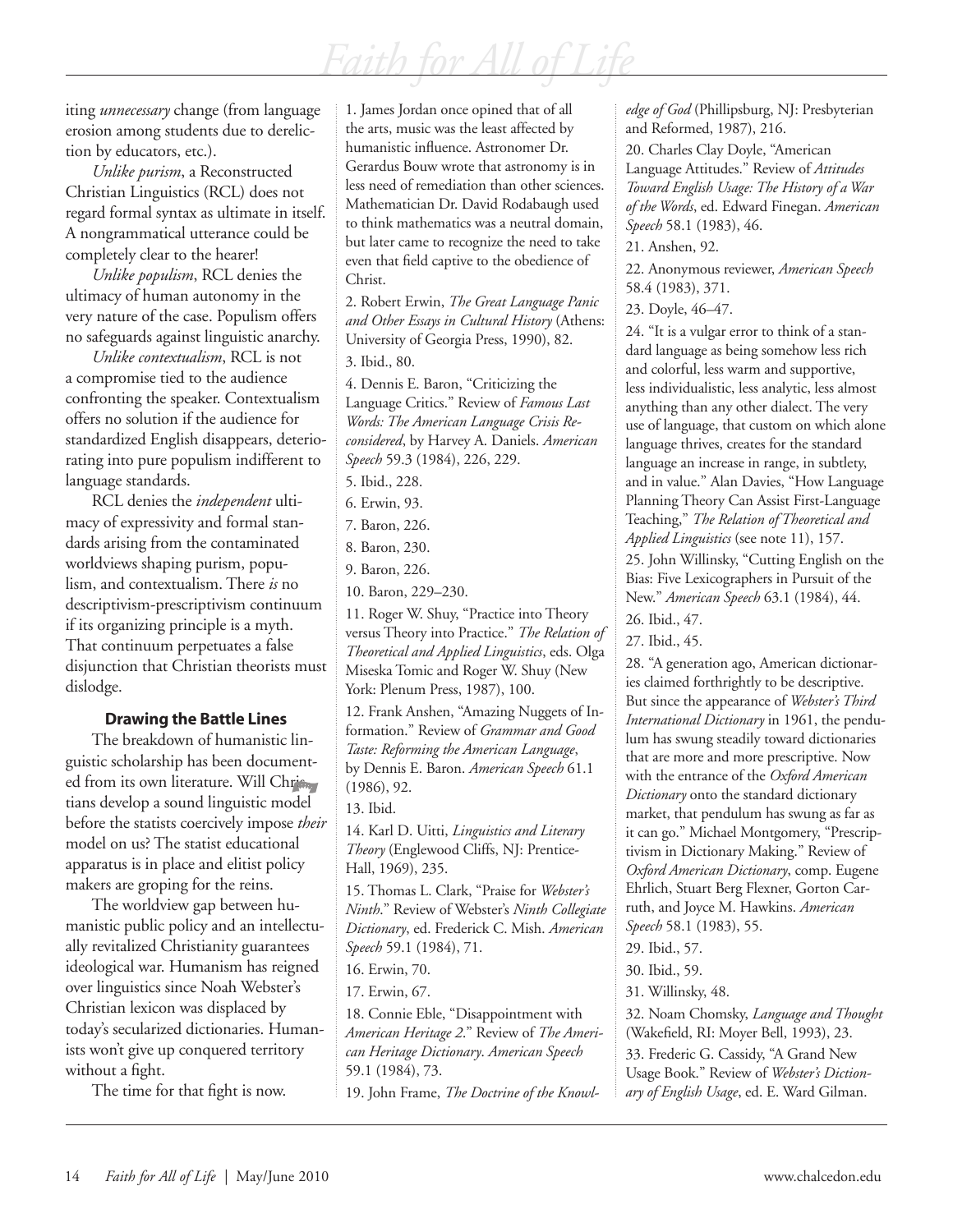*Faith for All of Life*

*American Speech* 67.2 (1992), 200.

34. Ibid., 203–204.

35. Flemming Andersen and Carle Bache, "August Schleicher: Towards a Better Understanding of His Concept of Language Change." *Anthropological Linguistics* 18.9 (1976), 429.

36. Wolfgang Dressler and Ruth Wodak-Leodolter. Introduction to *International Journal of the Sociology of Language* 12 (1977), 9.

37. Andersen, 434.

38. Anshen, 89.

39. Andersen, 431.

40. Dressler, 14.

41. Norman Denison, "Language Death or Language Suicide?" *International Journal of the Sociology of Language* 12 (1977), 14. Note that Isaiah 19:18ff teaches that Hebrew (the "language of Canaan") will not only never die, it will be adopted by the Egyptians when their nation is converted to Christ.

42. Willinsky, 54.

43. Ibid.

44. "Otto Jespersen recognized that the central concern of the linguist must be free creation, the ability of each person to construct and understand 'free expressions,' typically new, each a sound with a meaning." Chomsky, *Language and Thought*, 49. 45. Arthur Custance, *The Flood: Local or Global?* Vol. 9 of *The Doorway Papers* (Grand Rapids, MI: Zondervan, 1979), 182.

46. Ibid., 184.

47. Ibid., 186.

48. Ibid., 181.

49. Uitti, 251. Uitti refers to Edward Sapir in this regard as well. Buber and Preziosi also invoke dialectic analysis in linguistics to try to harmonize philosophical opposites locked in mortal tension.

50. James Gleick, *Chaos: Making a New Science* (New York: Viking Press, 1987), 256.

51. Yan Huang, "A neo-Gricean pragmatic theory of anaphora," *Journal of Linguistics*  27:2 (1991), 303.

52. Uitti, 253.

53. Jens Ihwe, "Linguistics and the theory

of literature," *Linguistics and Neighboring Disciplines*, eds. Renate Bartsch and Theo Vennemann (New York: American Elsevier, 1975), 140.

54. Quoted in Philip C. Wander, Introduction, *Western Journal of Communication* 57 (1993), 106.

55. Paul L. Garvin, "Universals in Linguistic Analysis." *Anthropological Linguistics* 18:3 (1976), 112.

56. Ken Hale, "Linguistic Autonomy and the Linguistics of Carl Voegelin," *Anthropological Linguistics* 18.3 (1976), 120.

57. Wander, 107.

58. Uitti, 255.

59. Lee, quoted in Thomas A. Hollihan and Patricia Riley, "Rediscovering Ideology," *Western Journal of Communication* 57 (1993), 276.

60. Michael Cain, "Edward Sapir and Gestalt Psychology," *Anthropological Linguistics* 22:4 (1980), 147.

61. Ann M. Peters. Review of *The Language Lottery: Toward a Biology of Grammars*, by David Lightfoot. *Anthropological Linguistics* 26:3 (1984), 356–357. 62. Chomsky, 84.

63. Willinsky, 65.

64. Shuy, 107.

- 65. Shuy, 107.
- 66. Hollihan, 272.
- 67. Hollihan, 273.
- 68. Hollihan, 274–276.
- 69. Hollihan, 277.

70. Chomsky, 48.

71. Erwin, 80.

72. George L. Farre, "The Epistemological Function of Language," *Georgetown University Round Table Selected Papers on Linguistics 1961–1965*, comp. Richard J. O'Brien (Washington, D.C.: Georgetown University Press, 1968), 65–73. 73. Ibid., 69.

74. Erwin, 75. 75. Chomsky, 9.

76. Chomsky, 87.

- 77. Chomsky, 70.
- 78. Chomsky, 85.

79. Chomsky, 85.

80. Chomsky, 34.

81. Chomsky, 38. The "ghost" is evident in two phenomena. A. B. Hooton describes a test given to people who spoke color-shape languages (red triangle) and those who spoke shape-color languages (circle blue) comprising a group of objects of different shapes and colors. Seventy-five percent of the subjects grouped the test objects according to their mother tongue syntax (organized by shape, versus organized by color). Jerwen Jou set up an experiment with special texts to be read out loud that contained various proportions of typographic errors (5%, 10%, etc.). Subjects were to read each text as quickly and accurately as possible. Until the error content became high, the readers would unwittingly correct the text as they read it: an automatic syntax processing system in their mind would kick in. Only when the error count was high was that automated system "short-circuited," allowing the readers to become more accurate. 82. R. J. Rushdoony, "Education: Today's Crisis and Dilemma." *Journal of Christian Reconstruction* 11.2 (1987), 69. 83. Uitti, vii.

84. Uitti, ix.

- 85. Peters, 358.
- 86. Cain, 147.
- 87. Erwin, 65.
- 88. Erwin, 74.
- 89. Chomsky, 19.

90. Craig R. Smith, "Roman Decorum as a New Praxis for Existential Communication," *Western Journal of Communication*  56.1 (1992), 68.

91. Smith, 83.

92. Hale, 120.

93. Quoted in Janice Hocker Rushing, "Power, Other, and Spirit in Cultural Texts," *Western Journal of Communication* 57 (1993), 164. 94. Ibid., 165. 95. Cain, 146. 96. Chomsky, 18. 97. Cain, 141–142. 98. Cain, 142.

*Continued on page 24*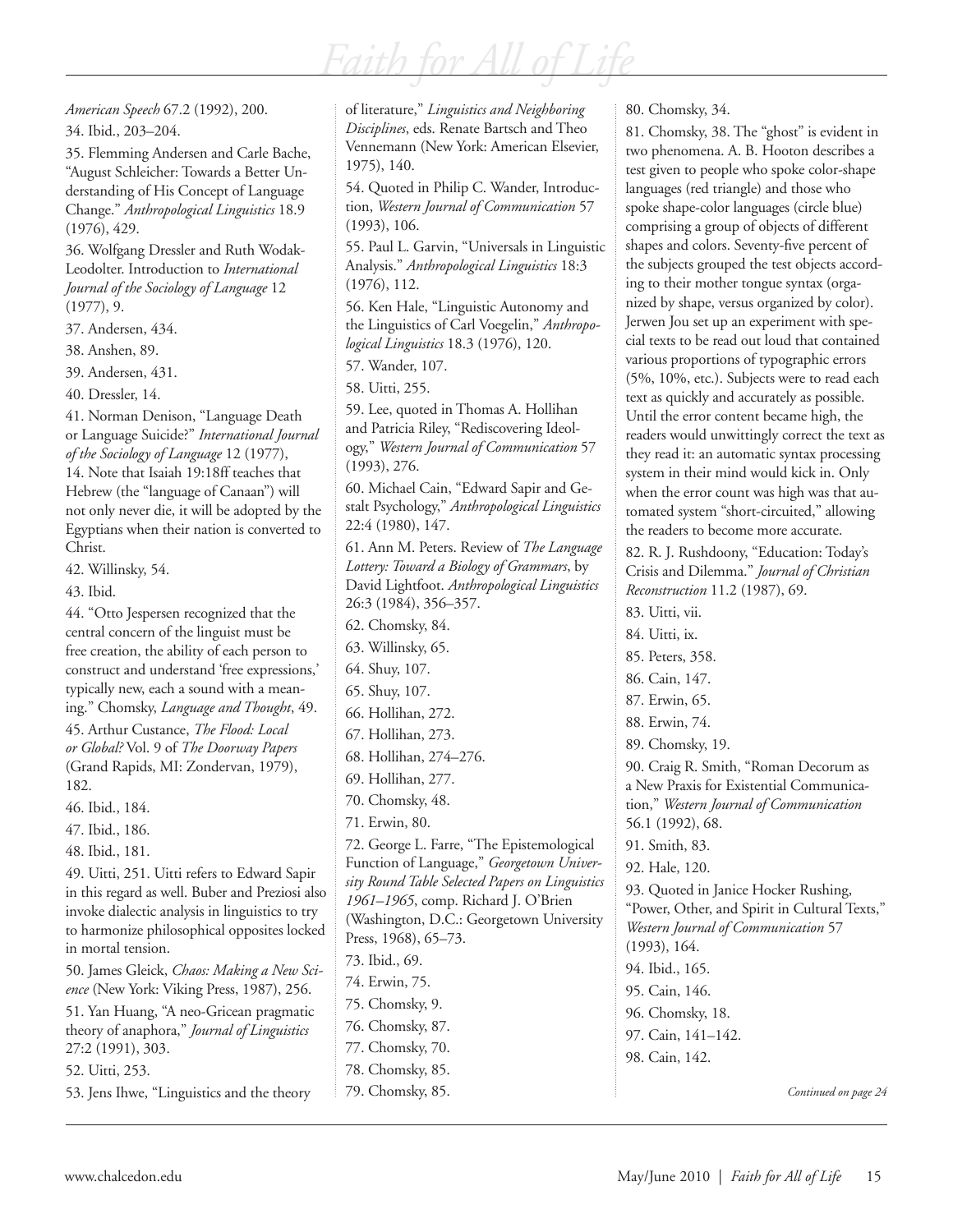### **The True Origins of Foreign Missions**

Bojidar Marinov

How beautiful upon the mountains are the feet of him who brings good news, who proclaims peace, who brings glad tidings of good things, who proclaims salvation, who says to Zion, "Your God reigns!"

(Isaiah 52:7 NKJV)



**The True Origins of Foreign Missions**

Bojidar Marinov

How beautiful upon the mountains are the feet of him who brings good news, who proclaims peace, who brings glad tidings of good things, who proclaims salvation, who says to Zion, "Your God reigns!"

(Isaiah 52:7 NKJV) No doctrine in the twentieth century has likely inflicted more theological damage on the church than the doctrine of "parenthesis": the church as a temporary economy in God's plan. This theological construct has demoted the church from her position as the Bride of Christ and turned her into a concubine, a temporary comfort for her Master until the "real wife" (the racial Israel, if such a thing ever existed) returns home.

Severed thus from her theological, spiritual, and historical roots in the Old Testament, the church has become a bonsai church—limited, small, ornamental, cute … and useless. A church that was intended to establish the dominion of her Lord and Husband over the earth, she is now concerned

with issues that seldom go beyond the limits of her bonsai pot: personal experience, liturgy, pure speculative theology, church discipline, youth groups, etc. The prevalent culture is not addressed by the church's preaching anymore; the issues of the day are "secular" and not worthy of recognition from the pulpits (besides, mentioning them can threaten your taxexempt status); and the rulers are left to rule a formerly Christian nation in the ancient pagan and idolatrous ways.

The doctrine of missions is inevitably a corollary of the doctrine of the church. A missionary proclaims the truth *as he knows it*. If he knows a militant, culture-challenging, historychanging church back where he comes from, he will bring that same kind of culture-challenging and history-changing church to his mission field. On the other hand, if a missionary knows a *concubine* church, a temporary, useless, ornamental, defeatist church, that's the kind of church he is going to preach and plant on his mission field. Inevitably, the rise of the doctrine of the *concubine* church—a church with no permanent legal status before her Lord and with no roots in His redemptive history—will lead to the rise of a doctrine of missions that limits the foreign missions in their scope and historical roots.

Predictably, theologians trace the roots of foreign missions no further back than Paul and his missionary journeys, and maybe Philip and his first missionary journey to Samaria. Missions are considered a "New Testament thing," a "Christian activity" that came about after Pentecost; they weren't really fully developed before Paul was commissioned to go to the Gentiles, and most certainly they had no roots or precedent whatsoever in the Old Testament. This kind of theological error fails to see the established background in the time of the first Christian missions and fails to see that Paul's ministry was not a novelty: *it was a renewed fulfillment of the old commandments God gave to Israel in the Old Testament*.

The realization of this truth is where we need to begin if we are to restore today's Christian missions to their real purpose in the Kingdom of God.

#### **Israel: God's Missions International**

Modern premillennial and amillennial theologians to the contrary, Israel was not primarily a theocratic church-state. True, it was theocratic, but the "church-state" element was not a necessary element in Israel's destiny and purpose before God. Israel existed without a political structure for quite a while, and even when it was a state, it had a number of different political arrangements, and none was deemed "the right one" by God. With or without political structure, Israel was still Israel in the eyes of God.

Modern dispensational theologians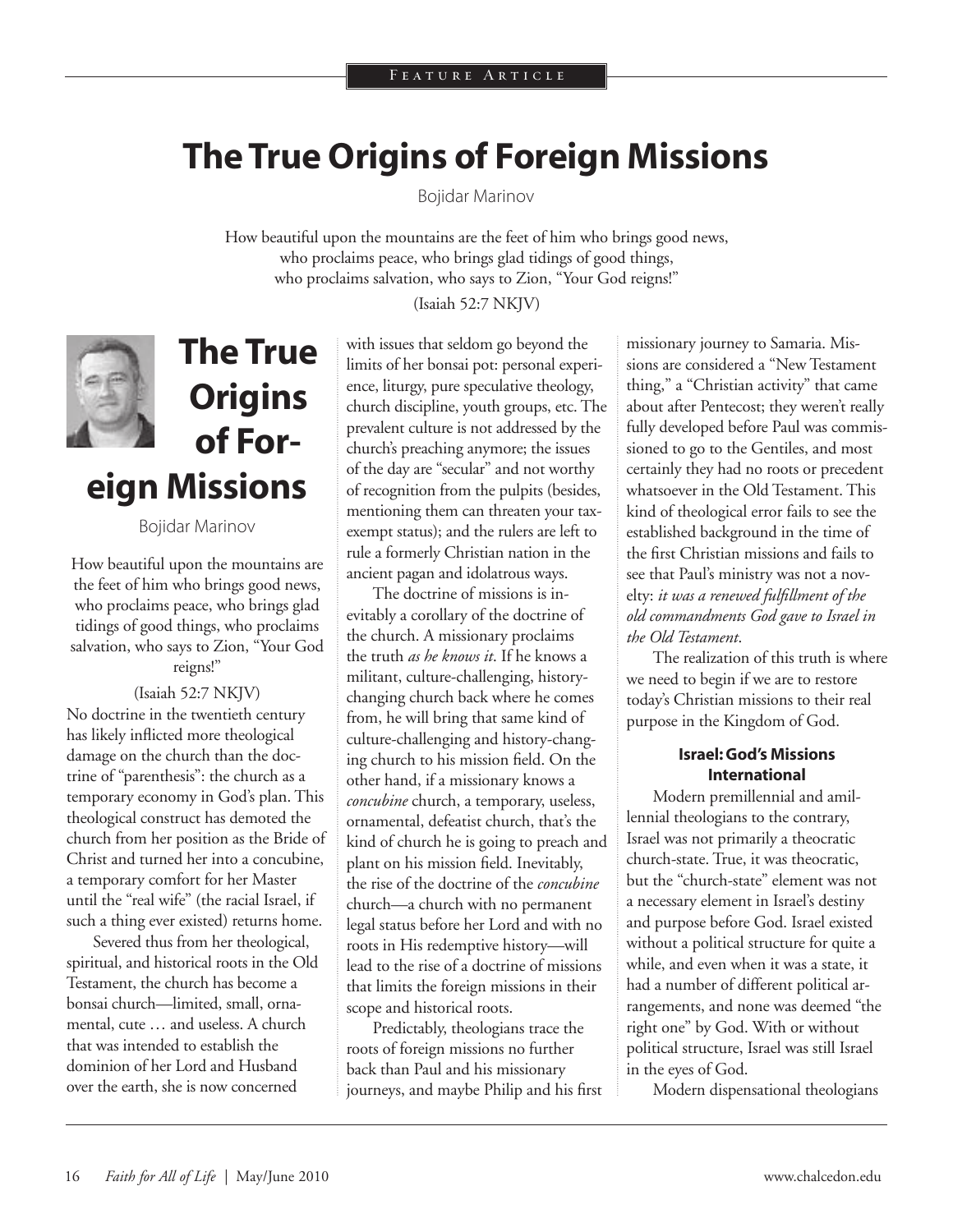to the contrary, Israel was not a racial stock. With so many prominent Israelites being of foreign descent or having non-Jewish blood (Jesus Himself being the most prominent of them), it is quite impossible to even define such a thing as a racial Israel. And the multiple examples of converts and believers outside of Israel make it impossible to understand how a covenant would work limited only to a racial stock if faith was all that was required for salvation even before Christ. When God made a covenant with individuals in Israel, He did not look at their genes.

Modern liturgical zealots to the contrary, Israel did not exist primarily for the purpose of liturgy and worship. Liturgical patterns changed a few times even in the Old Testament, and besides, God specifically declared He didn't need and didn't want the worship of an apostate nation. Israel spent years in captivity with no organized worship, and that did not make the nation less Israel, neither did it annul what its real purpose was. Israel was still Israel, even when she had no temple and no organized worship.

The church-state was a tool to Israel's real purpose; the racial core was its seed (and only a seed); and the worship ceremonies were only the symbolic shadow of that real purpose. The real purpose of Israel was for her to be a *missionary society*. Israel was not meant to be a society closed within herself, focused exclusively on her own government, race, or ceremonies. Israel was supposed to be a missionary outreach to the nations, a herald for God's law and God's salvation to the nations, a city on a hill and light to the world, and a mediator between God and the nations, calling the nations to obey God and serve Him only.

The idea of believers being a light to the world was not introduced by Jesus Christ in the Sermon on the Mount. It was first introduced by God to Abraham, the father of all who believe:

**And I will bless them that bless thee, and curse him that curseth thee: and in thee shall all families of the earth be blessed. (Gen. 12:3)**

This verse is commonly misinterpreted today by many preachers to mean that a nation is blessed or cursed according to its attitude toward the state of Israel. But in the context of the covenant between Abraham and God, these words mean that the personal covenant was to be expanded through the ministry of Abraham and his descendants to include all the nations (families) of the earth. God was telling Abraham that Abraham had a mission: to make his personal faith the faith of many nations. This was also the meaning of the promise that Abraham would be the father of many nations: many *covenant* nations, that is, not many genetic nations. Abraham was called to be a missionary, and that's how the New Testament authors interpreted Abraham's ministry and its continuity in the New Testament (Rom. 4).

"Well," quite a few of the Christians today would say, "you can say this about Abraham, but the law of Moses was certainly confined to Israel, and missions outreach was not their main concern." This is not true.

Deuteronomy records that, when renewing the covenant with the children of those who fled from Egypt, Moses told the second generation that the scope of the law was greater than the tiny nation of Israel:

**Behold, I have taught you statutes and judgments, even as the LORD my God commanded me, that ye should do so in the land whither ye go to possess it. Keep therefore and do them; for this is your wisdom and your understanding in the sight of the nations, which shall hear all these statutes, and say,**  **Surely this great nation is a wise and understanding people. For what nation is there so great, who hath God so nigh unto them, as the LORD our God is in all things that we call upon him for? And what nation is there so great, that hath statutes and judgments so righteous as all this law, which I set before you this day? (Deut. 4:5–8)**

Here is the original commandment of "Ye are a city on a hill." You are supposed to shine forth, said God to the Hebrews, and let all nations make the comparison between their laws and your laws, between their gods and your God. Your mission is to make that comparison obvious to all nations and to exhibit the superiority of your God and His law, so that the nations acknowledge it and accept your God as their God, and your people as their people (Ruth 1:16). Israel left Egypt leading a multitude of nations in their exodus (Exod. 12:38), and the subsequent history shows that this multitude of nations was incorporated in Israel as lawful citizens through faith and circumcision. The law had provisions for accepting ethnic strangers as citizens; and the law required that future wars—after the conquest of Canaan—start with an offer of peace and peaceful incorporation into the nation of Israel and, therefore, submission to God (Deut. 20:10–12). Not only Israel's obedience was to be an evangelistic example to the nations, but Israel's disobedience was to be used by God as a negative evangelistic message to the nations (Deut. 28:37).

Obviously, God's purpose for Israel was not limited to the nation of Israel. In fact, the history of the nation of Israel as it is recorded in the Bible has a heavy focus on that mandate to evangelize the nations. Some of the most faithful characters in the Old Testament were not ethnic Israelites, as I mentioned above.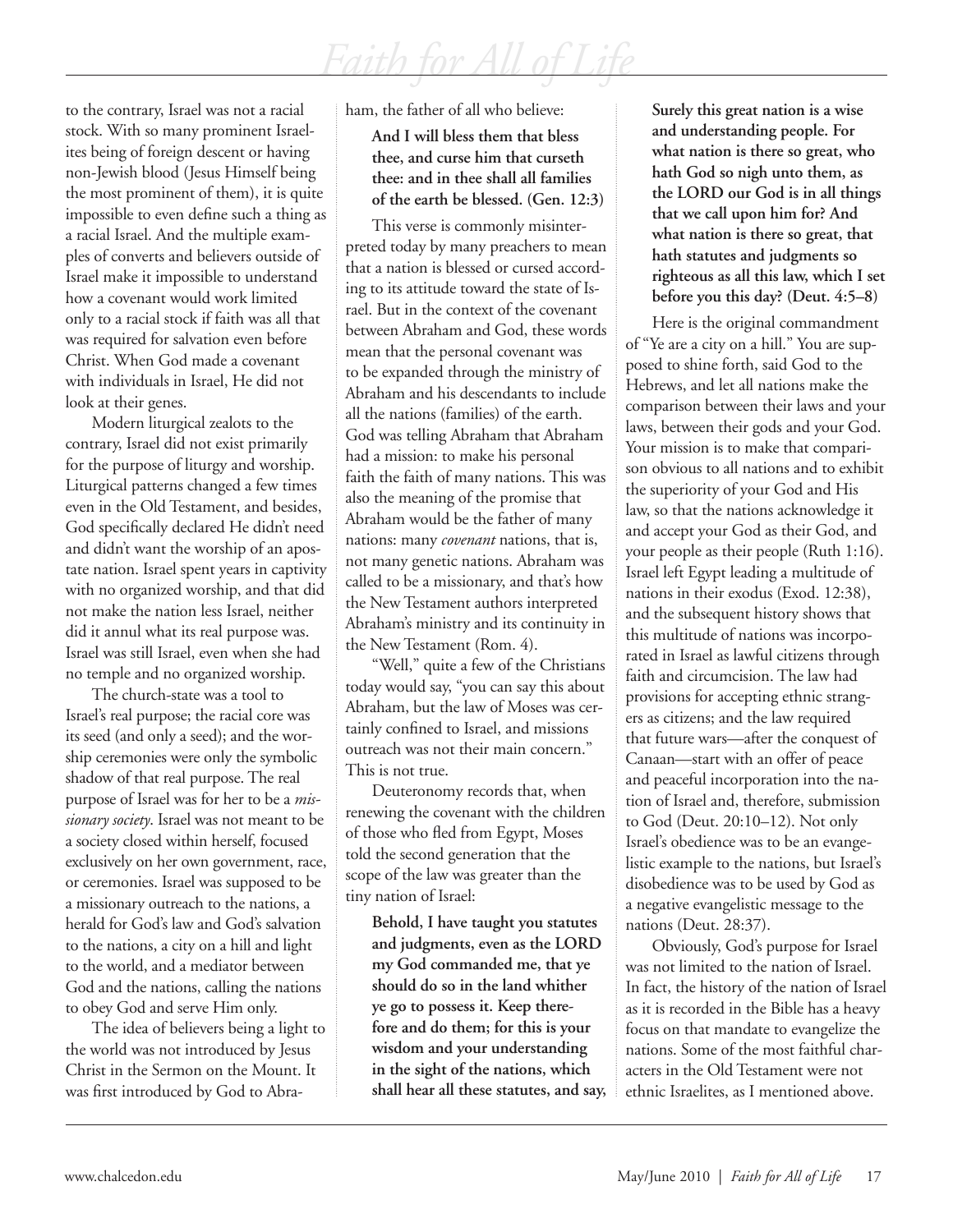The Canaanite Rahab and the Moabite Ruth became part of the genealogy of David, and through him, of Christ. The Kenezite Caleb was the leader (prince) of the royal tribe of Judah. Obed-Edom, a compatriot of Goliath of Gath, was the righteous man whose house God chose to accommodate His Ark of the Covenant for a while; and later we see the same Obed-Edom as one of the singers and musicians at the temple. Uriah the Hittite was prominent enough in Israel to be allowed to live in the Holy City and be the neighbor of King David, and also to be sent to lead the troops in battle.

Some Gentiles were attracted to Israel and the law of God, as the law itself promised. Others remained citizens of their own nations but believed in the God of Israel and accepted His sovereign law. The most prominent examples, of course, are the people of Nineveh in the time of Jonah and the Queen of Sheba. Their faith was great enough to procure for them the privilege to be God's appointed judges over the generation of Israel in the time of Christ and the apostles (Matt. 12:41–42). Naaman, the Syrian general, believed in God and was sent away by Elisha with the *shalom* greeting, ceremonially reserved for brethren in the faith. Nebuchadnezzar and Darius, Gentile kings evangelized by Daniel, accepted the law of the God of Daniel and made it the law of the land. Cyrus, who most probably is Darius was called "the anointed one" by God Himself for his commitment to do the will of God (Isa. 45:1). We mentioned Jonah earlier, but he wasn't the only prophet to preach to the nations. Every prophetic book in the Old Testament contains passages of admonishment to the nations to obey God and His law, and promises the same blessings or curses as were promised to Israel in the Exodus.

The New Testament abounds with evidence of Israel's destiny to be a missionary outreach to the nations. The nations outside of Israel acknowledged Israel's special place as God's messenger. The wise men who followed the star were not just an obscure occult group; they were following an age-long tradition among the nations to look at Israel as the birthplace of the future Messiah. That same tradition also led the Greeks who wanted to see Jesus, for they "came up to *worship* at the feast" (John 12:20, emphasis added). Julius Caesar, the political hero of antiquity, acknowledged the special status of Israel as a missionary society and freed them of taxes in the Sabbatical years; in the non-Sabbatical years the taxes were due not to Rome but to the city of Jerusalem, paid directly to the high priest Hyrcanus, even for those Jews who lived outside of Palestine. (One can say that the whole Jewish nation had a 501[c]3 status in the empire.) When Jesus told the Samaritan woman that "salvation is of the Jews," she did not argue with Him. And the only two individuals whose faith Jesus commended were Gentiles (Matt. 8:10, 15:28), and their faith was only a consequence of the same belief accepted among all the nations, that "salvation is of the Jews." (Note that the Canaanite woman specifically compared the Jews to children, and all the other nations to dogs under the table.)

The evidence is abundant, and many more examples can be cited. Modern theology has declared that God's purpose for Israel was to be an introvert nation, focused primarily on her own political structure, racial purity, or liturgical ceremonies. The Bible reveals that those were only secondary issues, subject to the greater purpose God had for Israel: to be His missionary society to the nations, a herald of God's law and salvation, and a nation of apostles and

evangelists. This Old Testament mission is the true historical root of modern missions, and modern theology of missions will always be inadequate unless this truth is recognized.

#### **The Culture-Bearer for God**

Then the question is, *What was the message of Old Testament evangelism?* The modern evangelical mind is so deeply existential that it can hardly relate to any other message but "Jesus loves me, this I know, for the Bible tells me so." If a message is anything else but "Jesus saves souls," thinks the modern churchgoer, it can't be a gospel message; it must be secondary to the gospel message. The gospel of soul-winning has replaced the culture-transforming message of the Kingdom of God preached by Christ and the apostles. But we know that people in the Old Testament did not have their eyes on Christ crucified. Then what was the evangelical message of Israel, God's Missions International?

The passage quoted above from Deuteronomy 4:5–8 reveals that *the evangelical message of Israel's mission to the nations was the law of God*. Yes, that message contained the message of personal salvation—the law itself was but a revelation of Jesus Christ, God Incarnate (John 5:46). But it had much more. Israel was supposed to bring to the nations God's commandments for righteous living. Thousands of years before Francis Schaeffer, people were asking the question, "How should we then live?" Civilizations were never materialistic because materialism is never a cause worthy enough to build a civilization around. (Even modern American culture is not simply materialistic; materialism is only the outcome of an underlying idolatrous faith.) People and cultures created law codes and established religious observances and mythological systems, and governments were based on ideas and shared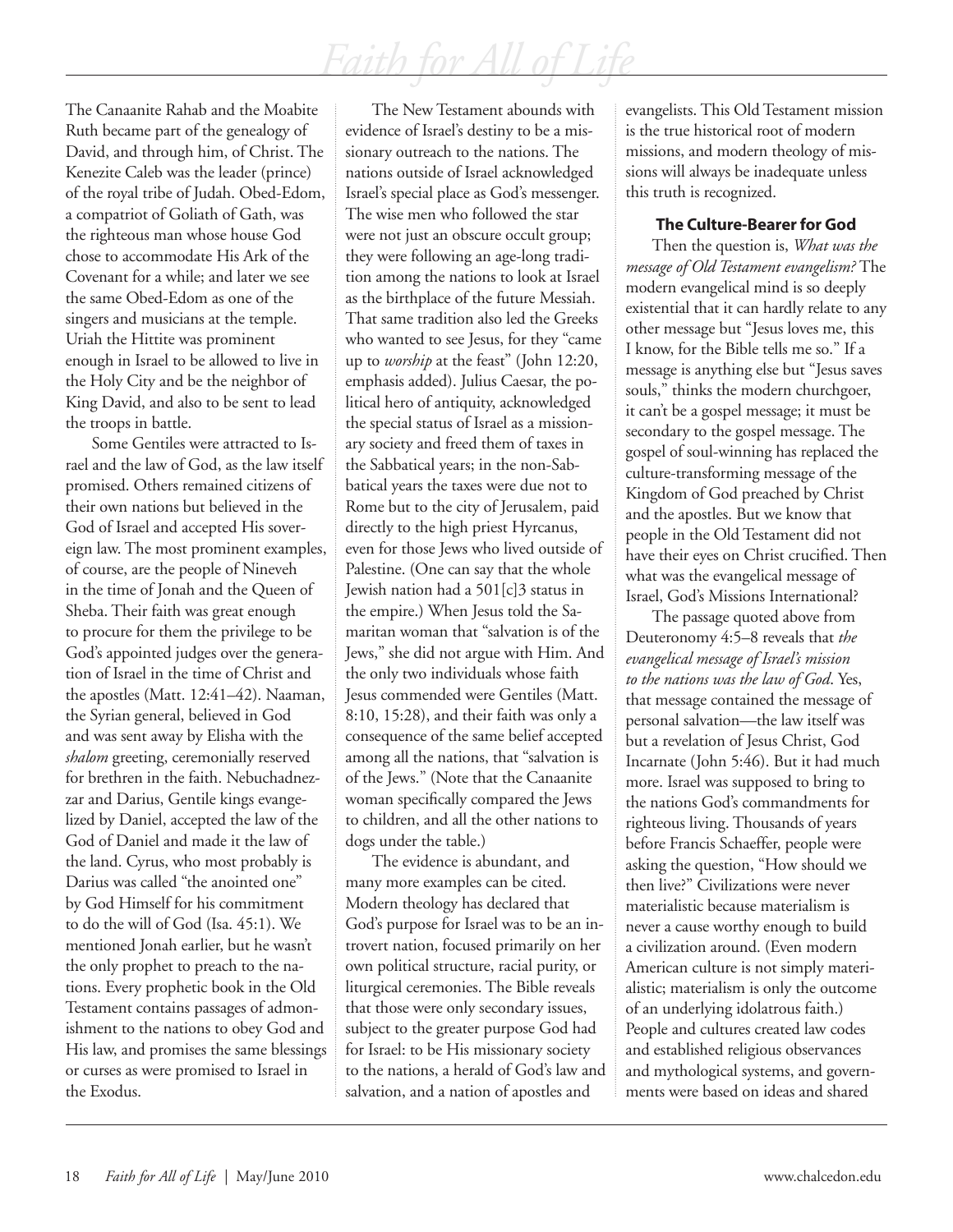experiences. Humanity has always been goaded, not by desire for more material things, but by the quest for righteous living, both individually and collectively. Man is a *cultural being* encompassing each one in his totality: his individual soul, his relationship to other men, and his relationship to the part of the creation assigned under his power. So when man asked the question, "How should we then live?" Israel's mission was to answer, "Here's how," and to start reading, "Hear, O Israel, the Lord thy God is one God …"

The message embraced the *cultural bein*g, the man in his totality; therefore, in the midst of pagan and idolatrous nations, Israel's mission was to *preach culture*. "Culture" not in the modern twisted sense of ballet and theatre buildings, TV shows, and etiquette formalities, but CULTURE as legal structure, interpersonal relationships, practical worldview and cosmology, institutional arrangements and ideology, philosophy of being and psychology, business relations and legitimate spheres of government, and view of time and future. In short, true culture is everything that pertains to the totality of man. Deuteronomy 4:5–8 portrays the quest for righteous living that the pagan nations inherently have. The comprehensive law of God was their answer as well, modeled by the chosen nation of Israel.

In this sense Israel was truly *foreign* to the Gentiles. Foreign not just in the language and the customs the Israelites had, but foreign in bringing to the world a completely different culture that no one else had seen or experienced before. "We fainted," Rahab told the spies, "when we heard of your God, and there is no courage left in any man," the same confession that thousands of years later was echoed in the words of Montezuma to that great Christian missionary and warrior, Hernan Cortes. The hearts of

hardened veterans don't usually melt when they hear of another deity; warriors faint only when they realize that there is no hope to save what they have fought for their whole life, when they realize that *their whole world is about to die*.

 Israel was commissioned to preach laws and culture to the Gentiles that were foreign to them, and that were, and still are, the very essence of *foreign* missions. Prophets prophesied to the nations around Israel and condemned them for not obeying the law of God. Nineveh repented and obeyed the law of God. Nebuchadnezzar and Darius realized that the blessings of the God of Daniel were a package deal with His law and obedience to that law. And that unique institution, the synagogue, paralleled by no other institution in antiquity, was first and foremost a *community center* for both Jews and proselytes, a cultural beachhead in pagan lands where Jews of the Diaspora settled.

Without understanding this view of the purpose of *foreign* missionaries as culture-bearers, there is no way to understand why Paul was so forceful in condemning Peter for separating from the Gentiles in the church (Gal. 2:11–14). If personal salvation were all there was in the gospel message, then separating Jews and Gentiles in the church shouldn't be a problem. There was a reason for the Jewish believers in the early church. It was also the reason Paul made such an effort to reconcile and keep Jewish and Gentile Christians in Rome united. Jewish believers who knew the law and the culture created by the law were the "foreign missionaries" to Gentile believers in the church who needed to learn the new culture and conform to it.

The Council of Jerusalem recognized this new—in fact, very old—role of the Jewish believers and established

that which was to be accommodated by the Gentiles. Jewish teachers and preachers enjoyed very high status in the early Gentile churches, sometimes for good, sometimes for bad, as the Epistle to the Galatians testifies. Paul summarized the role of the Jewish believers, *"Behold, thou art called a Jew, and restest in the law, and makest thy boast of God, and knowest his will, and approvest the things that are more excellent, being instructed out of the law; and art confident that thou thyself art a guide of the blind, a light of them which are in darkness, an instructor of the foolish, a teacher of babes, which hast the form of knowledge and of the truth in the law"* (Rom. 2:17–20), and then asked, "Do you as a Jew give that practical example to those you are supposed to teach? Do you bring the civilization to them that you learned from an early age?"

The church was instructed to take the culture it learned from the Jews and teach the nations to adopt it (Matt. 28:18–20). The message of Isaiah's evangelist, "Your God reigns!" was to be the church's evangelistic message.

### **The Failure of Modern Missions**

Just like the failure of the church today can be traced to its refusal to accept her status as the only legitimate eternal bride of Christ, the failure of Christian missions to change and influence history in the twentieth century can be traced to the refusal to see the mission field as cultural and historical war rather than strictly personal and existential "witnessing."

Never before in the history of Christianity have the mission fields seen so many resources committed to spreading the gospel; and never before have missionaries failed so miserably to produce the desired results. Whereas in previous centuries foreign missions produced Christian societies, foreign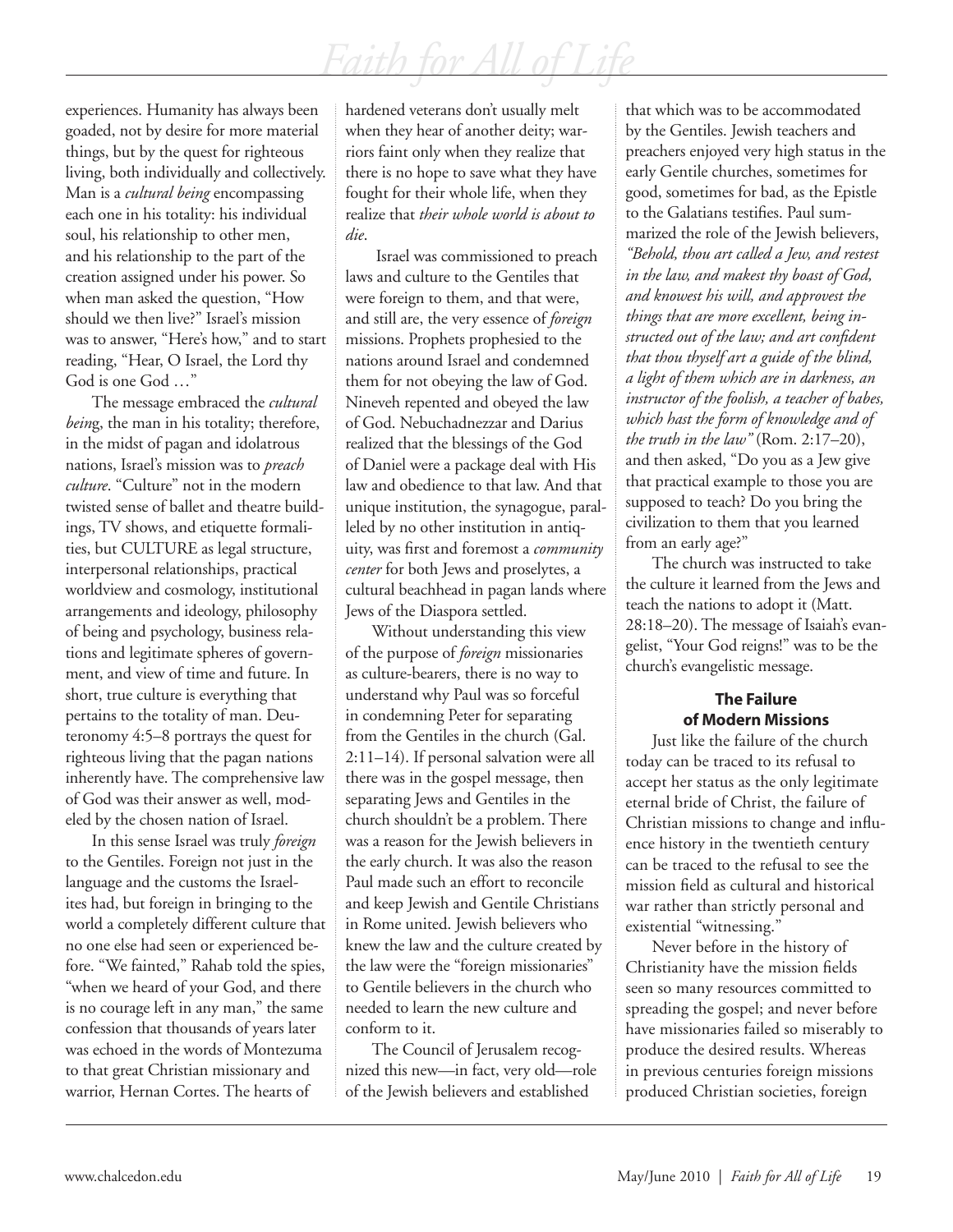missions in the twentieth century produced socialist and nationalist revolutionaries (China and Africa), weak peripheral social groups (Eastern Europe), or theologically and psychologically unstable movements.

The missionaries have accepted the lie of the enemy that they are not supposed to be social reformers, only save souls. They refuse to preach culture because they have accepted the twisted definition of "culture": designer jeans, fast food, and reality TV. The real culture of Western civilization—legal codes, the Declaration of Independence, individual liberties and the limited state, Common Law, the Puritan work ethic, and the future orientation of economic enterprise (all products of Biblical law and worldview) are outside the legitimate area of preaching and teaching for the vast majority of missionaries. While Christianity has a superior philosophy and ideology for every area of life, the very point of Deuteronomy 4:5–8, most missionaries have failed to make that superior philosophy known to those to whom they preach.

Failing to see the origins of foreign missions in the law of God, missionary organizations have crippled the efforts of their missionaries. Too often a mission's success or failure has been assessed on the basis of number of converts, or even amounts of money spent on tracts or other limited evangelistic activities. However desirable, the number of converts is not indicative of the expansion of the Kingdom of God. It is *the nations* as entities that we are supposed to bring under the covenant of Christ (Matt. 28:19), and the indicator for an "evangelized nation" is when a whole nation, as a political and legal body not just an arithmetic sum of individuals, sees and says, "Surely, wise and understanding people are those Christians who have such wise statutes and laws."

The prophetic messages to Edom, Syria, Babylon, or Egypt in the Old Testament need to be echoed today in prophetic messages to Europe, the United States, the Middle East, or India. And Christian missionaries are those who are called to be the prophets to those nations, calling them to submit to God and His law and accept the culture and civilization of the Kingdom of God. A missionary whose only work is to plant churches, save souls, and preach the "love of God" is a missionary who wastes his time and other people's money. It is time for a Biblical theology of missions and a Biblical type of missionary.

#### **Conclusion**

The beginning of foreign missions was not laid in the first century A.D. with Paul's journeys. Paul's mission was merely a restoration of the mission God gave to Israel a thousand years before Paul: to be God's messenger to the nations and teach them the law of God. Israel's main purpose was not liturgical, political, or racial; Israel was created as a missionary society, and her task of evangelizing the nations was to be carried out whether or not they had any liturgy or political structure. The early church was the prime example of being a "culture-bearer" for God in a world where the culture of the Bible was the most foreign culture a pagan world could know.

Modern missionary organizations have deliberately truncated their theology of missions and the evangelistic message to the level of personal "witnessing" and the existentialist philosophy of experience. The comprehensive evangelistic message of the law of God has been abandoned, and thus the success of foreign missions has been destroyed. The mission field needs to be redefined according to the concept of foreign missions in Scripture if we are to influence the world again for Christ.

A Reformed missionary to his native

### The Only Systematic Theology that is Reformed, Theonomic, Postmillennial and Presuppositional.



By R. J. Rushdoony. Theology belongs in the pulpit, the school, the workplace, the family and everywhere. Society as a whole is weakened when theology is neglected. Without a systematic application of theology, too often people approach the Bible with a smorgasbord mentality, picking and choosing that which pleases them. This two-volume set addresses this subject in order to assist in the application of the Word of God to every area of life and thought.

**Hardback, 1301 pages, indices, \$70.00 per set Save on the price of this book. Add this book to a larger order and pay less! See our catalog starting on page 25.**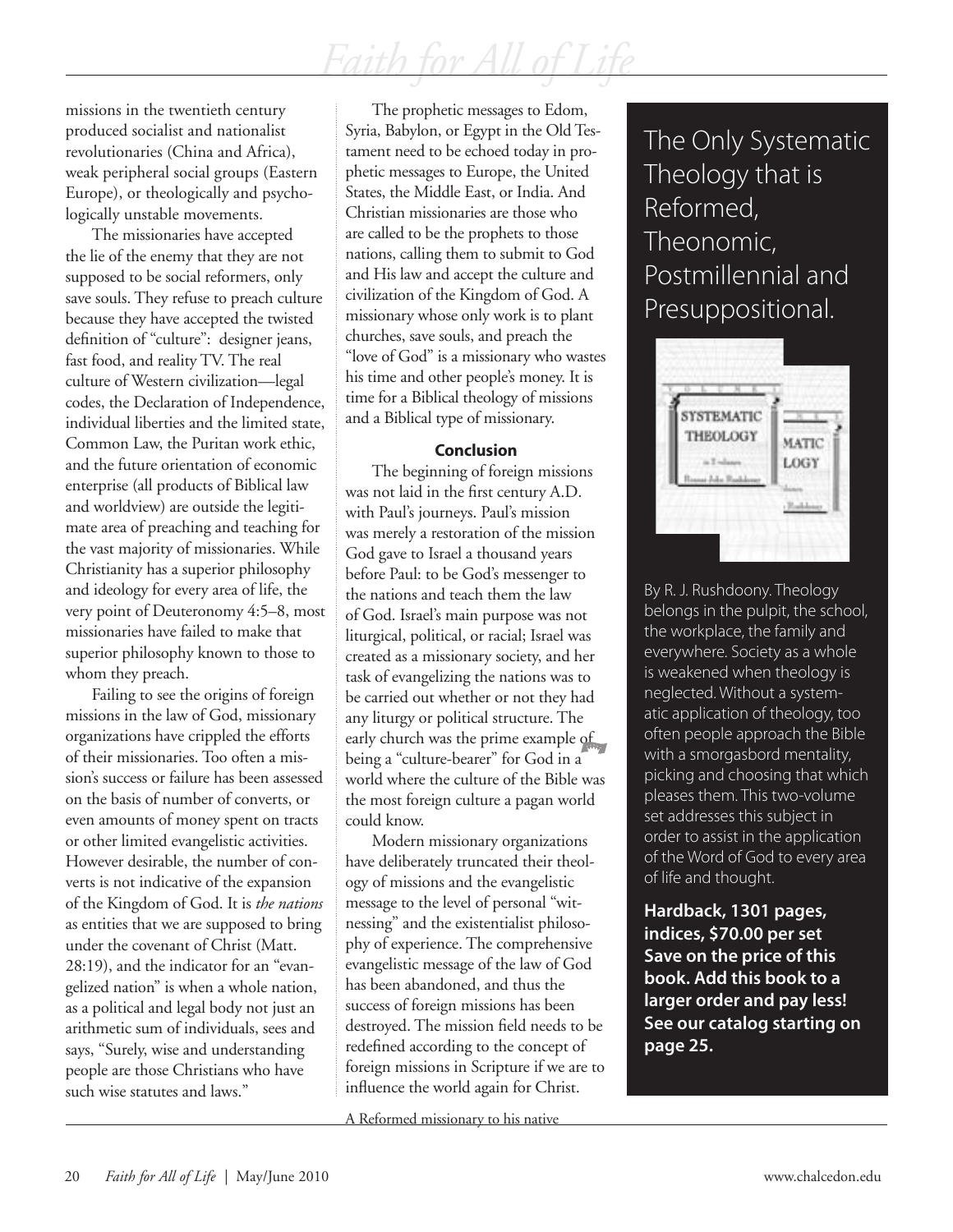## **Minimizing the Work of the Spirit**

Andrea Schwartz



## **Minimizing the Work of the Spirit**

Andrea Schwartz

Many feel that young children cannot handle difficult Biblical doctrines like the doctrines of hell, eternal damnation, predestination, and election. They choose to emphasize the "more pleasant" elements of the faith, such as storing up treasures in heaven, ministering angels, and letting one's light shine. They do not want to present a "negative" view of God because they are afraid that would discourage children from choosing to follow Jesus.

However, when children do not learn early that they possess an inherited trait that puts them at enmity with God, they blissfully "float" through childhood without being aware of the spiritual dangers they face. For Christ's work to have cogent meaning for them, it is imperative that they learn in their tenderhearted years what a tremendous price was paid by Jesus for sin and that apart from Him they have no hope of rescue. Our Savior had so much confidence that children were able to receive His teachings that He presented children as examples that adults should follow as they entered the Kingdom (Mark 10:15).

The shielding of children from these strong, sobering doctrines and the reluctance of adults in children's lives to "tell

it like it is" points to a greater problem, namely a serious minimizing of the power and influence of the Holy Spirit in the lives of believers. Because twentyfirst-century Christendom is replete with antinomianism, easy-believism, and syncretism, many Christian parents don't expect to see the transformation of the Holy Spirit in the lives of their children. Could it be that they don't expect to see it in the lives of adults either?

#### **The Root Cause**

This is because the Biblical definitions of sin and grace have been so polluted and dumbed-down that they do not come close to Biblical doctrines. As Rushdoony points out in his *Systematic Theology*,

> How we view sin's effect upon us will also mark or color our view of the effects of grace and the Holy Spirit. If sin acts on the borders or peripheries of our lives, then too so will grace and the Holy Spirit. All the while, our hearts are then reserved to ourselves.<sup>1</sup>

If the Spirit has come, there is life, and if there is no life, it is evidence that the Spirit has not come. There is no such thing as partial regeneration. A person *is* or *is not* born again. I believe that much of the confusion regarding this topic comes from a misinterpretation of Jesus' words "you must be born again" (John 3:7).

How one understands the usage of "must" is crucial. Does "must" mean "should," the way we say, "You must obey the speed limit"? Or does "must" mean "an essential requisite," the way we say, "Your heart must be beating for you to be alive"? If we understand

"must" to be "should," we place the emphasis in salvation on man's work and initiation, rather than on God's work and initiation. When Jesus told Nicodemus that he must be born again, He was not prompting or prodding Nicodemus to do anything. Jesus was not attempting to *move* Nicodemus into action; He was establishing the Spirit's prerogative in giving new life to those He chooses.

When we explain the regenerating work of the Holy Spirit (to our children or others), it is important that we not diminish or play down the totality of the resultant transformation. Rushdoony's explanation brings this to light:

> Salvation is total: we are transferred from death to life, from sin to righteousness, by the justification of God through Jesus Christ. Christ our sacrifice takes upon Himself our death penalty, and God declares that our sins are remitted, and our legal standing before Him is as righteous men. *We are saved*. This does not mean our problems are over. A man snatched from a burning house and certain death has only his life; all else is gone. He must now work to establish the capital or substance of his saved life. So too the redeemed man must now put on holiness, work in obedience to God's word, to grow in terms of the new life which is his and become a rich man in grace, faith, and obedience to his Savior.2

A redeemed person is a *changed* individual. This fact should not be minimized. The change is not manifested in one's *profession* of faith, but in one's *evidence* of faith. When Jesus said that we will know our brothers and sisters in the faith by their fruit (Matt. 7:16), He was not being esoteric. He meant that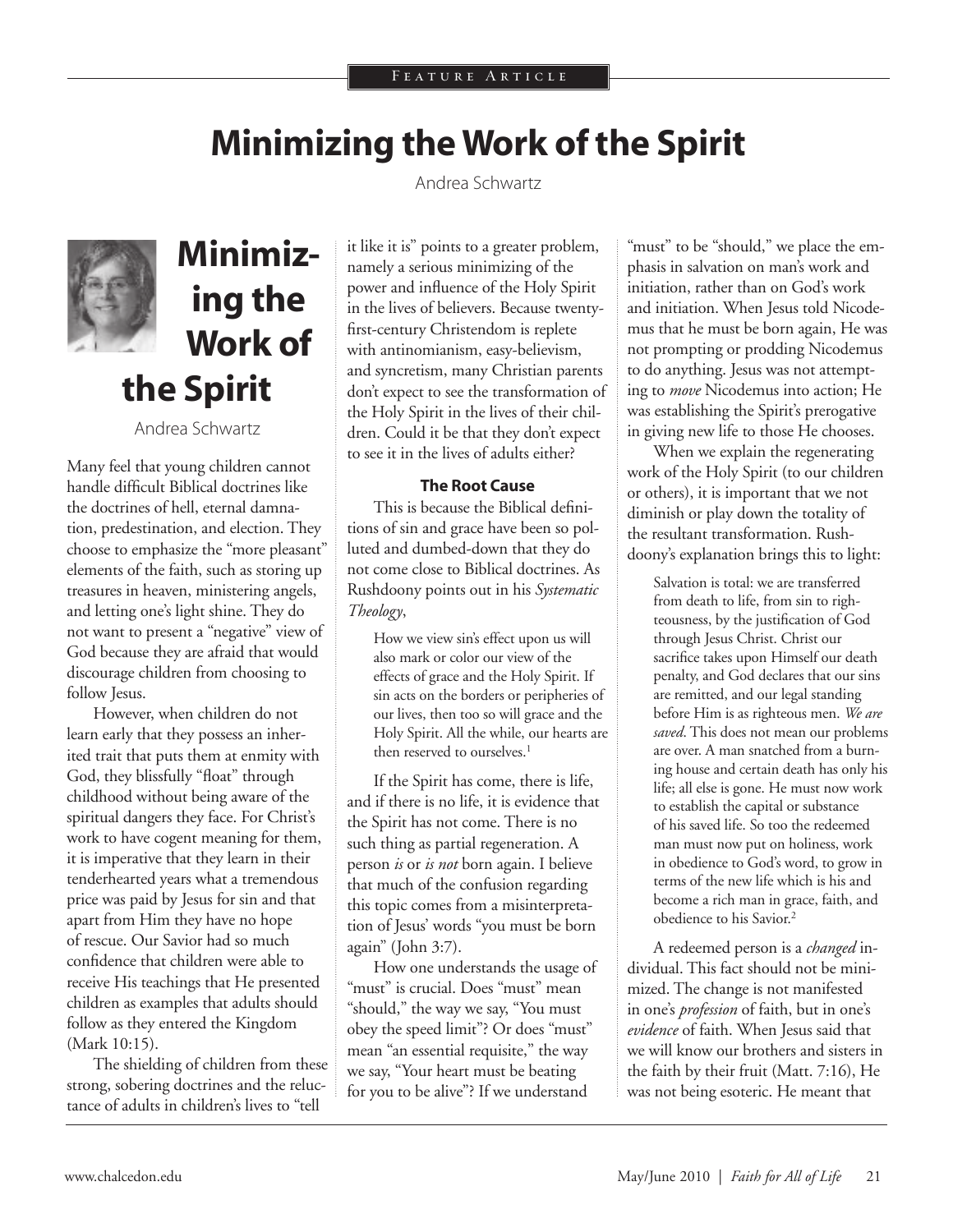we would know them by how they kept His law as manifested by the fruit of the Spirit—love, joy, peace, longsuffering, gentleness, goodness, faith, meekness, and temperance. These attributes are not pietistic pretentions, but rather a full-blown commitment to every word that proceeds out of the mouth of God. Good fruit is exemplified in keeping the law of God; antinomianism (lawlessness) is the evidence of bad fruit. As Rushdoony points out,

[T]he summons to manifest the fruits of the Spirit is not a call to a vague and antinomian spirituality, nor to mysticism, but a summing up of the whole of God's requirements of us in His lawword. The Spirit nowhere renounces His word.<sup>3</sup>

#### **By Way of Illustration**

Years ago, I met Michael, an eightyear-old boy who was at Stanford Children's Hospital receiving chemotherapy treatments for non-Hodgkin's lymphoma. His situation was compounded by the fact that he had received a heart transplant seven years earlier. By the time I met him, because of chemo, he was bald, with no eyebrows or eyelashes, and donned a mask anytime he was out in public. Michael took up to sixty meds a day to balance the competing issues of potential rejection of his donated heart while doctors attempted to build up his immune system to battle the cancer. Sometimes he had some extreme reactions to his difficult circumstances, compounded by drug interactions, such as chasing his mother with a knife or ramming his foot into the glove compartment of the car and smashing it. Because of his delicate medical situation, normal forms of discipline were not at his parents' disposal.

I had a heart-to-heart talk with Michael. I asked if he spent any time praying that God would heal him.

He was surprised at my question; he thought it evident that he wanted to be cured. I pointed out from Scripture that he was foolish to ask God for healing at the same time he was actively violating God's commandments. I read from Exodus, "Honor your father and your mother, that your days may be long upon the land which the LORD your God is giving you" (20:12 NKJV). I told him that God considered the prayers of the disobedient an abomination (Prov. 15:8). Michael's eyes grew wide. He acknowledged his lack of self-control and sin of throwing temper tantrums when he did not get his way. I could see he was convicted of his sin. He got the message that he was demonstrating bad fruit. We did not discuss whether he was a Christian or not; the question I asked was, "Are you acting in accordance with your profession of faith?"

Many would question my approach of speaking to a sick child about God's condemnation. However, not only did Michael receive the correction well, he became a vocal ambassador for Jesus Christ whenever he had a hospital stay, a doctor visit, or when he was about to be put under anesthesia. Michael gained a reputation for interacting and consoling other patients in the hospital, and when he died eight years later, hundreds of people attended the memorial service of this young saint. Michael received the Kingdom just as Jesus said he could, and the working of the Holy Spirit in his life was unmistakable.

We should not demand verbal proofs of our children's commitment to the Lord. We need to teach them the fundamentals of the faith and communicate that their words and actions will reveal their heart's condition. When dealing with defiance and rebellion in children, it is not only important to correct the bad behavior, but we must

use the incident as an opportunity to instruct how the breach was a violation of the law of God. I realize that, for some families, entire days might be spent in this correction mode, but done consistently, the training of the child will "kick in," and the infractions will diminish. By teaching the law of God and grounding the children in its application, parents are raising them up in the way they should go (Prov. 22:6). This constant tutoring to Christ is one of the main functions of the law (Gal. 3:24).

### **The Law and the Spirit**

In today's world, it is unfashionable to question someone's faith based on his works, yet the Scripture tells us that faith without works is dead (James 2:20). In addition, the charge of legalism is often levied against those who assert that God's law-word is binding on all men at all times.

St. Paul is emphatically making clear the connection between the Holy Spirit, the law of God, and the spiritual man. Thus, where the Holy Spirit is at work, the law of God is the delight of the spiritual man, and, where men resist or despise the Spirit, they resist and despise the law given by that Spirit.<sup>4</sup>

Our world is full of people who have never been taught Biblical faith and who have been offered an outwardly appealing counterfeit. We must be sure that we do not cheapen the meaning of grace by coaxing or cajoling people to "accept" something they have no power or ability to conjure up on their own. Rather, our task is to present truth unequivocally and help our listeners understand that although all men are born under condemnation, responding to the message of the gospel is proof of the call of the Holy Spirit.<sup>5</sup>

Too often, we pass over the powerful words of Scripture and minimize their meanings. Second Corinthians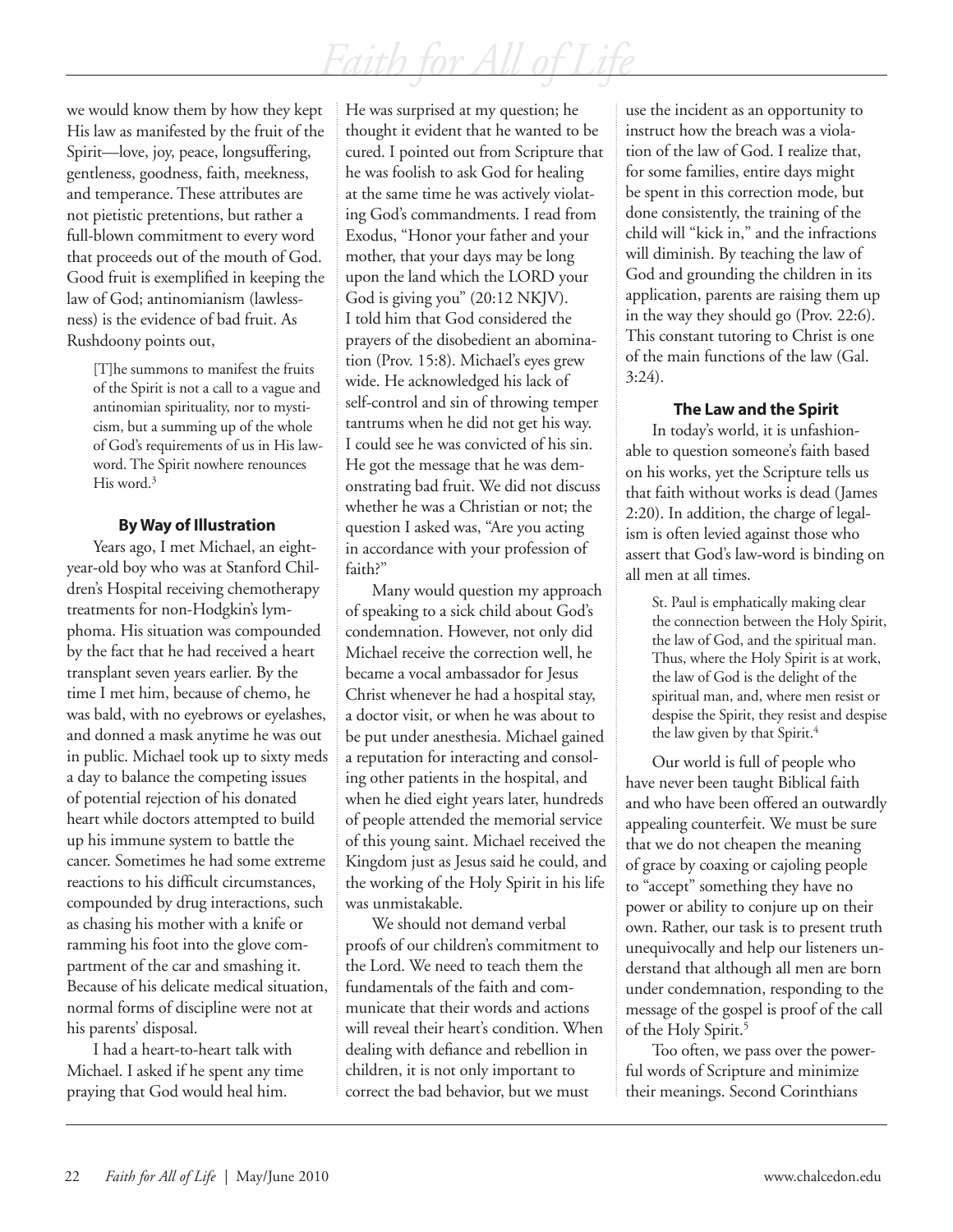#### 5:17 makes a bold statement,

**Therefore if any man be in Christ, he is a new creature: old things are passed away; behold, all things are become new.** 

The tenderhearted child is not only ready to receive the Word, but has a receptivity that should not be bypassed. As parents teach their children about the miracle of being born again, children will develop a longing and desire to have what their parents have described. Of course, if these truths are not presented with conviction, children may consider these truths to be merely fairy tales. Consider the expectation of hearing the promise of Acts 1:8,

**But you shall receive power when the Holy Spirit has come upon you; and you shall be my witnesses in Jerusalem, and in all Judea and Samaria, and to the end of the earth. (NKJV)**

That power is the power to put on the full armor of God, the power to stand against the wiles of the devil, the power to recognize that when temptations abound, God promises a way out (1 Cor. 10:13). This is the good news of the gospel.

However, the good news does not stop there. We need to embrace our identity as *more than conquerors* (Rom. 8:37), and we should expect to witness the life-changing effects of salvation. Counterfeit portrayals of conversion (faith and repentance) only serve to slander the Holy Spirit. We then somehow have to reconcile lawless behavior as being consistent with the indwelling of the Third Person of the Trinity. Once this compromise is made in our thinking, believers begin to expect less, and our resultant Kingdom work is crippled.

#### **Don't Settle for Less**

Too much emphasis is placed on our experience or human perspective when it comes to our conversion, and we regularly see manifestations of this sorry substitute. Spending inordinate amounts of time rehearsing the circumstances of one's conversion or life prior to faith is very much majoring on the minors.

A man may or may not know the day of his conversion; he cannot know when God regenerated him; but he cannot escape knowing that he is regenerated and converted. It is the same as knowing that we are alive, only now alive in Christ.<sup>6</sup>

As believers grow in grace (sanctification), their nature is renewed and remade after the image of God. This is a process but not a hidden one. Where holiness—the process of being sanctified—develops, there also develops a desire to be led by God's Spirit *according* to His Word. Believers are no longer generating sin at their core,<sup>7</sup> but are moving in holiness (obedience of faith to the law). Children need to understand that the mark of their allegiance is not only in what they do not do, but also in what they deliberately do.

As converts embrace and exude the righteousness (justice) of God throughout every facet of their being, startling changes take place in their lives and in their efforts. They possess the *power* of the Holy Spirit within them, no small matter. The miracle of the Third Person of the Trinity making His abode within His people should not be reduced to pietistic and charismatic manifestations. So much of the meaning of Pentecost and our own baptism of the Holy Spirit is lost when we fail to grasp the fuller implications. Rushdoony explains,

Pentecost was thus a *coronation*, not of believers collectively as a church, but as individuals who are members of Christ. We are told of the glory, "and it sat upon each of them." In the world of Christ's day, where the meaning of the royal flame was well known, the meaning of Pentecost was clear: the glory of God was given, not to the kings and emperors of the world, but to covenant man, redeemed man.8

The meaning thus of the flames of Pentecost is that we put on Jesus Christ as our glorification. The emphasis is not on our experience, but on our relationship and obedience to Jesus Christ, God's manifest glory.<sup>9</sup>

This is the substance of our faith, that we abide in Christ and He abides in us. We are His friends if we do whatsoever He commands us, and we bear His glory when we keep His commandments or law.10 In this way, we manifest our positional standing according to our royal lineage. This is not too difficult for children who have been taught the implications of faith in Christ. But because we expect so much less, we are not concerned when we see little fruit.

As we appreciate the glorious benefits we have been given, we need to avoid viewing salvation from a man-centered perspective. Rather, we are to see it in terms of God's purpose for the establishment and furtherance of His Kingdom. We are released from our slavery to sin and death and empowered for service to the Lord.<sup>11</sup> Much more than dwelling on our inner feelings, repeatedly rehearsing our life circumstances prior to conversion, or dwelling on and cataloguing the blessings we have received, our salvation calls us to service. The Gospel account of Jesus' words to Peter, as recounted in John 21:15–17, shows that Christ was more concerned with His call on Peter's life than discussing the inner feelings and regrets of Peter's denial.

An emotional confession, and comforting words from Christ, would have left Peter and all the betraying band of apostles *feeling* better. Our Lord prevented this. He gave them a task, because the redeemed and forgiven people of God are not called to concentrate on their feelings and conditions but to serve the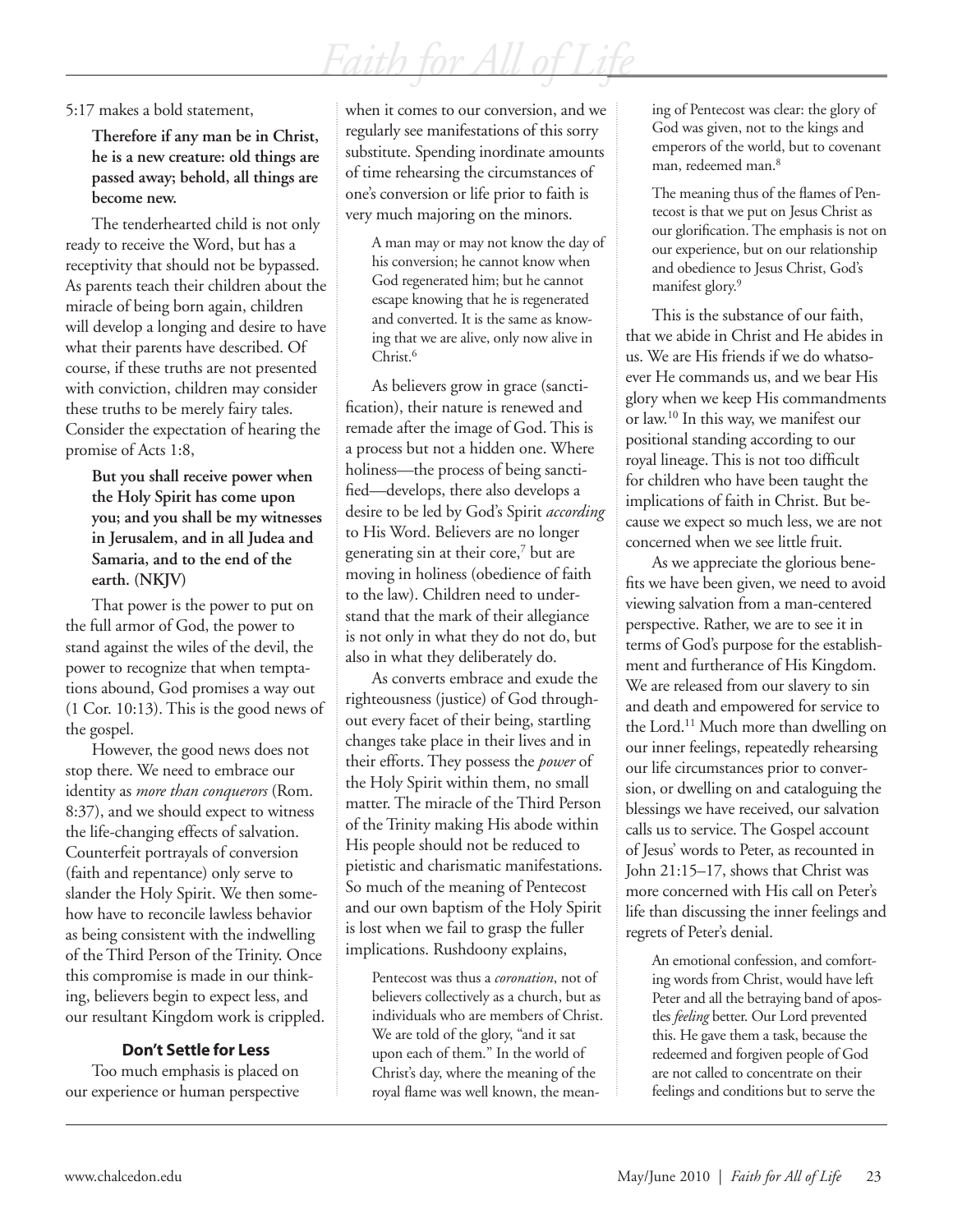Lord with gladness. Peter's calling was the mark of grace and forgiveness. The forgiven do not dwell on the past, nor on their sins: Christ has dealt with their sins, and they stand forgiven and redeemed. Their sins are the dead past, but their calling is the present and future.<sup>12</sup>

Expecting the Holy Spirit to empower us as we live according to God's Word is the prerequisite for unabashed dominion and Kingdom work. Jesus told us that Spirit-driven faith would allow us to move mountains. God knows that there are some big ones to move in our day! How our children transform the culture we leave them will be determined by their dominion-oriented response to the Holy Spirit. We need not hold back; they can handle it!

Andrea Schwartz is the Chalcedon Foundation's active proponent of Christian education. She has authored two books on homeschooling along with writing a regular blog www.StartYourHomeschool.com. She is spearheading the Chalcedon Teacher Training Institute and continues to mentor, lecture, and teach. She lives in San Jose with her husband and continues to homeschool her youngest daughter. She can be reached by email at lessons.learned@yahoo.com

#### **Watch for Andrea's read-aloud book for families,** *Teach Me While My Heart Is Tender***, available soon from Chalcedon.**

1. R. J. Rushdoony, *Systematic Theology*, Vol. 1 (Vallecito, CA: Ross House Books, 1994), 304.

- 2. Ibid., 507
- 3. Ibid., 371.
- 4. Ibid., 359.

5. This is the balance that affirms the prerogative of God in election and at the same time does not diminish the culpability of men in their rebellion.

6. Rushdoony, 534.

7. The unbeliever is guilty of *anomia*, a dedicated rebellion against God's law. The believer, while not fully sanctified this side of heaven, still sins (*hamartia*), but his sin is more indicative of missing the mark rather than aiming to miss.

8. Rushdoony, 552.

#### (John 19:15).

Pilate's pragmatism in sending Jesus to the cross was not the end of the Roman state's involvement in the crucifixion events. Perhaps because they were used to themselves overseeing executions, these same religious leaders, after standing near the cross and ridiculing God incarnate, felt bold enough to request the crucifixion death be accelerated by breaking the victim's legs. (This prevented pushing up with the legs to expand the lungs, thereby speeding death by asphyxiation). Then they asked Pilate to post a guard at the tomb because Jesus had spoken of His resurrection on the third day. Our last scene of Rome's involvement is recorded by Matthew 28, where we learn an earthquake accompanied the rolling of the stone from the tomb and the Roman soldiers guarding the tomb shook with fear and became "as dead men." Presumably, they were still in this pathetic state (again, think of this as a YouTube clip) when the followers of Jesus first arrived at dawn.

The apostate religious leaders and the Roman state were united in their efforts to kill their God. This, remember, was all by God's "determinate counsel" and should tell us something.

Men tend to try to play God; this was the original sin of Genesis 3:5. To do this, they elevate their institutions. The greatest means of absolutism have been by religious establishments or the state. Both here are seen cooperating to kill Jesus. Both institutions are valid and necessary, but both are also capable of doing harm or even great evil commensurate with the power and authority they are allowed to have. All institutions are capable of corruption

#### *Rushdoony … Kill God cont. from page 5 Selbrede … Contamination cont. from page 15*

- 99. Hollihan, 272.
- 100. Willinsky, 62.
- 101. Erwin, 69.

102. Hollihan, 272.

103. Hollihan, 273.

104. Quoted in Otto Scott's review of Postman's *Technopoly* in *Otto Scott's Compass* 4:46 (1994), 6. Postman was professor of communications at New York University.

105. Shuy, 100.

106. Quoted in Sol Saporta's review of *Profscam*, by Charles J. Sykes. *Anthropological Linguistics* 30.2 (1986), 250–252.

107. Samuel Blumenfeld. "The Fraud of Educational Reform," *Journal of Christian Reconstruction* 11:22 (1987), 23.

108. Ibid., 25.

109. Davies, 157.

110. Hollihan, 277.

111. Richard Mitchell, quoted in Erwin, 76.

112. Erwin, 72.

113. George Klaus, "Linguistics and Epistemology," *Linguistics and Neighboring Disciplines*, Ed. Renate Bartsch and Theo Vennemann. (New York: American Elsevier, 1975), 107.

114. Klaus, 110.

115. Erwin, 69.

116. Blumenfeld, 24.

117. R. J. Rushdoony, *Revolt Against Maturity* (Fairfax, VA: Thoburn Press, 1977), 238.

118. Kenneth Pike, Robert Longacre, Vida Chenoweth, John Oller, etc.

119. Cornelius Van Til, *Systematic Theology*  (Phillipsburg, NJ: Presbyterian and Re-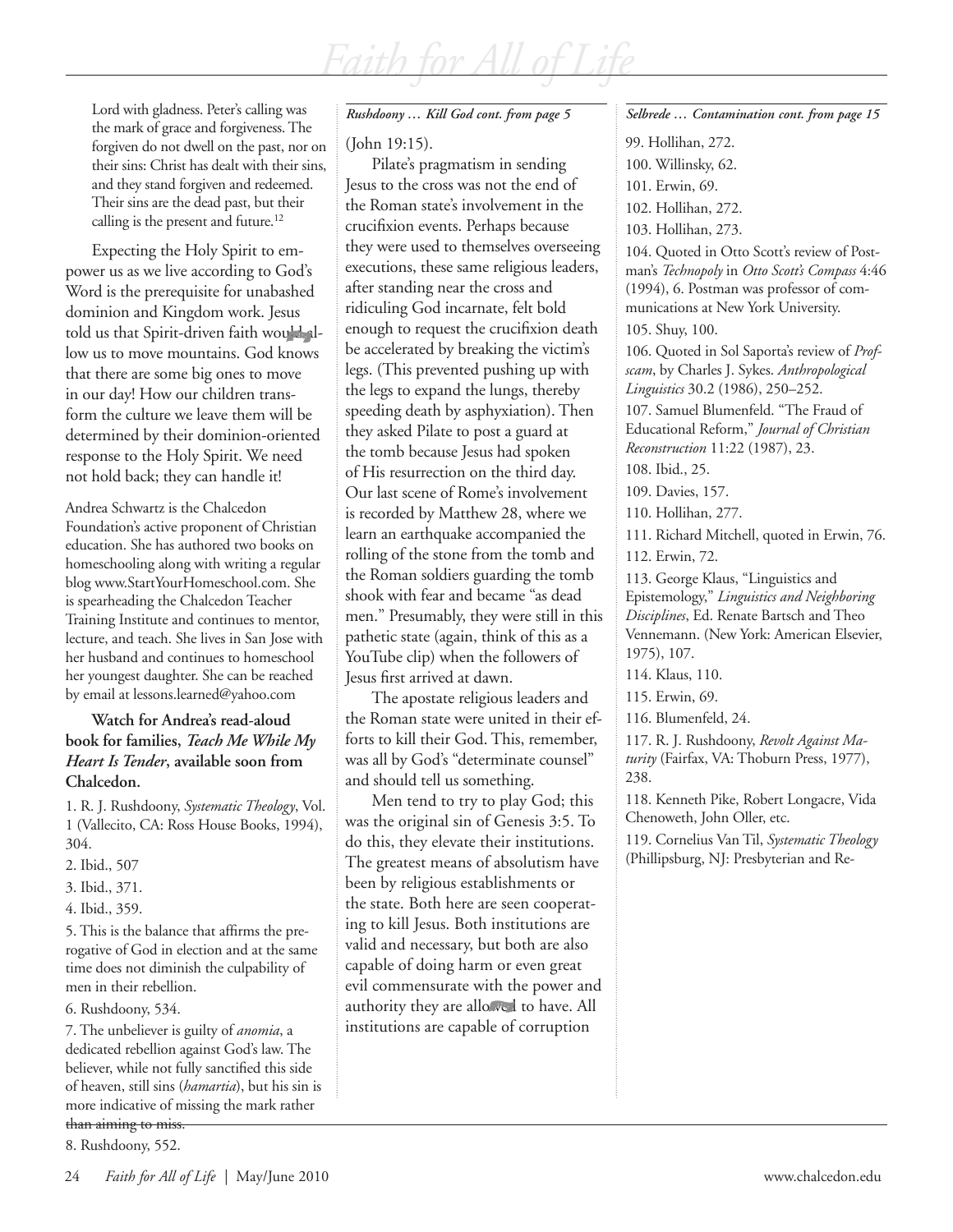## **Chalcedon Foundation Catalog Insert**

## Biblical Law

#### **The Institute of Biblical Law (In three volumes, by R.J. Rushdoony) Volume I**

Biblical Law is a plan for dominion under God, whereas its rejection is to claim dominion on man's terms. The general principles (commandments) of the law are discussed as well as their specific applications (case law) in Scripture. Many consider this to be the author's most important work.

#### **Hardback, 890 pages, indices, \$45.00**

#### **Volume II, Law and Society**

The relationship of Biblical Law to communion and community, the sociology of the Sabbath, the family and inheritance, and much more are covered in the second volume. Contains an appendix by Herbert Titus.

#### **Hardback, 752 pages, indices, \$35.00**

#### **Volume III, The Intent of the Law**



**Or, buy Volumes 1 and 2 and receive Volume 3 for FREE! (A savings of \$25 off the \$105.00 retail price)**

"God's law is much more than a legal code; it is a covenantal law. It establishes a personal relationship between God and man." The first section summarizes the case laws. The author tenderly illustrates how the law is for our good, and makes clear the difference between the sacrificial laws and those that apply today. The second section vividly shows the practical implications of the law. The examples catch the reader's attention; the author clearly has had much experience discussing God's law. The third section shows that would-be challengers to God's law produce only poison and death. Only God's law can claim to express God's "covenant grace in helping us."

#### **Hardback, 252 pages, indices, \$25.00**



#### **Ten Commandments for Today (DVD)**

Ethics remains at the center of discussion in sports, entertainment, politics and education as our culture searches for a comprehensive standard to guide itself through the darkness of the modern age. Very few consider the Bible as the rule of conduct, and God has been marginalized by the pluralism of our society.

This 12-part DVD collection contains an in-depth interview with the late Dr. R.J. Rushdoony on the application of God's law to our modern world. Each commandment is covered in detail as Dr. Rushdoony challenges the humanistic remedies that have obviously failed. Only through God's revealed will, as laid down in the Bible, can the standard for righteous living be found. Rushdoony silences the critics of Christianity by outlining the rewards of obedience as well as the consequences of disobedience to God's Word.

In a world craving answers, THE TEN COMMANDMENTS FOR TODAY provides an effective and coherent solution — one that is guaranteed success. Includes 12 segments: an introduction, one segment on each commandment, and a conclusion.

#### **2 DVDs, \$30.00**



#### **Law and Liberty**

By R.J. Rushdoony. This work examines various areas of life from a Biblical perspective. Every area of life must be brought under the dominion of Christ and the government of God's Word.

#### **Paperback, 212 pages, \$9.00**



#### **In Your Justice**

By Edward J. Murphy. The implications of God's law over the life of man and society.

**Booklet, 36 pages, \$2.00**

#### **The World Under God's Law**

A tape series by R.J. Rushdoony. Five areas of life are considered in the light of Biblical Law- the home, the church, government, economics, and the school.

**5 cassette tapes, RR418ST-5, \$15.00**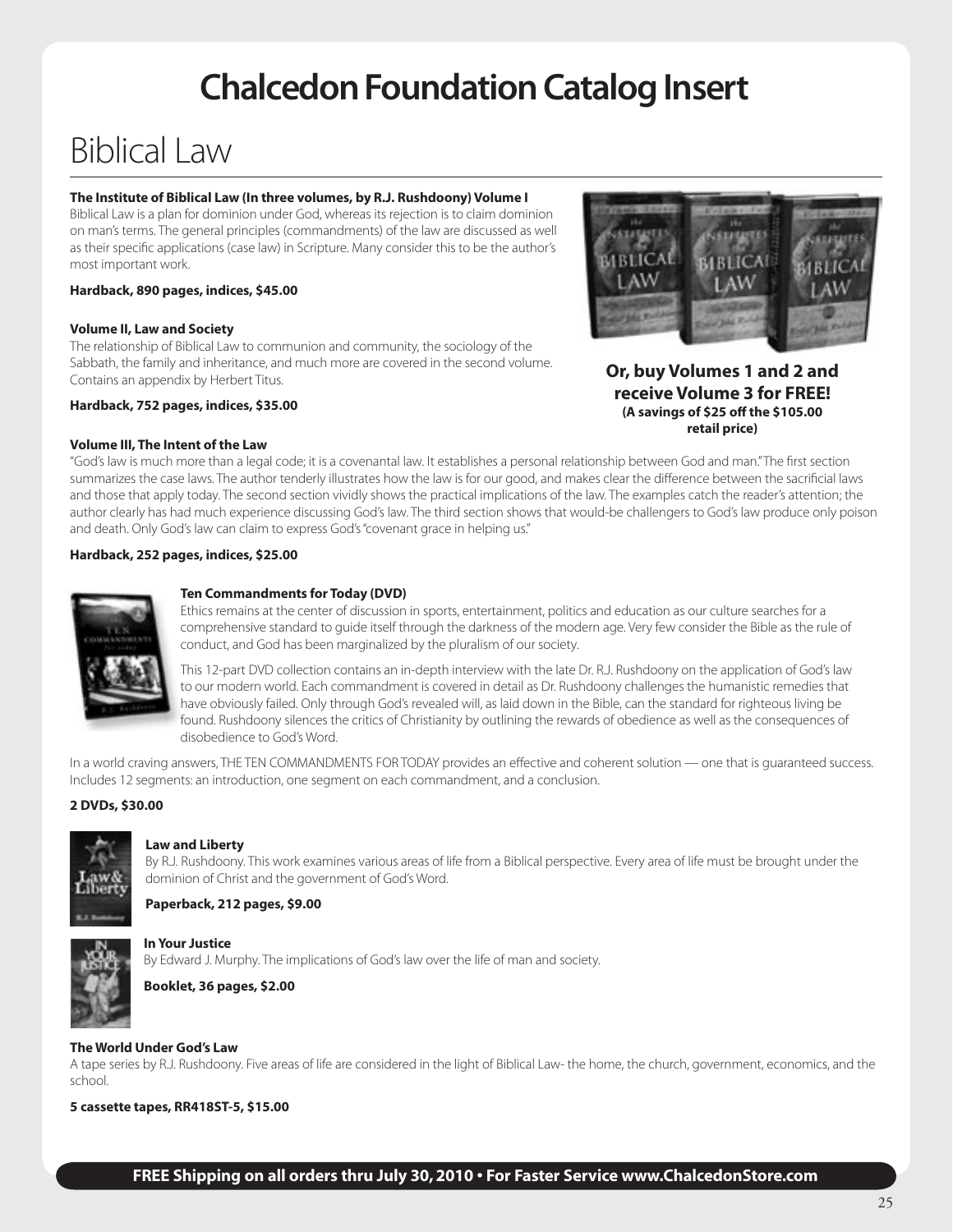### Education



#### **The Philosophy of the Christian Curriculum**

By R.J. Rushdoony. The Christian School represents a break with humanistic education, but, too often, in leaving the state school, the Christian educator has carried the state's humanism with him. A curriculum is not neutral: it is either a course in humanism or training in a God-centered faith and life. The liberal arts curriculum means literally that course which

trains students in the arts of freedom. This raises the key question: is freedom in and of man or Christ? The Christian art of freedom, that is, the Christian liberal arts curriculum, is emphatically not the same as the humanistic one. It is urgently necessary for Christian educators to rethink the meaning and nature of the curriculum.

#### **Paperback, 190 pages, index, \$16.00**



#### **The Harsh Truth about Public Schools**

By Bruce Shortt. This book combines a sound Biblical basis, rigorous research, straightforward, easily read language, and eminently sound reasoning. It is based upon a clear understanding of God's educational mandate to parents. It is a thoroughly documented description of the inescapably anti-Christian thrust of any governmental school system and the inevitable

results: moral relativism (no fixed standards), academic dumbing down, far-left programs, near absence of discipline, and the persistent but pitiable rationalizations offered by government education professionals.

#### **Paperback, 464 pages, \$22.00**



#### **Intellectual Schizophrenia**

By R.J. Rushdoony. This book was a resolute call to arms for Christian's to get their children out of the pagan public schools and provide them with a genuine Christian education. Dr. Rushdoony had predicted that the humanist system, based on anti-Christian premises of the Enlightenment, could only get worse. He knew that education divorced from God and

from all transcendental standards would produce the educational disaster and moral barbarism we have today. The title of this book is particularly significant in that Dr. Rushdoony was able to identify the basic contradiction that pervades a secular society that rejects God's sovereignty but still needs law and order, justice, science, and meaning to life.

#### **Paperback, 150 pages, index, \$17.00**



#### **The Messianic Character of American Education**

By R.J. Rushdoony. This study reveals an important part of American history: From Mann to the present, the state has used education to socialize the child. The school's basic purpose, according to its own philosophers, is not education in the traditional sense of the 3 R's. Instead, it is to promote "democracy" and "equality," not in their legal or civic sense, but in terms of the engineering of

a socialized citizenry. Public education became the means of creating a social order of the educator's design. Such men saw themselves and the school in messianic terms. This book was instrumental in launching the Christian school and homeschool movements.

#### **Hardback, 410 pages, index, \$20.00**



#### **Mathematics: Is God Silent?**

By James Nickel. This book revolutionizes the prevailing understanding and teaching of math. The addition of this book is a must for all upper-level Christian school curricula and for college students and adults interested in math or related fields of science and religion. It will serve as a solid refutation for the claim, often made in court, that mathematics is one subject, which cannot be

taught from a distinctively Biblical perspective.

#### **Revised and enlarged 2001 edition, Paperback, 408 pages, \$22.00**



#### **The Foundations of Christian Scholarship**

Edited by Gary North. These are essays developing the implications and meaning of the philosophy of Dr. Cornelius Van Til for every area of life. The chapters explore the implications of Biblical faith for a variety of disciplines.

**Paperback, 355 pages, indices, \$24.00**

#### **The Victims of Dick and Jane**



By Samuel L. Blumenfeld. America's most effective critic of public education shows us how America's public schools were remade by educators who used curriculum to create citizens suitable for their own vision of a utopian socialist society. This collection of essays will show you how and why America's public education declined. You will see the educator-

engineered decline of reading skills. The author describes the causes for the decline and the way back to competent education methodologies that will result in a self-educated, competent, and freedom-loving populace.

#### **Paperback, 266 pages, index, \$22.00**



#### **Revolution via Education**

By Samuel L. Blumenfeld. In this book, Samuel Blumenfeld gets to the root of our crisis: our spiritual state and the need for an explicitly Christian form of education. Blumenfeld leaves nothing uncovered. He examines the men, methods, and means to the socialist project to transform America into an outright tyranny by scientific controllers. This book is not for

the faint of heart. It's a wake up call to the church to make certain and deliberate steps to raising up a generation of Kingdom-builders.

#### **Paperback, 189 pages, index, \$20.00**



#### **Lessons Learned From Years of Homeschooling**

By Andrea Schwartz. After nearly a quarter century of homeschooling her children, Andrea Schwartz has experienced both the accomplishments and challenges that come with being a homeschooling mom. And, she's passionate about helping you learn her most valuable lessons. Discover the potential rewards of making the world your classroom and God's Word the foundation of

everything you teach. Now you can benefit directly from Andrea's years of experience and obtain helpful insights to make your homeschooling adventure God-honoring, effective, and fun.

**Paperback, 107 pages, index, \$14.00**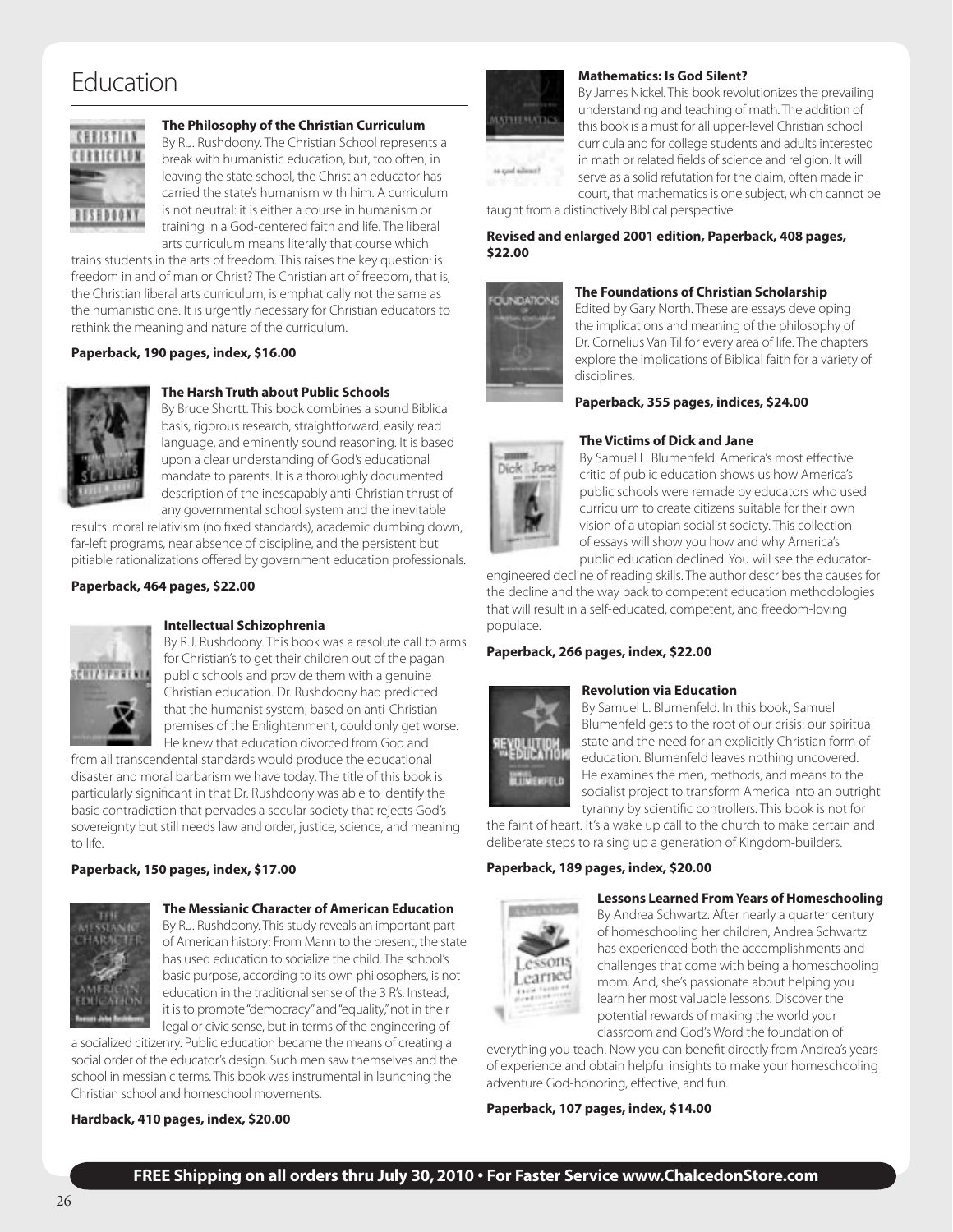

#### **The Homeschool Life: Discovering God's Way to Family-Based Education**

By Andrea Schwartz. Homeschooling expert, Andrea Schwartz, (*Lessons Learned from Years of Homeschooling*), in this her second book opens the door to *The Homeschool Life*, allowing parents to see the glorious potential in this life-changing, God-honoring adventure. She offers sage advice concerning key aspects of homeschooling, while never losing her central focus of applying the Word of God to all areas of life and thought. She provides practical insights for parents as they seek to provide a Christian education for their children.

**Paperback, 143 pages, index, \$17.00**

### American History and the Constitution



#### **This Independent Republic**

By R. J. Rushdoony. First published in 1964, this series of essays gives important insight into American history by one who could trace American development in terms of the Christian ideas which gave it direction. These essays will greatly alter your understanding of, and appreciation for, American history. Topics discussed include: the legal issues behind the War of Independence; sovereignty as a theological tenet foreign to colonial political thought and the Constitution; the desire for land as a consequence of the belief in "inheriting the land" as a future blessing, not an immediate economic asset; federalism's localism as an inheritance of feudalism; the local control of property as a guarantee of liberty; why federal elections were long considered of less importance than local politics; how early American ideas attributed to democratic thought were based on religious ideals of communion and community; and the absurdity of a mathematical concept of equality being applied to people.

**Paperback, 163 pages, index, \$17.00**



#### **The Nature of the American System**

By R.J. Rushdoony. Originally published in 1965, these essays were a continuation of the author's previous work, *This Independent Republic*, and examine the interpretations and concepts which have attempted to remake and rewrite America's past and present. "The writing of history then, because man is neither autonomous, objective nor ultimately creative, is always in terms of a framework, a philosophical and ultimately religious framework in the mind of the historian…. To the orthodox Christian, the shabby incarnations of the reigning historiographies are both absurd and offensive. They are idols, and he is forbidden to bow down to them and must indeed wage war against them."

#### **Paperback, 180 pages, index, \$18.00**



#### **American History to 1865 - NOW ON CD!**

By R.J. Rushdoony. These lectures are the most theologically complete assessment of early American history available, yet retain a clarity and vividness of expression that make them ideal for students. Rev. Rushdoony reveals a foundation of American History of philosophical and theological substance. He describes not just the facts of history, but the leading motives and movements in terms of the thinking of the day. Though this series does not extend beyond 1865, that year marked the beginning of the secular attempts to rewrite history. There can be no understanding of American History without an understanding of the ideas which undergirded its founding and growth. Set includes 37 CDs, teacher's guide, student's guide, plus a bonus CD featuring PDF copies

of each guide for further use.

- Disc 1 Motives of Discovery & Exploration I Disc 19 The Jefferson Administration,
- 
- 
- 
- 
- Disc 5 The Fairfax Resolves 9-24 **Disc 23 Voluntarism & Social Reform**<br>
Disc 6 The Declaration of Independence & Disc 24 Voluntarism & Politics Disc 6 The Declaration of Independence &
- Disc 7 George Washington: A Biographical Sketch Disc 26 Andrew Jackson: His Monetary Policy
- 
- 
- Disc 10 De Toqueville on Inheritance & Society **Disc 29** De Toqueville on Individualism
- Disc 11 Voluntary Associations & the Tithe Disc 30 Manifest Destiny
- 
- 
- 
- Disc 15 De Toqueville on Race Relations in America Disc 34 The Interpretation of History, I
- 
- 
- 

- Disc 2 Motives of Discovery & Exploration II the Tripolitan War & the War of 1812
- Disc 3 Mercantilism Disc 20 The Voluntary Church on the Frontier, I<br>Disc 4 Feudalism, Monarchy & Colonies/ Church 2008 Disc 21 Religious Voluntarism and the Voluntar
	- Disc 21 Religious Voluntarism and the Voluntary Church on the Frontier, II
	- The Fairfax Resolves 1-8 **Disc 22** The Monroe & Polk Doctrines
		-
		-
	- Articles of Confederation Disc 25 Chief Justice John Marshall: Problems of Political Voluntarism
		-
- Disc 8 The U.S. Constitution, I Disc 27 The Mexican War of 1846 / Calhoun's Disquisition
- Disc 9 The U. S. Constitution, II Disc 28 De Toqueville on Democratic Culture
	-
	-
- Disc 12 Eschatology & History **Disc 31** The Coming of the Civil War
- Disc 13 Postmillennialism & the War of Independence Disc 32 De Toqueville on the Family/ Aristocratic vs. Individualistic Cultures
- Disc 14 The Tyranny of the Majority **Disc 33** De Toqueville on Democracy & Power
	-
- Disc 16 The Federalist Administrations **Disc 35** The Interpretation of History, II
- Disc 17 The Voluntary Church, I Disc 36 The American Indian (Bonus Disc)
- Disc 18 The Voluntary Church, II Disc 37 Documents: Teacher/Student Guides, Transcripts

#### **37 discs in album, Set of "American History to 1865", \$140.00**

#### **FREE Shipping on all orders thru July 30, 2010 • For Faster Service www.ChalcedonStore.com**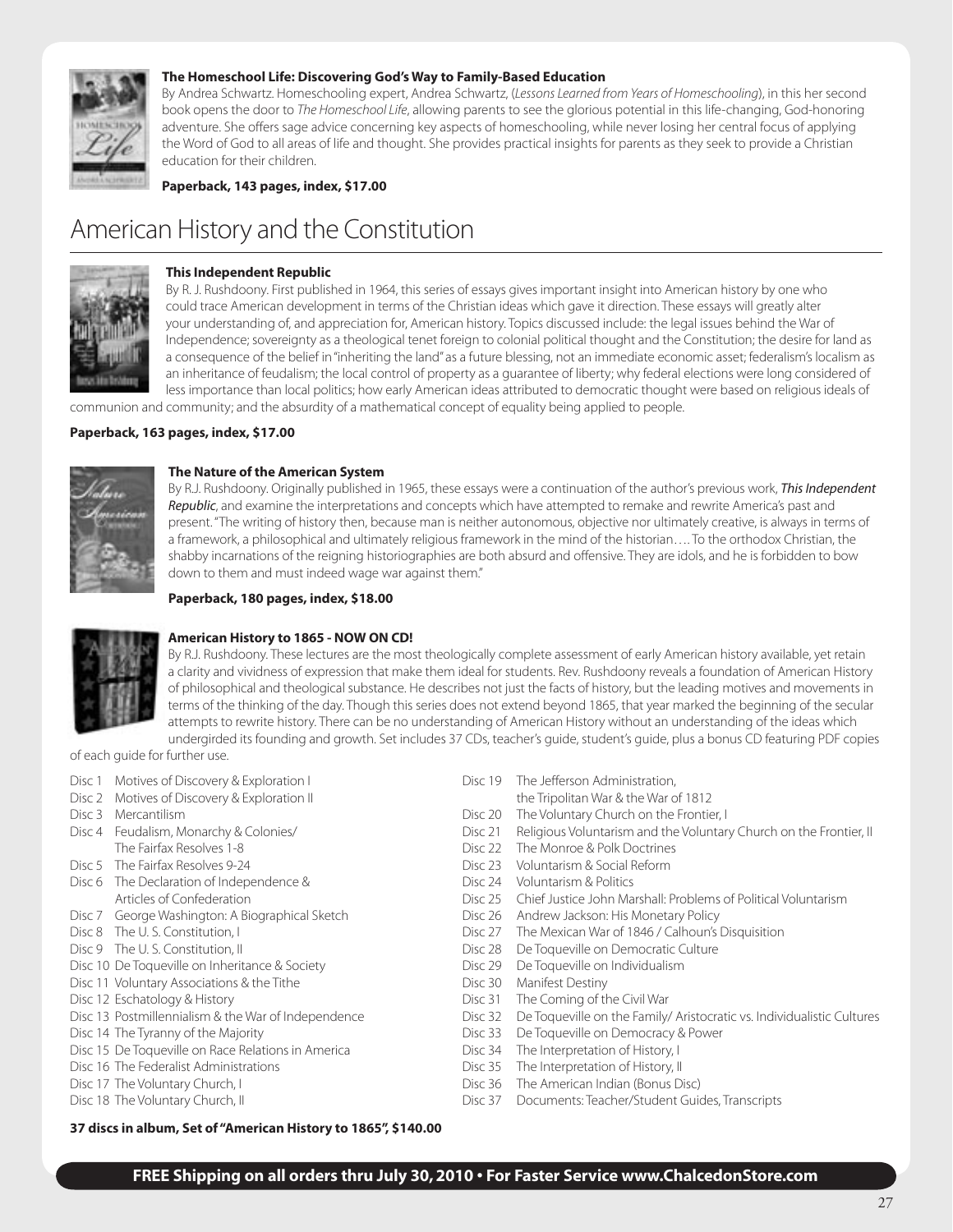

#### **The Influence of Historic Christianity on Early America**

By Archie P. Jones. Early America was founded upon the deep, extensive influence of Christianity inherited from the medieval period and the Protestant Reformation. That priceless heritage was not limited to the narrow confines of the personal life of the individual, nor to the ecclesiastical structure. Christianity positively and predominately (though not perfectly) shaped culture, education, science, literature, legal thought, legal education, political thought, law, politics, charity, and missions.

#### **Booklet, 88 pages, \$6.00**



#### **The Future of the Conservative Movement**

Edited by Andrew Sandlin. *The Future of the Conservative Movement* explores the history, accomplishments and decline of the conservative movement, and lays the foundation for a viable substitute to today's compromising, floundering conservatism.

Because the conservative movement, despite its many sound features (including anti-statism and anti-Communism), was not anchored in an unchangeable standard, it eventually was hijacked from within and transformed into a scaled-down version of the very liberalism it was originally calculated to combat.

**Booklet, 67 pages, \$6.00**

### World History



#### **Re-Release on CD! … A Christian Survey of World History - By R.J. Rushdoony Includes 12 audio CDs, full text supporting the lectures, review questions, discussion questions, and an answer key.**

The purpose of a study of history is to shape the future. Too much of history teaching centers upon events, persons, or ideas as facts but does not recognize God's providential hand in judging humanistic man in order to build His Kingdom. History is God-ordained and presents the great battle between the Kingdom of God and the Kingdom of Man. History is full of purpose—each Kingdom has its own goal for the end of history, and those goals are in constant conflict. Nothing about history is meaningless—history is always faith and philosophy in action. Not many history courses can equip Christians for faith and action, but this course has served that capacity for over four decades. A Christian Survey of World History can be used as a stand-alone curriculum, or as a supplement to a study of world history.

- Disc 1 Time and History: Why History is Important Disc 7 New Humanism or Medieval Period<br>Disc 2 Israel. Egypt. and the Ancient Near East Disc 8 The Reformation
- Disc 2 Israel, Egypt, and the Ancient Near East
- Disc 3 Assyria, Babylon, Persia, Greece and Jesus Christ Disc 9 Wars of Religion So Called & The Thirty Years War
- Disc 4 The Roman Republic **Disc 10 France: Louis XIV through Napoleon**
- Disc 5 The Early Church & Byzantium **Disc 11** England: The Puritans through Queen Victoria
- Disc 6 Islam & The Frontier Age Disc 12 20th Century: The Intellectual Scientific Elite

#### **12 CDs, full text, review and discussion questions, \$90.00**



#### **The Biblical Philosophy of History**

By R.J. Rushdoony. For the orthodox Christian who grounds his philosophy of history on the doctrine of creation, the mainspring of history is God. Time rests on the foundation of eternity, on the eternal decree of God. Time and history therefore have meaning because they were created in terms of God's perfect and totally comprehensive plan. The humanist faces a meaningless world in which he must strive to create and establish meaning. The Christian accepts a world which is totally meaningful and in which every event moves in terms of God's purpose; he submits to God's meaning and finds his life therein. This is an excellent introduction to Rushdoony. Once the reader sees Rushdoony's emphasis on God's sovereignty over all of time and creation, he will understand his application of this presupposition in various spheres of life and thought.

#### **Paperback, 138 pages, \$22.00**



#### **James I: The Fool as King**

By Otto Scott. In this study, Otto Scott writes about one of the "holy" fools of humanism who worked against the faith from within. This is a major historical work and marvelous reading.

**Hardback, 472 pages, \$20.00**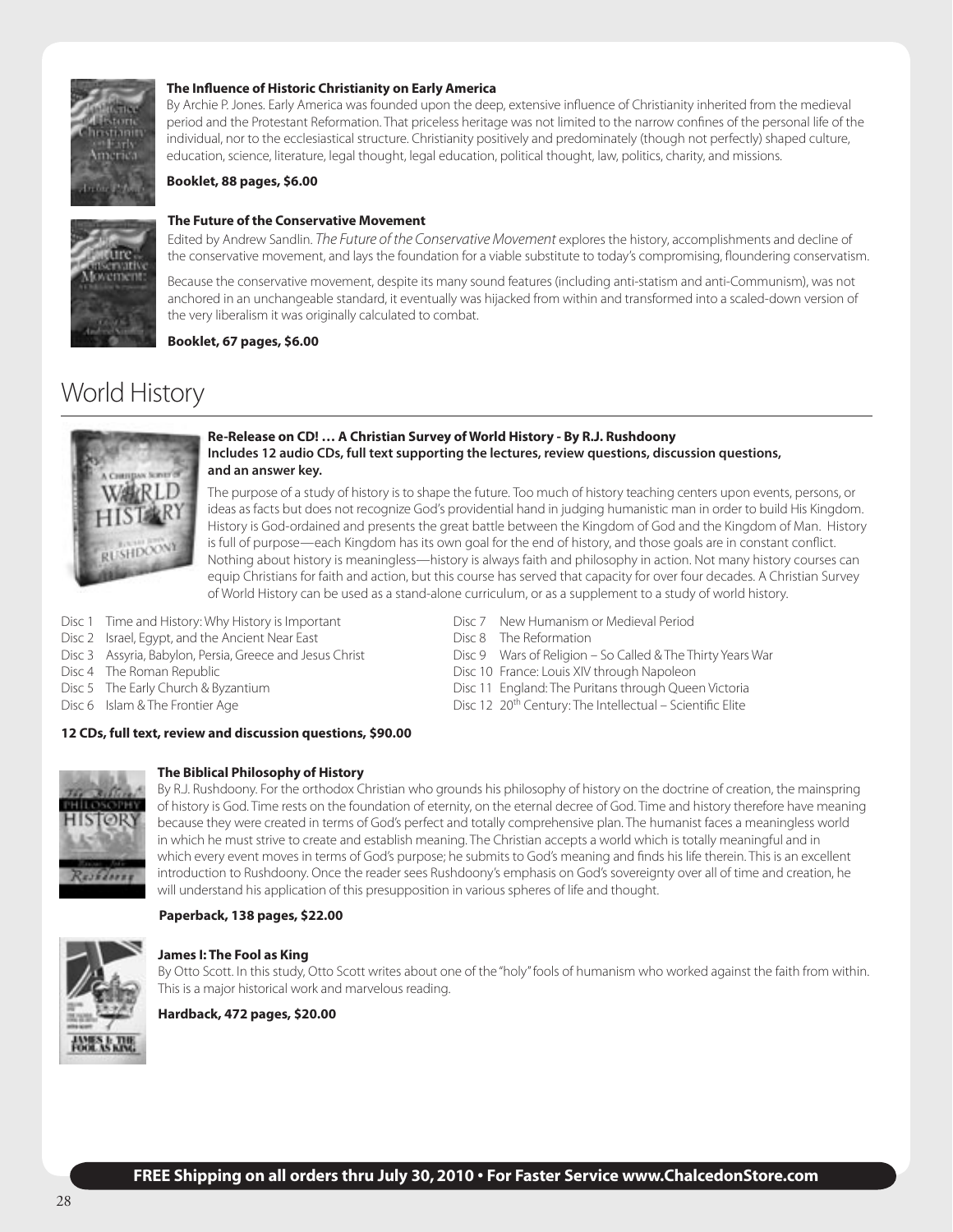### Church History



#### **The "Atheism" of the Early Church**

By Rousas John Rushdoony. Early Christians were called "heretics" and "atheists" when they denied the gods of Rome, in particular the divinity of the emperor and the statism he embodied in his personality cult. These Christians knew that Jesus Christ, not the state, was their Lord and that this faith required a different kind of relationship to the state than the state demanded. Because Jesus Christ was their acknowledged Sovereign, they consciously denied such esteem to all other claimants. Today the church must take a similar stand before the modern state.

#### **Paperback, 64 pages, \$12.00**



#### **The Foundations of Social Order: Studies in the Creeds and Councils of the Early Church**

By R.J. Rushdoony. Every social order rests on a creed, on a concept of life and law, and represents a religion in action. The basic faith of a society means growth in terms of that faith. Now the creeds and councils of the early church, in hammering out definitions of doctrines, were also laying down the foundations of Christendom with them. The life of a society is its creed; a dying creed faces desertion or subversion readily. Because of its indifference to its creedal basis in Biblical Christianity, western civilization is today facing death and is in a life and death struggle with humanism.

**Paperback, 197 pages, index, \$16.00**

### Philosophy



#### **The Death of Meaning**

By Rousas John Rushdoony. For centuries on end, humanistic philosophers have produced endless books and treatises which attempt to explain reality without God or the mediatory work of His Son, Jesus Christ. Modern philosophy has sought to explain man and his thought process without acknowledging God, His Revelation, or man's sin. God holds all such efforts in derision and subjects their authors and adherents to futility. Philosophers who rebel against God are compelled to *abandon meaning itself*, for they possess neither the tools nor the place to anchor it. The works of darkness championed by philosophers past and present need to be exposed and reproved. In this volume, Dr. Rushdoony clearly enunciates each major philosopher's position and its implications, identifies the intellectual and moral consequences of each school of thought, and traces the dead-end to which

each naturally leads. There is only one foundation. Without Christ, meaning and morality are anchored to shifting sand, and a counsel of despair prevails. This penetrating yet brief volume provides clear guidance, even for laymen unfamiliar with philosophy.

#### **Paperback, 180 pages, index, \$18.00**



#### **The Word of Flux: Modern Man and the Problem of Knowledge**

By R.J. Rushdoony. Modern man has a problem with knowledge. He cannot accept God's Word about the world or anything else, so anything which points to God must be called into question. Man, once he makes himself ultimate, is unable to know anything but himself. Because of this impass, modern thinking has become progressively pragmatic. This book will lead the reader to understand that this problem of knowledge underlies the isolation and self-torment of modern man. Can you know anything if you reject God and His revelation? This book takes the reader into the heart of modern man's intellectual dilemma.

#### **Paperback, 127 pages, indices, \$19.00**



#### **To Be As God: A Study of Modern Thought Since the Marquis De Sade**

By R.J. Rushdoony. This monumental work is a series of essays on the influential thinkers and ideas in modern times. The author begins with De Sade, who self-consciously broke with any Christian basis for morality and law. Enlightenment thinking began with nature as the only reality, and Christianity was reduced to one option among many. It was then, in turn, attacked as antidemocratic and anti-freedom for its dogmatic assertion of the supernatural. Literary figures such as Shelly, Byron, Whitman, and more are also examined, for the Enlightenment presented both the intellectual and the artist as replacement for the theologian and his church. Ideas, such as "the spirit of the age," truth, reason, Romanticism, persona, and Gnosticism are related to the desire to negate God and Christian ethics. Reading this book will help you understand the need to avoid the syncretistic blending of humanistic philosophy with the Christian faith.



#### **Paperback, 230 pages, indices, \$21.00**

**By What Standard?** By R.J. Rushdoony. An introduction into the problems of Christian philosophy. It focuses on the philosophical system of Dr. Cornelius Van Til, which in turn is founded upon the presuppositions of an infallible revelation in the Bible and the necessity of Christian theology for all philosophy. This is Rushdoony's foundational work on philosophy.

**Hardback, 212 pages, index, \$14.00**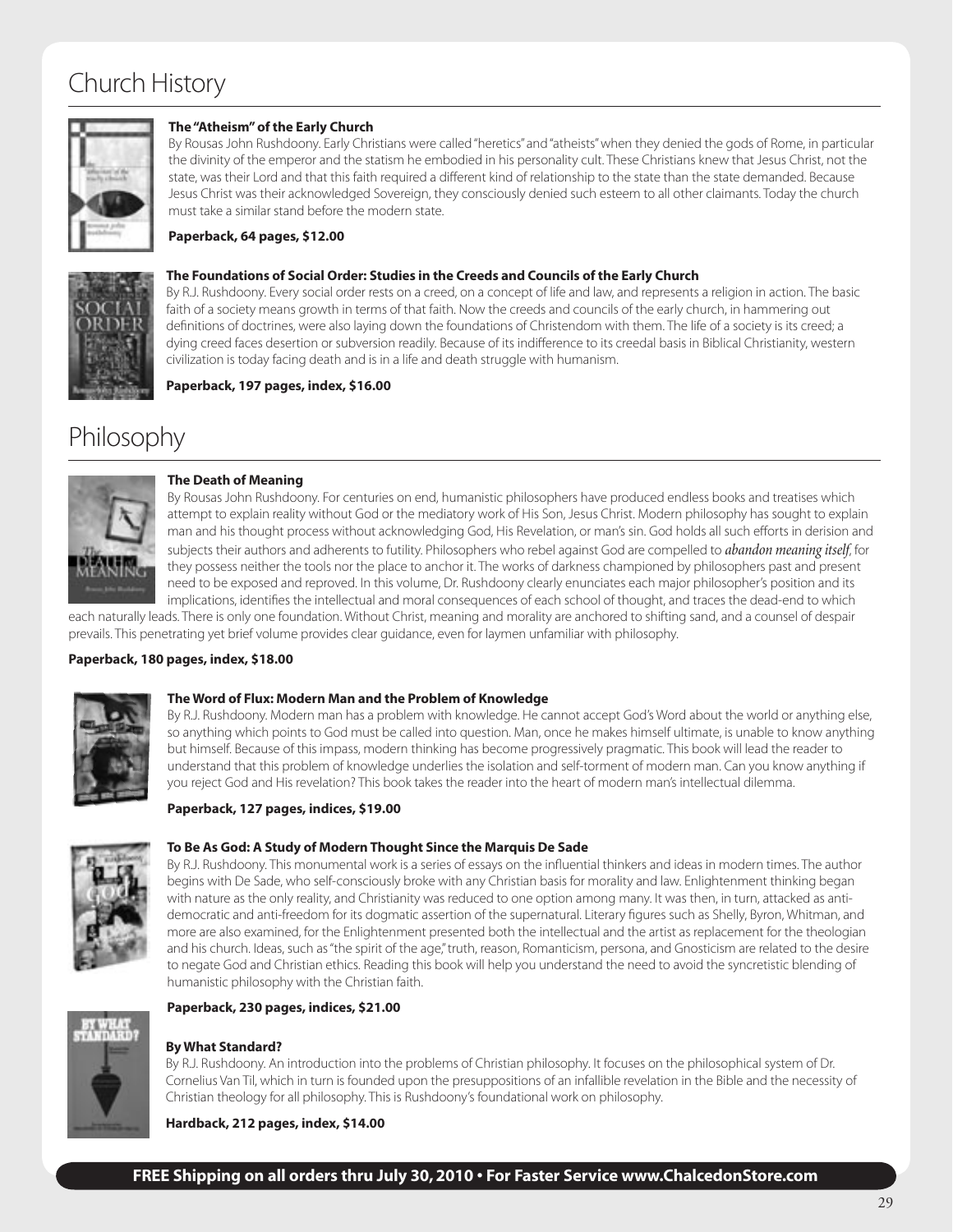#### **The One and the Many**





ensas fons

By R.J. Rushdoony. Subtitled *Studies in the Philosophy of Order and Ultimacy*, this work discusses the problem of understanding

unity vs. particularity, oneness vs. individuality. "Whether recognized or not, every argument and every theological, philosophical, political, or any other exposition is based on a presupposition about man, God, and society—about reality. This presupposition rules and determines the conclusion; the effect is the result of a cause. And one such basic presupposition is with reference to the one and the many." The author finds the answer in the Biblical doctrine of the Trinity.

#### **Paperback, 375 pages, index, \$26.00**



#### **The Flight from Humanity** By R.J. Rushdoony. Subtitled *A Study of the Effect of Neoplatonism on Christianity.*

Neoplatonism is a Greek philosophical assumption about the world. It views that which is form or spirit (such as mind) as good and that which is physical (flesh) as evil. But Scripture says all of man fell into sin, not just his flesh. The first sin was the desire to be as god, determining good and evil apart from God (Gen. 3:5). Neoplatonism presents man's dilemma as a metaphysical one, whereas Scripture presents it as a moral problem. Basing Christianity on this false Neoplatonic idea will always shift the faith from the Biblical perspective. The ascetic quest sought to take refuge from sins of the flesh but failed to address the reality of sins of the heart and mind. In the name of humility, the ascetics manifested arrogance and pride. This pagan idea of spirituality entered the church and is the basis of some chronic problems in Western civilization.

#### **Paperback, 66 pages, \$5.00**

### Psychology



#### **Politics of Guilt and Pity**

By R.J. Rushdoony. From the foreword by Steve Schlissel*:* "Rushdoony sounds the clarion call of liberty for all who remain oppressed by Christian leaders who wrongfully lord it over the souls of God's righteous ones.… I pray that the entire book will not only instruct you in the method and content of a Biblical worldview, but actually bring you further into the

glorious freedom of the children of God. Those who walk in wisdom's ways become immune to the politics of guilt and pity."

#### **Hardback, 371 pages, index, \$20.00**



#### **Revolt Against Maturity**

By. R.J. Rushdoony. The Biblical doctrine of psychology is a branch of theology dealing with man as a fallen creature marked by a revolt against maturity. Man was created a mature being with a responsibility to dominion and cannot be understood from the Freudian child, nor the Darwinian standpoint of a long biological history. Man's history is a short one

filled with responsibility to God. Man's psychological problems are therefore a resistance to responsibility, i.e. a revolt against maturity.

#### **Hardback, 334 pages, index, \$18.00**

### Science



#### **The Mythology of Science**

By R.J. Rushdoony. This book points out the fraud of the empirical claims of much modern science since Charles Darwin. This book is about the religious nature of evolutionary thought, how these religious presuppositions underlie our modern intellectual paradigm, and how they are deferred to as sacrosanct by institutions and disciplines far removed from the empirical sciences. The "mythology" of modern science is its religious devotion to the myth of evolution. Evolution "so expresses or coincides with the contemporary spirit that its often radical contradictions and absurdities are never apparent, in that they express the basic presuppositions, however untenable, of everyday life and thought." In evolution, man is the highest expression of intelligence and reason, and such thinking will not yield itself to submission to a God it views as a human cultural creation, useful, if at all, only in

a cultural context. The basis of science and all other thought will ultimately be found in a higher ethical and philosophical context; whether or not this is seen as religious does not change the nature of that context. "Part of the mythology of modern evolutionary science is its failure to admit that it is a faith-based paradigm."

#### **Paperback, 134 pages, \$17.00**



#### **Freud**

By R.J. Rushdoony. For years this compact examination of Freud has been out of print. And although both Freud and Rushdoony have passed on, their ideas are still very much in collision. Freud declared war upon guilt and sought to eradicate the primary source to Western guilt — Christianity. Rushdoony shows conclusively the error of Freud's thought and the disastrous consequences of his influence in society.

#### **Paperback, 74 pages, \$13.00**



#### **The Cure of Souls: Recovering the Biblical Doctrine of Confession**

By R. J. Rushdoony. In *The Cure of Souls: Recovering the Biblical Doctrine of Confession*, R. J. Rushdoony cuts through the misuse of Romanism and modern psychology to restore the doctrine of confession to a Biblical foundation—one that is covenantal and Calvinstic. Without a true restoration of Biblical confes-

sion, the Christian's walk is impeded by the remains of sin. This volume is an effort in reversing this trend.

**Hardback, 320 pages with index, \$26.00**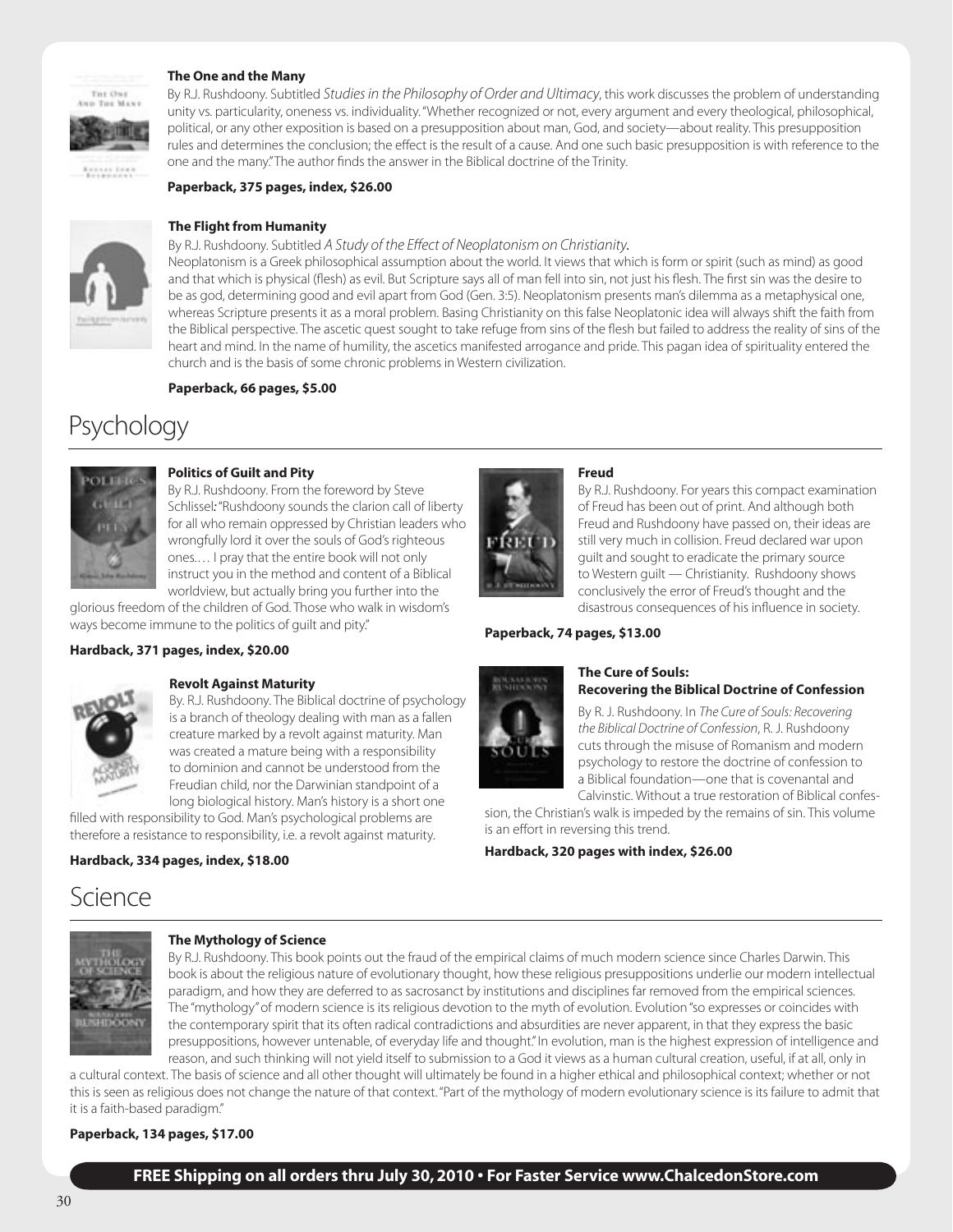

#### **Alive: An Enquiry into the Origin and Meaning of Life**

By Dr. Magnus Verbrugge, M.D. This study is of major importance as a critique of scientific theory, evolution, and contemporary nihilism in scientific thought. Dr. Verbrugge, son-in-law of the late Dr. H. Dooyeweerd and head of the Dooyeweerd Foundation, applies the insights of Dooyeweerd's thinking to the realm of science. Animism and humanism in scientific theory are brilliantly discussed.

#### **Paperback, 159 pages, \$14.00**



#### **Creation According to the Scriptures**

Edited by P. Andrew Sandlin. Subtitled: *A Presuppositional Defense of Literal Six-Day Creation*, this symposium by thirteen authors is a direct frontal assault on all waffling views of Biblical creation. It explodes the "Framework Hypothesis," so dear to the hearts of many respectability-hungry Calvinists, and it throws down the gauntlet to all who believe they can maintain a consistent view of Biblical infallibility while abandoning literal, six-day creation. It is a must reading for all who are observing closely the gradual defection of many allegedly conservative churches and denominations, or who simply want a greater grasp of an orthodox, God-honoring view of the Bible.

**Paperback, 159 pages, \$18.00**

### Economics



#### **Making Sense of Your Dollars: A Biblical Approach to Wealth**

By Ian Hodge. The author puts the creation and use of wealth in their Biblical context. Debt has put the economies of nations and individuals in dangerous straits. This book discusses why a business is the best investment, as well as the issues of debt avoidance and insurance. Wealth is a tool for dominion men to use as faithful stewards.

**Paperback, 192 pages, index, \$12.00**

#### **Larceny in the Heart: The Economics of Satan and the Inflationary State**

By R.J. Rushdoony. In this study, first published under the title *Roots of Inflation*, the reader sees why envy often causes the most successful and advanced members of society to be deemed criminals. The reader is shown how envious man finds any superiority in others intolerable and how this leads to a desire for a leveling. The author uncovers the larceny in the heart of man and its results. See how class warfare and a social order based on conflict lead to disaster. This book is essential reading for an understanding of the moral crisis of modern economics and the only certain long-term cure.

**Paperback, 144 pages, indices, \$18.00**

### Biblical Studies



#### **Genesis, Volume I of Commentaries on the Pentateuch**

*Genesis* begins the Bible, and is foundational to it. In recent years, it has become commonplace for both humanists and churchmen to sneer at anyone who takes Genesis 1-11 as historical. Yet to believe in the myth of evolution is to accept trillions of miracles to account for our cosmos. Spontaneous generation, the development of something out of nothing, and the blind belief in the miraculous powers of chance, require tremendous faith. Theology without literal six-day creationism becomes alien to the God of Scripture because it turns from the God Who acts and Whose Word is the creative word and the word of power, to a belief in process as god. The god of the non-creationists is the creation of man and a figment of their imagination. The entire book of Genesis is basic to Biblical theology. The church needs to re-study it to recognize its centrality.

#### **Hardback, 297 pages, indices, \$45.00**



#### **Exodus, Volume II of Commentaries on the Pentateuch**

Essentially, all of mankind is on some sort of an exodus. However, the path of fallen man is vastly different from that of the righteous. Apart from Jesus Christ and His atoning work, the exodus of a fallen humanity means only a further descent from sin into death. But in Christ, the exodus is now a glorious ascent into the justice and dominion of the everlasting Kingdom of God. Therefore, if we are to better understand the gracious provisions made for us in the "promised land" of the New Covenant, a thorough examination into the historic path of Israel as described in the book of Exodus is essential. It is to this end that this volume was written.

**Hardback, 554 pages, indices, \$45.00**

**Sermons on Exodus - 128 lectures by R.J. Rushdoony on mp3 (2 CDs), \$60.00 Save by getting the book and 2 CDs together for only \$95.00**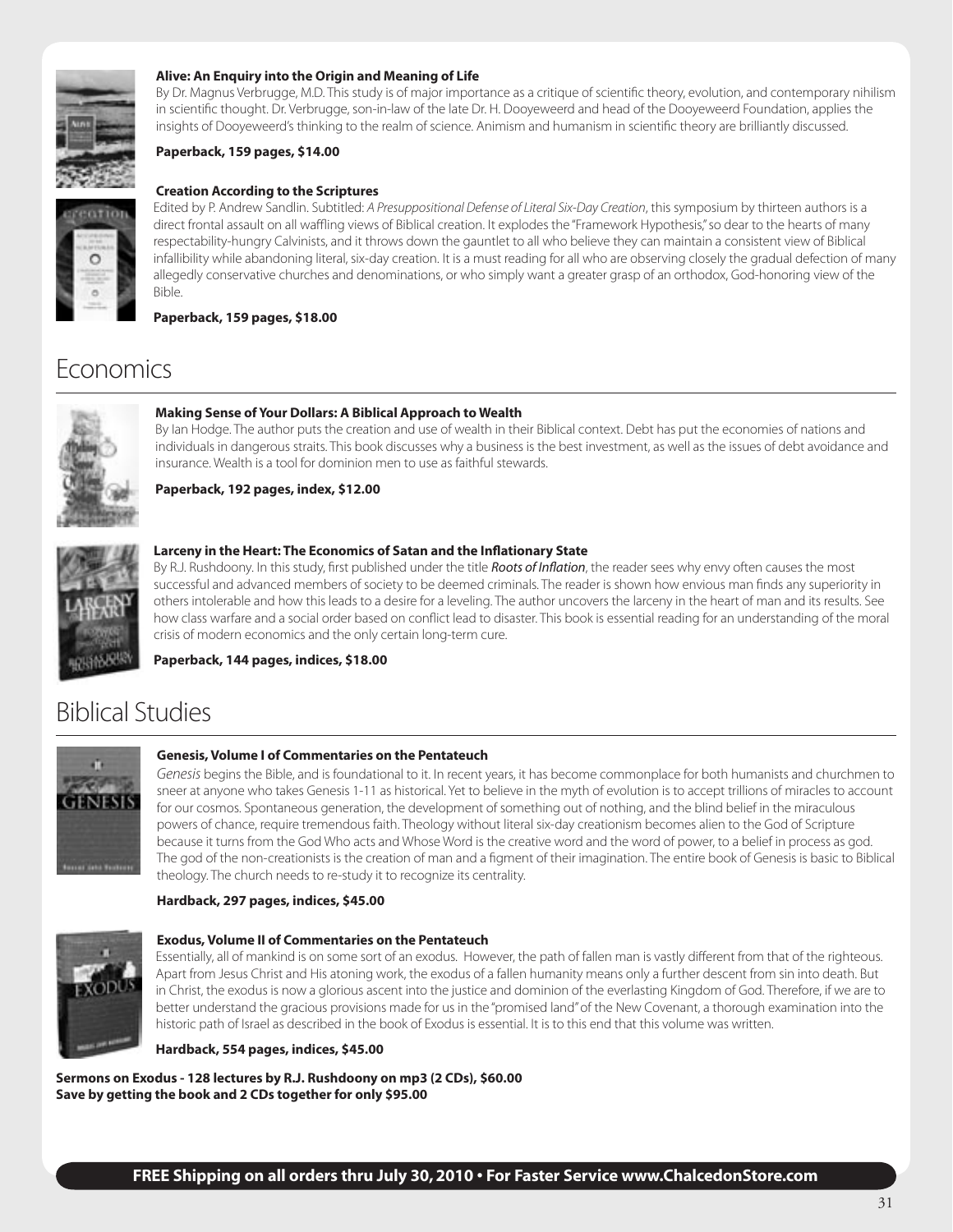

#### **Leviticus, Volume III of Commentaries on the Pentateuch**

Much like the book of Proverbs, any emphasis upon the practical applications of God's law is readily shunned in pursuit of more "spiritual" studies. Books like Leviticus are considered dull, overbearing, and irrelevant. But man was created in God's image and is duty-bound to develop the implications of that image by obedience to God's law. The book of Leviticus contains over ninety references to the word holy. The purpose, therefore, of this third book of the Pentateuch is to demonstrate the legal foundation of holiness in the totality of our lives. This present study is dedicated to equipping His church for that redemptive mission.

**Hardback, 449 pages, indices, \$45.00**

#### **Sermons on Leviticus - 79 lectures by R.J. Rushdoony on mp3 (1 CD), \$40.00 Save by getting the book and CD together for only \$76.00**



#### **Numbers, Volume IV of Commentaries on the Pentateuch**

The Lord desires a people who will embrace their responsibilities. The history of Israel in the wilderness is a sad narrative of a people with hearts hardened by complaint and rebellion to God's ordained authorities. They were slaves, not an army. They would recognize the tyranny of Pharaoh but disregard the servant-leadership of Moses. God would judge the generation He led out of captivity, while training a new generation to conquer Canaan. The book of Numbers reveals God's dealings with both generations. The rebellious in Israel are judged incessantly while a census is taken to number the armies of Israel according to their tribes. This was an assessment of strength and a means to encourage the younger generation to view themselves as God's army and not Pharaoh's slaves.

**Hardback, index, 428 pages \$45.00**

#### **Sermons on Numbers - 66 lectures by R.J. Rushdoony on mp3 (1 CD), \$40.00 Save by getting the book and CD together for only \$76.00**



#### **Deuteronomy, Volume V of Commentaries on the Pentateuch**

If you desire to understand the core of Rushdoony's thinking, this commentary on Deuteronomy is one volume you must read. The covenantal structure of this last book of Moses, its detailed listing of both blessings and curses, and its strong presentation of godly theocracy provided Rushdoony with a solid foundation from which to summarize the central tenets of a truly Biblical worldview—one that is solidly established upon Biblical Law, and one that is assured to shape the future.

**Hardback, index, 512 pages \$45.00**

#### **Sermons on Deuteronomy - 110 lectures by R.J. Rushdoony on mp3 (2 CDs), \$60.00 Save by getting the book and CD together for only \$95.00**

### Now you can purchase the complete set of five hardback volumes of the Pentateuch for \$150.00 (\$75 savings!)



#### **Chariots of Prophetic Fire: Studies in Elijah and Elisha**

By R. J. Rushdoony. See how close Israel's religious failure resembles our own! Read this to see how the modern Christian is again guilty of Baal worship, of how inflation-fed prosperity caused a loosening of morals, syncretism and a decline in educational performance. As in the days of Elijah and Elisha, it is once again said to be a virtue to tolerate evil and condemn those who do not. This book will challenge you to resist compromise and the temptation of expediency. It will help you take a stand by faith for God's truth in a culture of falsehoods.

#### **Hardback, 163 pages, indices, \$30.00**

### **The Gospel of John**

By R.J. Rushdoony. In this commentary the author maps out the glorious gospel of John, starting from the obvious parallel to Genesis 1 ("In the beginning was the Word") and through to the glorious conclusion of Christ's death and resurrection. Nothing more clearly reveals the gospel than Christ's atoning death and His resurrection. They tell us that Jesus Christ has destroyed the power of sin and death. John therefore deliberately limits the number of miracles he reports in order to point to and concentrate on our Lord's death and resurrection. The Jesus of history is He who made atonement for us, died, and was resurrected. His life cannot be understood apart from this, nor can we know His history in any other light. This is why John's "testimony is true," and, while books filling the earth could not contain all that could be said, the testimony given by John is "faithful."

**Hardback, 320 pages, indices, \$26.00**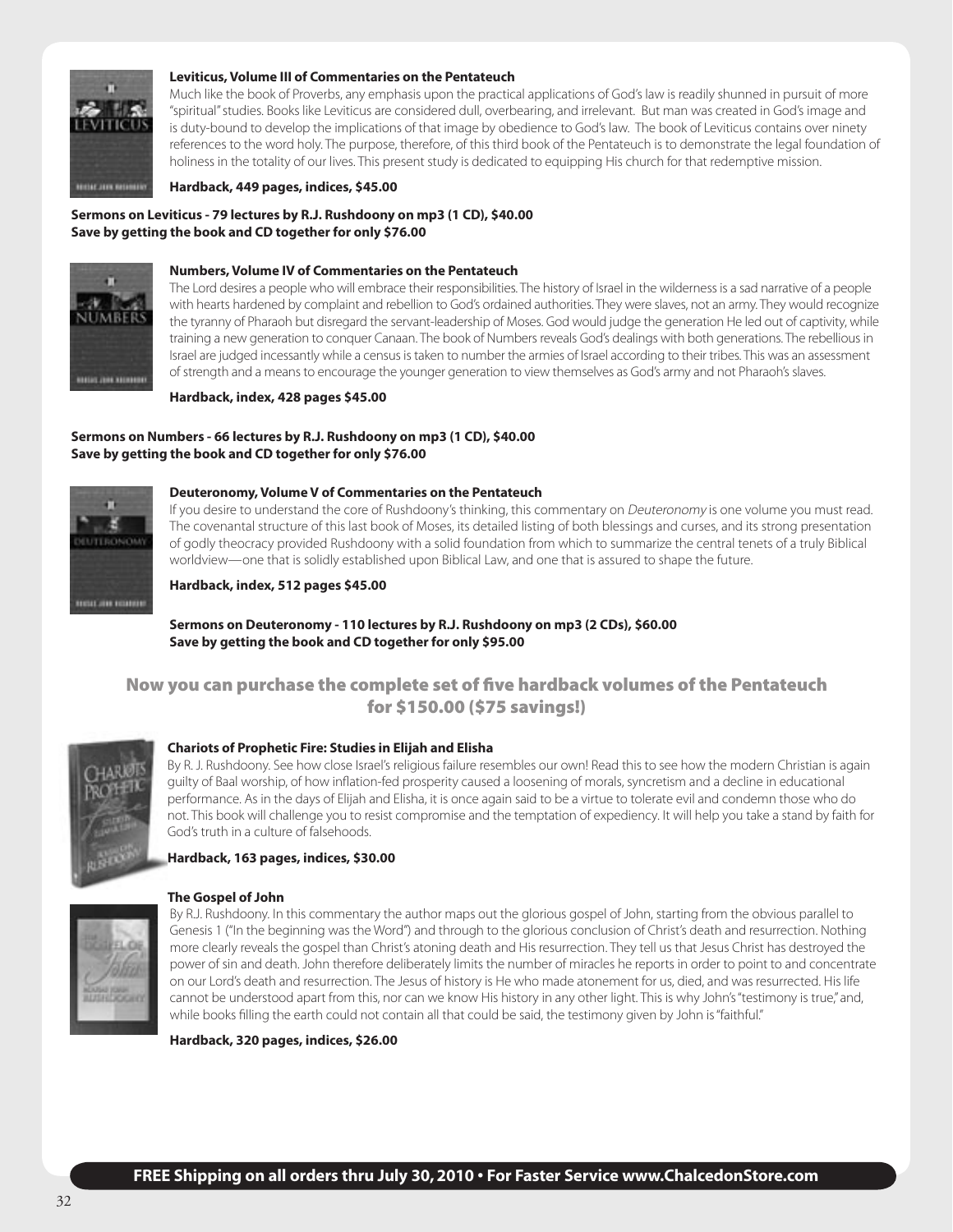

#### **Romans and Galatians**

By R.J. Rushdoony. From the author's introduction: "I do not disagree with the liberating power of the Reformation interpretation, but I believe that it provides simply the beginning of our understanding of Romans, not its conclusion....

The great problem in the church's interpretation of Scripture has been its ecclesiastical orientation, as though God speaks only to the church, and

commands only the church. The Lord God speaks in and through His Word to the whole man, to every man, and to every area of life and thought…. To assume that the Triune Creator of all things is in His word and person only relevant to the church is to deny His Lordship or sovereignty. If we turn loose the whole Word of God onto the church and the world, we shall see with joy its power and glory. This is the purpose of my brief comments on Romans."

**Hardback, 446 pages, indices, \$24.00**



#### **Hebrews, James and Jude**

By R.J. Rushdoony. There is a resounding call in Hebrews, which we cannot forget without going astray: "Let us go forth therefore unto him without the camp, bearing his reproach" (13:13). This is a summons to serve Christ the Redeemer-King fully and faithfully, without compromise. When James, in his epistle, says that faith without works is dead, he tells us that faith is not a mere matter of words, but it is of necessity

a matter of life. "Pure religion and undefiled" requires Christian charity and action. Anything short of this is a self-delusion. James's letter is a corrective the church needs badly. Jude similarly recalls us to Jesus Christ's apostolic commission, "Remember ye the words which have been spoken before by the apostles of our Lord Jesus Christ" (v. 17). Jude's letter reminds us of the necessity for a new creation beginning with us, and of the inescapable triumph of the Kingdom of God.

#### **Hardback, 260 pages, \$30.00**



#### **Sermon on the Mount**

By R. J. Rushdoony. So much has been written about the Sermon on the Mount, but so little of the commentaries venture outside of the matters of the heart. The Beatitudes are reduced to the assumed meaning of their more popular portions, and much of that meaning limits our concerns to downplaying wealth, praying in secret, suppressing our worries,

or simply reciting the Lord's Prayer. The Beatitudes are the Kingdom commission to the new Israel of God, and R. J. Rushdoony elucidates this powerful thesis in a readable and engaging commentary on the world's greatest sermon.

#### **Hardback, 150 pages, \$20.00**



#### **The Church Is Israel Now**

By Charles D. Provan. For the last century, Christians have been told that God has an unconditional love for persons racially descended from Abraham. Membership in Israel is said to be a matter of race, not faith. This book repudiates such a racialist viewpoint and abounds in Scripture references which show that the blessings of

Israel were transferred to all those who accept Jesus Christ as Lord and Savior.

#### **Paperback, 74 pages, \$12.00**



#### **The Guise of Every Graceless Heart**

By Terrill Irwin Elniff. An extremely important and fresh study of Puritan thought in early America. On Biblical and theological grounds, Puritan preachers and writers challenged the autonomy of man, though not always consistently.

**Hardback, 120 pages, \$7.00**



#### **The Great Christian Revolution**

By Otto Scott, Mark R. Rushdoony, R.J. Rushdoony, John Lofton, and Martin Selbrede. A major work on the impact of Reformed thinking on our civilization. Some of the studies, historical and theological, break new ground and provide perspectives previously unknown or neglected.

#### **Hardback, 327 pages, \$22.00**



#### **Keeping Our Sacred Trust**

Edited by Andrew Sandlin. The Bible and the Christian Faith have been under attack in one way or another throughout much of the history of the church, but only in recent times have these attacks been perceived *within* the church as a healthy alternative to orthodoxy. This book is a trumpet blast heralding a full-orbed, Biblical, orthodox Christianity. The hope of

the modern world is not a passive compromise with passing heterodox fads, but aggressive devotion to the time-honored Faith "once delivered to the saints"

#### **Paperback, 167 pages, \$19.00**



#### **The Incredible Scofield and His Book**

By Joseph M. Canfield. This powerful and fully documented study exposes the questionable background and faulty theology of the man responsible for the popular Scofield Reference Bible, which did much to promote the dispensational system. The story is disturbing in its historical account of the illusive personality canonized as

a dispensational saint and calls into question the seriousness of his motives and scholarship.

**Paperback, 394 pages, \$24.00**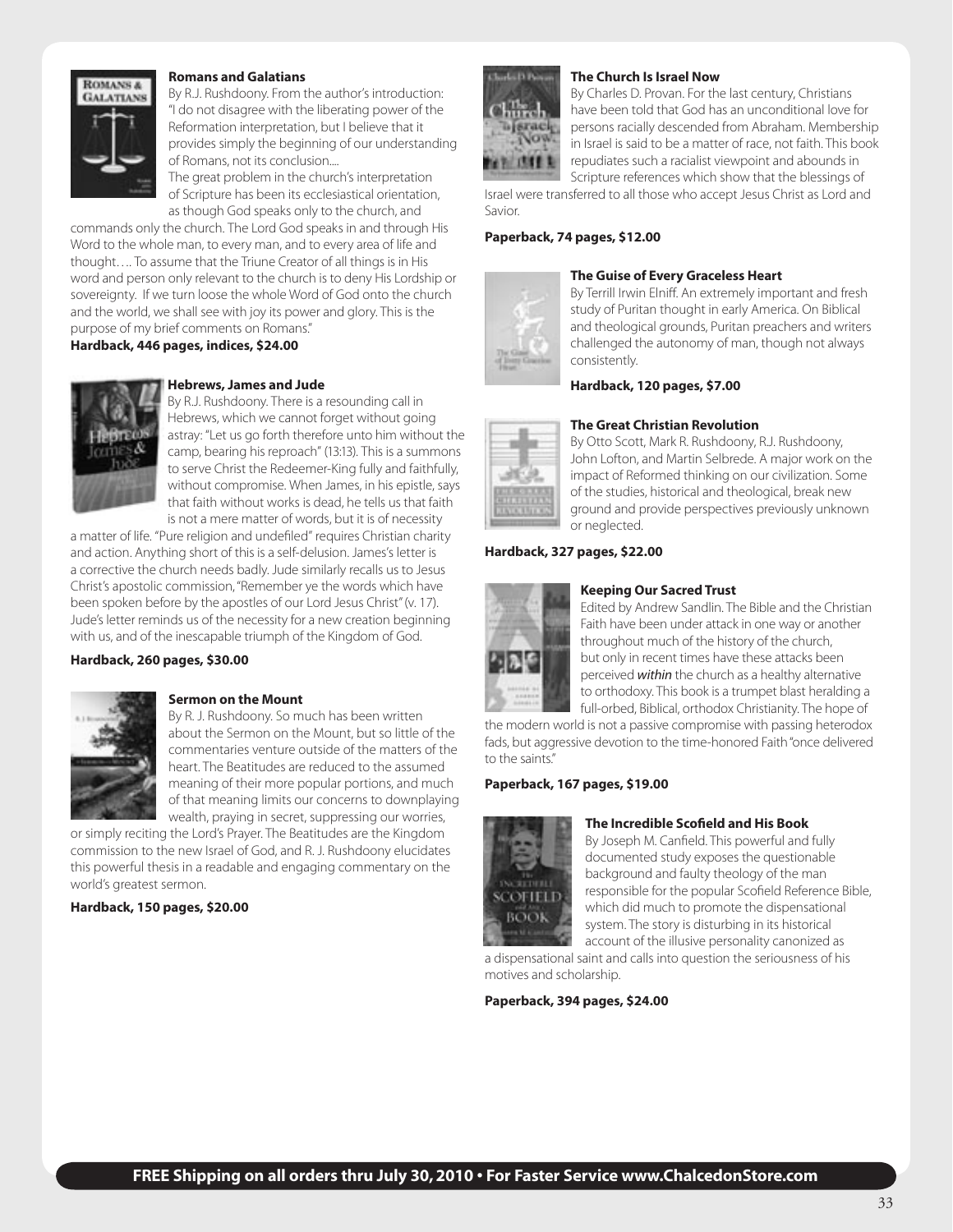### Taking Dominion



#### **Christianity and the State**

By R.J. Rushdoony. You'll not find a more concise statement of Christian government, nor a more precise critique of contemporary statistm. This book develops tht Biblical view of the state against the modern state's humanism and its attempts to govern all spheres of life. Whether it be the influence of Greek thought, or the present manifestations of fascism,

this dynamic volume will provide you with a superb introduction to the subject. It reads like a collection of essays on the Christian view of the state and the return of true Christian government.

#### **Hardback, 192 pages, indices, \$18.00**



#### **Tithing and Dominion**

By Edward A. Powell and R.J. Rushdoony. God's Kingdom covers all things in its scope, and its immediate ministry includes, according to Scripture, the ministry of grace (the church), instruction (the Christian and homeschool), help to the needy (the diaconate), and many other things. God's appointed means for financing His Kingdom activities is centrally the tithe. This work affirms that the Biblical

requirement of tithing is a continuing aspect of God's law-word and cannot be neglected. This book is "must reading" as Christians work to take dominion in the Lord's name.

**Hardback, 146 pages, index, \$12.00**



#### **Salvation and Godly Rule**

By R.J. Rushdoony. Salvation in Scripture includes in its meaning "health" and "victory." By limiting the meaning of salvation, men have limited the power of God and the meaning of the Gospel. In this study R. J. Rushdoony demonstrates the expanse of the doctrine of salvation as it relates to the rule of the God and His people.

#### **Paperback, 661 pages, indices, \$35.00**



#### **Noble Savages: Exposing the Worldview of Pornographers and Their War Against Christian Civilization**

By R. J. Rushdoony. In this powerful book *Noble Savages* (formerly *The Politics of Pornography*) Rushdoony demonstrates that in order for modern man to justify his perversion he must reject the Biblical doctrine of the fall of man. If there is no fall,

the Marquis de Sade argued, then all that man does is normative. Rushdoony concluded, "[T]he world will soon catch up with Sade, unless it abandons its humanistic foundations." In his conclusion Rushdoony wrote, "Symptoms are important and sometimes very serious, but it is very wrong and dangerous to treat symptoms rather than the underlying disease. Pornography is a symptom; it is not the problem." What is the problem? It's the philosophy behind pornography — the rejection of the fall of man that makes normative all that man does. Learn it all in this timeless classic.

#### **Paperback, 161 pages, \$18.00**



#### **In His Service: The Christian Calling to Charity**

By R. J. Rushdoony. The Christian faith once meant that a believer responded to a dark world by actively working to bring God's grace and mercy to others, both by word and by deed. However, a modern, self-centered church has isolated the faith to a pietism that relinquishes charitable responsibility to the state. The end result has been the empowering

of a humanistic world order. In this book, Rushdoony elucidates the Christian's calling to charity and its implications for Godly dominion. In an age when Christian action is viewed in political terms, a return to Christian works of compassion and Godly service will help usher in a return of the reign of God as no piece of legislation ever could.

#### **Hardback, 232 pages, \$23.00**



#### **Roots of Reconstruction**

**A Comprehensive Faith**

By R.J. Rushdoony. This large volume provides all of Rushdoony's *Chalcedon Report* articles from the beginning in 1965 to mid-1989. These articles were, with his books, responsible for the Christian Reconstruction and theonomy movements. More topics than could possibly be listed. Imagine having 24 years of Rushdoony's personal research for just \$20.

#### **Hardback, 1124 pages, \$20.00**



Edited by Andrew Sandlin. This is the surprise *Festschrift* presented to R.J. Rushdoony at his 80th birthday celebration in April, 1996. These essays are in gratitude to Rush's influence and elucidate the importance of his theological and philosophical contributions in numerous fields. Contributors include Theodore Letis, Brian Abshire, Steve Schlissel, Joe

Morecraft III, Jean-Marc Berthoud, Byron Snapp, Samuel Blumenfeld, Christine and Thomas Schirrmacher, Herbert W. Titus, Owen Fourie, Ellsworth McIntyre, Howard Phillips, Joseph McAuliffe, Andrea Schwartz, David Estrada-Herrero, Stephen Perks, Ian Hodge, and Colonel V. Doner. Also included is a forward by John Frame and a brief biographical sketch of R. J. Rushdoony's life by Mark Rushdoony. This book was produced as a "top-secret" project by Friends of Chalcedon and donated to Ross House Books. It is sure to be a collector's item one day.

#### **Hardback, 244 pages, \$23.00**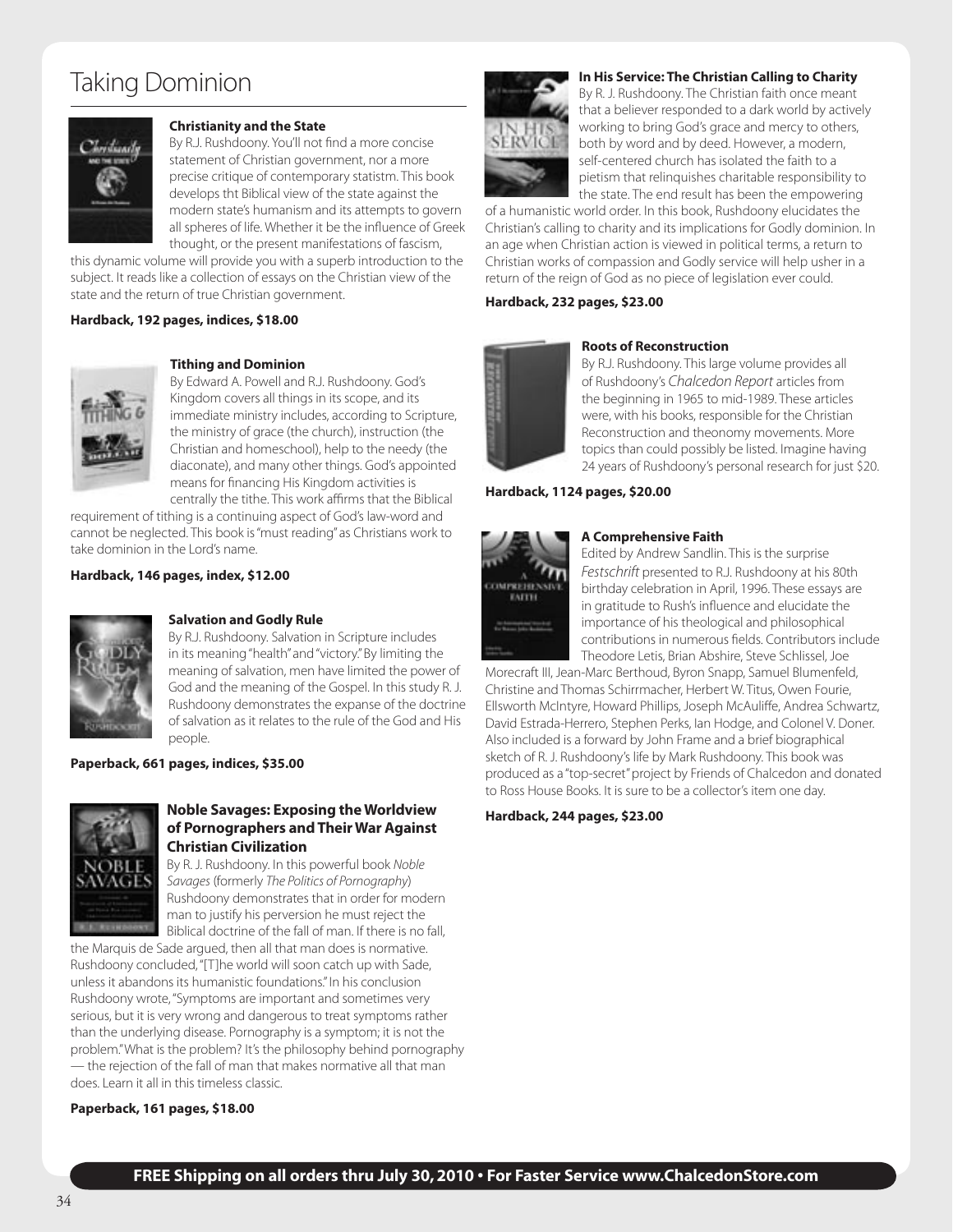### **Theology**



#### **Systematic Theology (in two volumes)**

By R. J. Rushdoony. Theology belongs in the pulpit, the school, the workplace, the family and everywhere. Society as a whole is weakened when theology is neglected. Without a systematic application of theology, too often people approach the Bible with a smorgasbord mentality, picking and choosing that which pleases them. This two-volume set addresses this subject in order to assist in the application of the Word of God to every area of life and thought.

**Hardback, 1301 pages, indices, \$70.00**



#### **Infallibility and Interpretation**

By Rousas John Rushdoony & P. Andrew Sandlin. The authors argue for infallibility from a distinctly presuppositional perspective. That is, their arguments are unapologetically circular because they believe all ultimate claims are based on one's beginning assumptions. The question of Biblical infallibility rests ultimately in one's belief about the character

of God. They believe man is a creature of faith, not, following the Enlightenment's humanism, of reason. They affirm Biblical infallibility because the God Whom the Bible reveals could speak in no other way than infallibly, and because the Bible in which God is revealed asserts that God alone speaks infallibly. Men deny infallibility to God not for intellectual reasons, but for ethical reasons—they are sinners in rebellion against God and His authority in favor of their own. The authors wrote convinced that only by a recovery of faith in an infallible Bible and obedience to its every command can Christians hope to turn back evil both in today's church and culture.

#### **Paperback, 100 pages, \$6.00**



#### **Predestination in Light of the Cross**

By John B. King, Jr. The author defends the predestination of Martin Luther while providing a compellingly systematic theological understanding of predestination. This book will give the reader a fuller understanding of the sovereignty of God.

#### **Paperback, 314 pages, \$24.00**



#### **Sovereignty**

By R. J. Rushdoony. The doctrine of sovereignty is a crucial one. By focusing on the implications of God's sovereignty over all things, in conjunction with the law-word of God, the Christian will be better equipped to engage each and every area of life. Since we are called to live in this world, we must bring to bear the will of our Sovereign Lord in all things. With clear prose and stimulating

insights, Rushdoony will take you on a transforming journey into the fullness of the Kingdom of God, i.e., His goal for history.

**Hardback, 519 pages, \$40.00**

### Eschatology



#### **Thy Kingdom Come: Studies in Daniel and Revelation**

By R.J. Rushdoony. This book helped spur the modern rise of postmillennialism. Revelation's details are often perplexing, even baffling, and yet its main meaning is clear—it is a book about victory. It tells us that our faith can only result in victory. "This is the victory that overcomes the world, even our faith" (1 John 5:4). This is why knowing Revelation is so important. It assures us of our victory and celebrates it. Genesis 3 tells us of the fall of man into sin and death. Revelation gives us man's victory in Christ over sin and death. The vast and total victory, in time and eternity, set forth by John in Revelation is too important to bypass. This victory is celebrated in Daniel and elsewhere, in the entire Bible. We are not given a Messiah who is a loser. These eschatological texts make clear that the essential good news of the entire Bible is victory, total victory.

#### **Thine is the Kingdom: A Study of the Postmillennial Hope**

Edited by Kenneth L. Gentry, Jr. False eschatological speculation is destroying the church today, by leading her to neglect her Christian calling. In this volume, edited by Kenneth L. Gentry, Jr., the reader is presented with a blend of Biblical exegesis of key Scripture passages, theological reflection on important doctrinal issues, and practical application for faithful Christian living. *Thine is the Kingdom* lays the scriptural foundation for a Biblically-based, hope-filled postmillennial eschatology, while showing what it means to be postmillennial in the real world. The book is both an introduction to and defense of the eschatology of victory. Chapters include contemporary writers Keith A. Mathison, William O. Einwechter, Jeffrey Ventrella, and Kenneth L. Gentry, Jr., as well as chapters by giants of the faith Benjamin B. Warfield and J.A. Alexander.

#### **Paperback, 260 pages, \$22.00**

**God's Plan for Victory**

**Paperback, 271 pages, \$19.00**



By R.J. Rushdoony. An entire generation of victory-minded Christians, spurred by the victorious postmillennial vision of Chalcedon, has emerged to press what the Puritan Fathers called "the Crown Rights of Christ the King" in all areas of modern life. Central to that optimistic generation is Rousas John Rushdoony's jewel of a study, *God's Plan for Victory* (originally published in 1977). The founder of the Christian Reconstruction movement set forth in potent, cogent terms the older Puritan vision of the irrepressible advancement of Christ's kingdom by His faithful saints employing the entire law-Word of God as the program for earthly victory.

#### **Booklet, 41 pages, \$6.00**